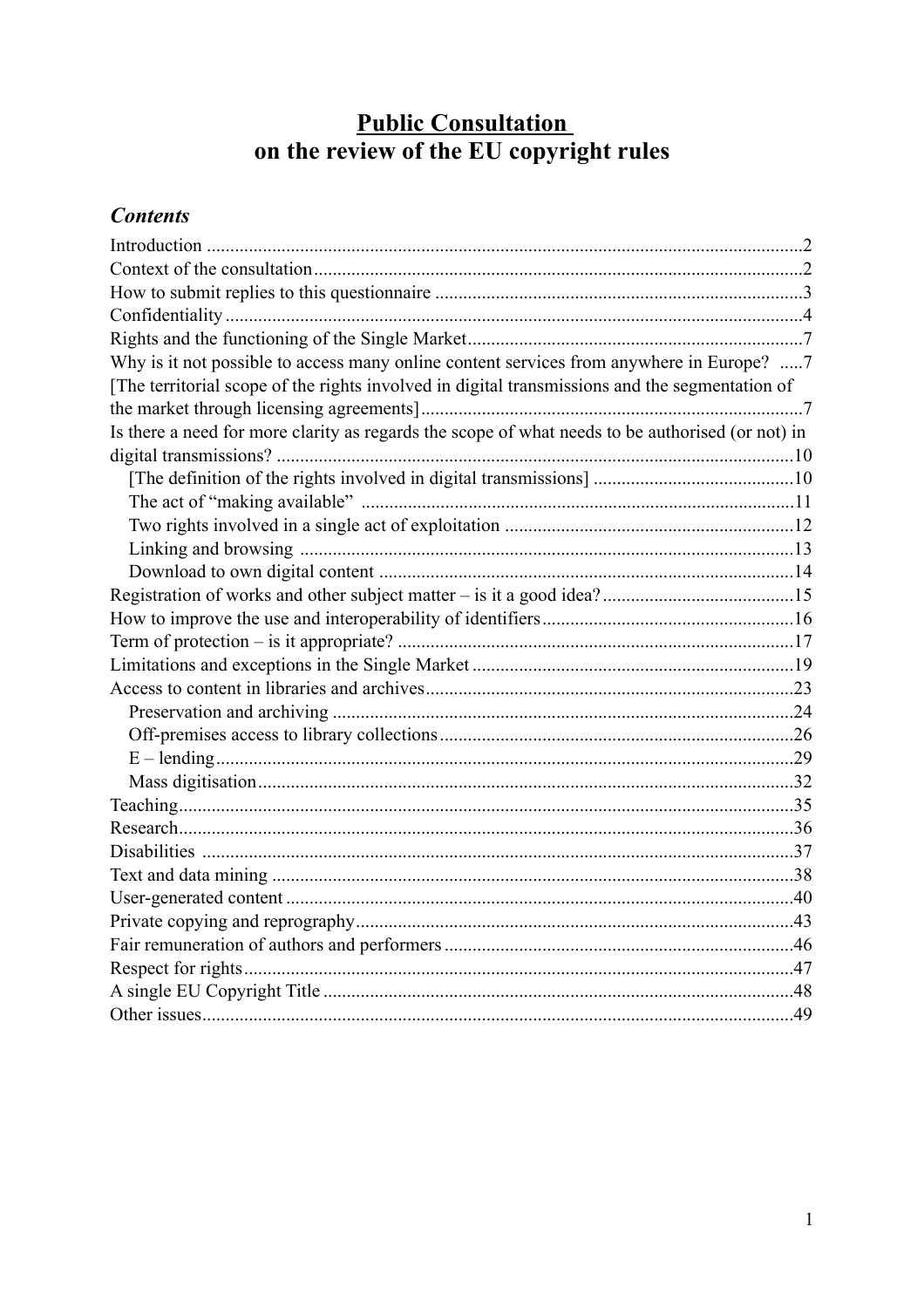## **I. Introduction**

#### *A. Context of the consultation*

Over the last two decades, digital technology and the Internet have reshaped the ways in which content is created, distributed, and accessed. New opportunities have materialised for those that create and produce content (e.g. a film, a novel, a song), for new and existing distribution platforms, for institutions such as libraries, for activities such as research and for citizens who now expect to be able to access content – for information, education or entertainment purposes – regardless of geographical borders.

This new environment also presents challenges. One of them is for the market to continue to adapt to new forms of distribution and use. Another one is for the legislator to ensure that the system of rights, limitations to rights and enforcement remains appropriate and is adapted to the new environment. This consultation focuses on the second of these challenges: ensuring that the EU copyright regulatory framework stays fit for purpose in the digital environment to support creation and innovation, tap the full potential of the Single Market, foster growth and investment in our economy and promote cultural diversity.

In its "Communication on Content in the Digital Single Market" $\frac{1}{1}$  the Commission set out two parallel tracks of action: on the one hand, to complete its on-going effort to review and to modernise the EU copyright legislative framework<sup>23</sup> with a view to a decision in 2014 on whether to table legislative reform proposals, and on the other, to facilitate practical industryled solutions through the stakeholder dialogue "Licences for Europe" on issues on which rapid progress was deemed necessary and possible.

The "Licences for Europe" process has been finalised now<sup>4</sup>. The Commission welcomes the practical solutions stakeholders have put forward in this context and will monitor their progress. Pledges have been made by stakeholders in all four Working Groups (cross border portability of services, user-generated content, audiovisual and film heritage and text and data mining). Taken together, the Commission expects these pledges to be a further step in making the user environment easier in many different situations. The Commission also takes note of the fact that two groups – user-generated content and text and data mining – did not reach consensus among participating stakeholders on either the problems to be addressed or on the results. The discussions and results of "Licences for Europe" will be also taken into account in the context of the review of the legislative framework.

As part of the review process, the Commission is now launching a public consultation on issues identified in the Communication on Content in the Digital Single Market, i.e.:

<sup>&</sup>lt;sup>1</sup> COM (2012)789 final, 18/12/2012.

<sup>&</sup>lt;sup>2</sup> As announced in the Intellectual Property Strategy ' A single market for Intellectual Property Rights: COM (2011)287 final, 24/05/2011.

<sup>&</sup>lt;sup>3</sup> "Based on market studies and impact assessment and legal drafting work" as announced in the Communication (2012)789.

See the document "Licences for Europe – tem pledges to bring more content online": http://ec.europa.eu/ <sup>4</sup> internal\_market/copyright/docs/licences-for-europe/131113\_ten-pledges\_en.pdf .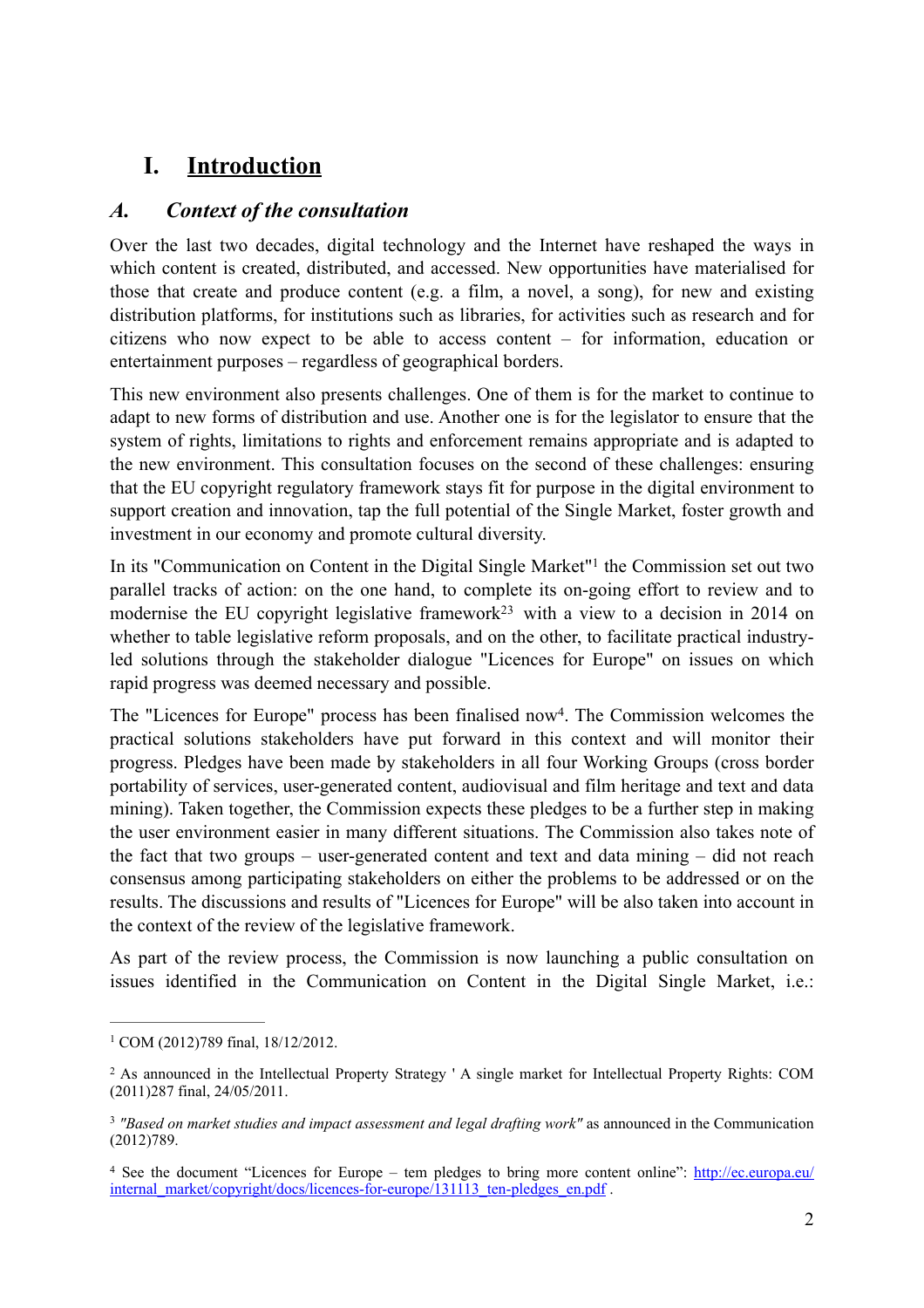*"territoriality in the Internal Market, harmonisation, limitations and exceptions to copyright in the digital age; fragmentation of the EU copyright market; and how to improve the effectiveness and efficiency of enforcement while underpinning its legitimacy in the wider context of copyright reform"*. As highlighted in the October 2013 European Council Conclusions<sup>5</sup> *"Providing digital services and content across the single market requires the establishment of a copyright regime for the digital age. The Commission will therefore complete its on-going review of the EU copyright framework in spring 2014. It is important to modernise Europe's copyright regime and facilitate licensing, while ensuring a high level protection of intellectual property rights and taking into account cultural diversity".*

This consultation builds on previous consultations and public hearings, in particular those on the "Green Paper on copyright in the knowledge economy"<sup>6</sup>, the "Green Paper on the online distribution of audiovisual works"<sup>7</sup> and "Content Online"<sup>8</sup>. These consultations provided valuable feedback from stakeholders on a number of questions, on issues as diverse as the territoriality of copyright and possible ways to overcome territoriality, exceptions related to the online dissemination of knowledge, and rightholders' remuneration, particularly in the audiovisual sector. Views were expressed by stakeholders representing all stages in the value chain, including right holders, distributors, consumers, and academics. The questions elicited widely diverging views on the best way to proceed. The "Green Paper on Copyright in the Knowledge Economy" was followed up by a Communication. The replies to the "Green Paper on the online distribution of audiovisual works" have fed into subsequent discussions on the Collective Rights Management Directive and into the current review process.

#### *B. How to submit replies to this questionnaire*

You are kindly asked to send your replies **by 5 February 2014** in a MS Word, PDF or OpenDocument format to the following e-mail address of DG Internal Market and Services: **markt-copyright-consultation@ec.europa.eu**. Please note that replies sent after that date will not be taken into account.

This consultation is addressed to different categories of stakeholders. To the extent possible, the questions indicate the category/ies of respondents most likely to be concerned by them (annotation in brackets, before the actual question). Respondents should nevertheless feel free to reply to any/all of the questions. Also, please note that, apart from the question concerning the identification of the respondent, none of the questions is obligatory. Replies containing answers only to part of the questions will be also accepted.

You are requested to provide your answers directly within this consultation document. For the "Yes/No/No opinion" questions please put the selected answer in **bold** and underline it so it is easy for us to see your selection.

EUCO 169/13, 24/25 October 2013. <sup>5</sup>

COM(2008) 466/3, http://ec.europa.eu/internal\_market/copyright/copyright-infso/ <sup>6</sup> index\_en.htm#maincontentSec2.

COM(2011) 427 final, http://ec.europa.eu/internal\_market/consultations/2011/audiovisual\_en.htm. <sup>7</sup>

<sup>8</sup> http://ec.europa.eu/internal\_market/consultations/2009/content\_online\_en.htm.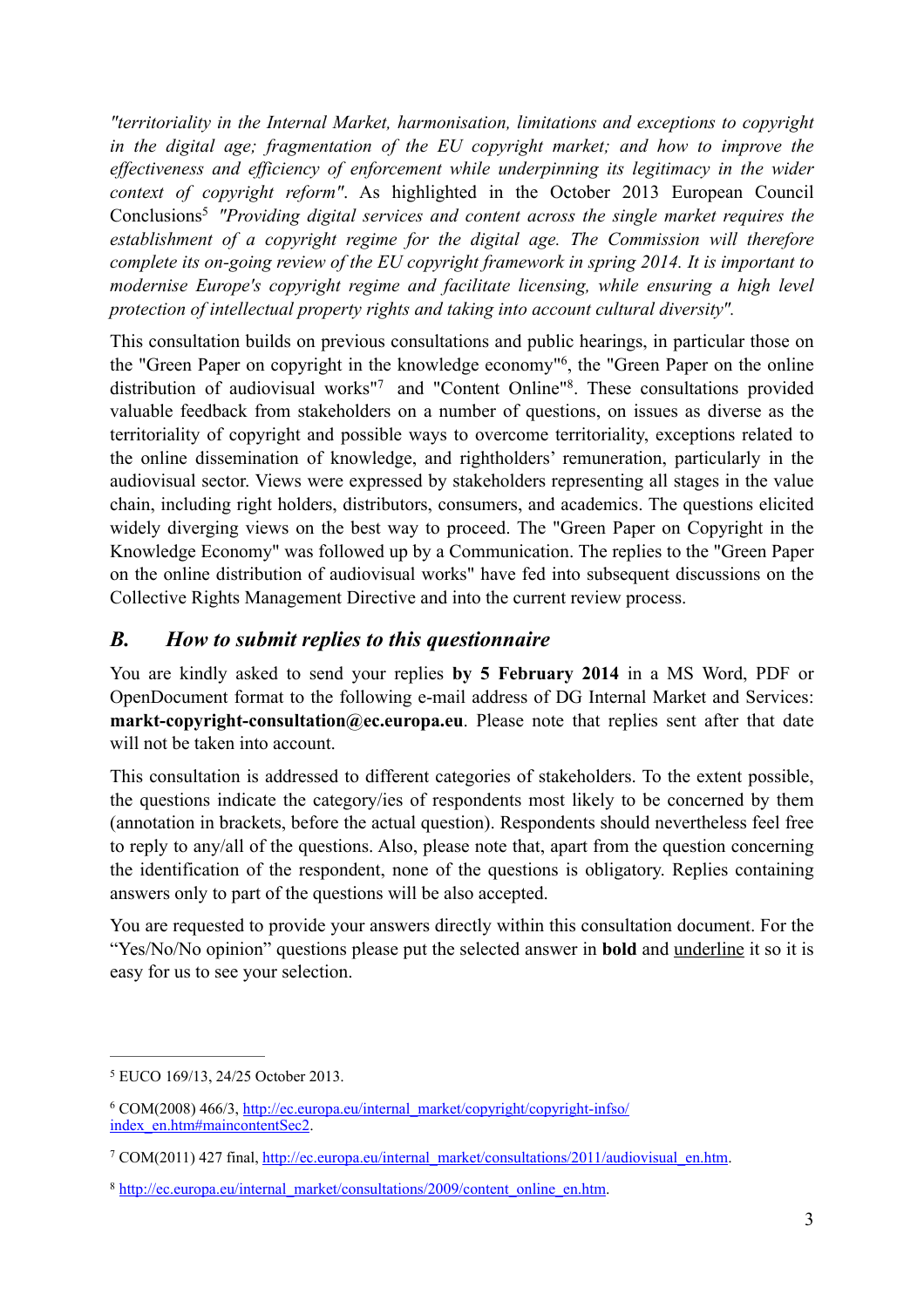In your answers to the questions, you are invited to refer to the situation in EU Member States. *You are also invited in particular to indicate, where relevant, what would be the impact of options you put forward in terms of costs, opportunities and revenues.*

The public consultation is available in English. Responses may, however, be sent in any of the 24 official languages of the EU.

## *C. Confidentiality*

The contributions received in this round of consultation as well as a summary report presenting the responses in a statistical and aggregated form will be published on the website of DG MARKT.

Please note that all contributions received will be published together with the identity of the contributor, unless the contributor objects to the publication of their personal data on the grounds that such publication would harm his or her legitimate interests. In this case, the contribution will be published in anonymous form upon the contributor's explicit request. Otherwise the contribution will not be published nor will its content be reflected in the summary report.

Please read our Privacy statement.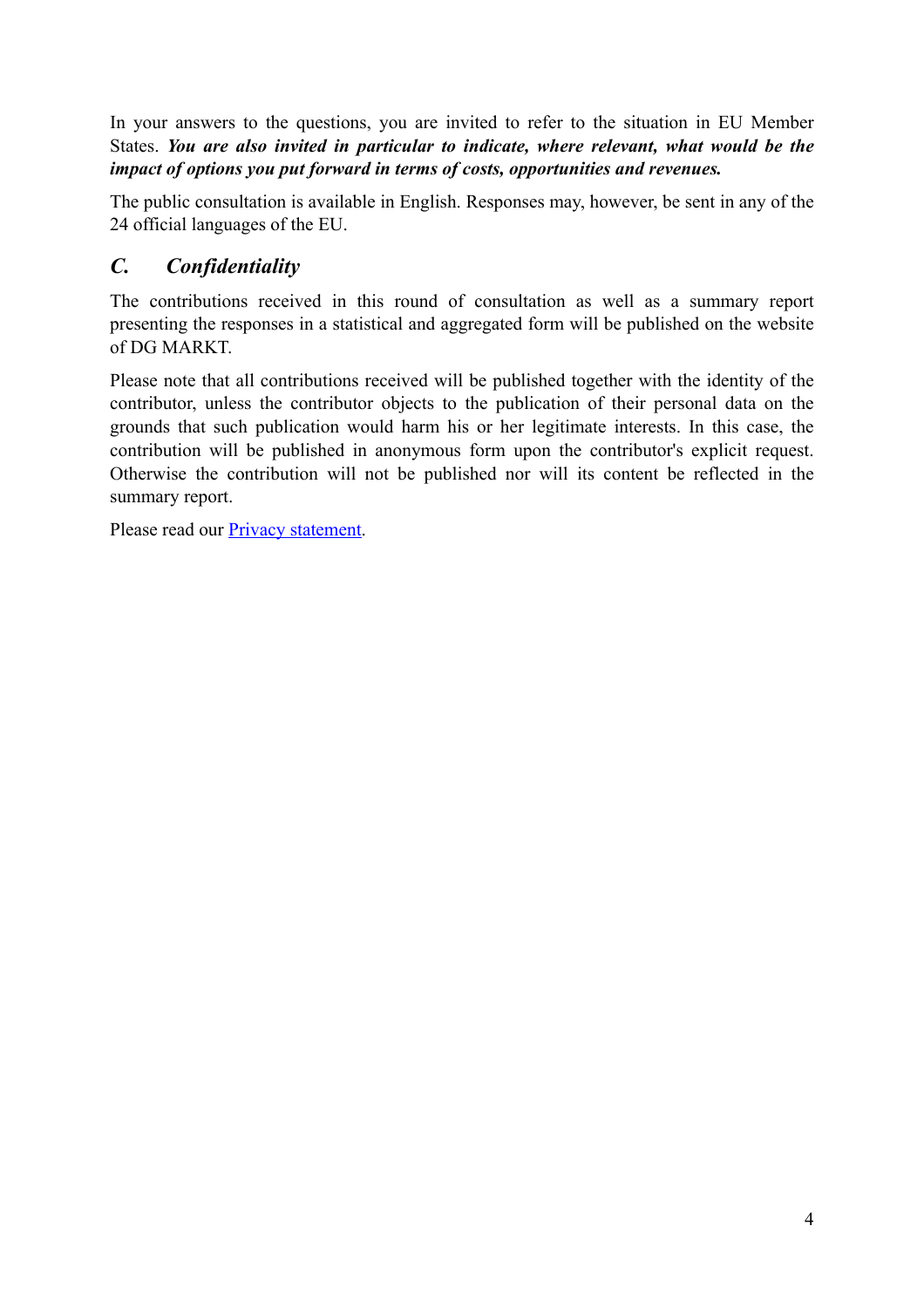#### **PLEASE IDENTIFY YOURSELF:**

**Name:**

**Werkgroep Auteursrecht Nederlandse Erfgoedinstellingen (Copyright working group of Dutch cultural heritage institutions).** 

**The answers below have been drafted by the copyright working group of dutch cultural heritage institutions, an informal coordinating body. This response to the consultation is supported by the following organisations:**

- **• BRAIN www.archiefbrain.nl**
- **• Centraal Museum Utrecht www.centraalmuseum.nl/en**
- **• Stichting Digitaal Erfgoed Nederland www.den.nl**
- **• Erfgoed Leiden www.erfgoedleiden.nl**
- **• EYE Film Instituut Nederland www.eyefilm.nl**
- **• Het Nieuwe Instituut www.hetnieuweinstituut.nl/en**
- **• Kennisland www.kl.nl**
- **• Koninklijke Bibliotheek www.kb.nl**
- **• Museumvereniging www.museumvereniging.nl**
- **• Nederlands Instituut voor Beeld en Geluid www.beeldengeluid.nl**
- **• Nederlands Fotogenootschap www.fotogenootschap.nl**
- **• Rijksmuseum www.rijksmuseum.nl**
- **• Stadsarchief Amsterdam stadsarchief.amsterdam.nl**

In the interests of transparency, organisations (including, for example, NGOs, trade associations and commercial enterprises) are invited to provide the public with relevant information about themselves by registering in the Interest Representative Register and subscribing to its Code of Conduct.

If you are a Registered organisation, please indicate your Register ID number below. Your contribution will then be considered as representing the views of your organisation.

**…………………………………………………………………………………………………..**

• If your organisation is not registered, you have the opportunity to register now. Responses from organisations not registered will be published separately.

**If you would like to submit your reply on an anonymous basis please indicate it below by underlining the following answer:**

• Yes, I would like to submit my reply on an anonymous basis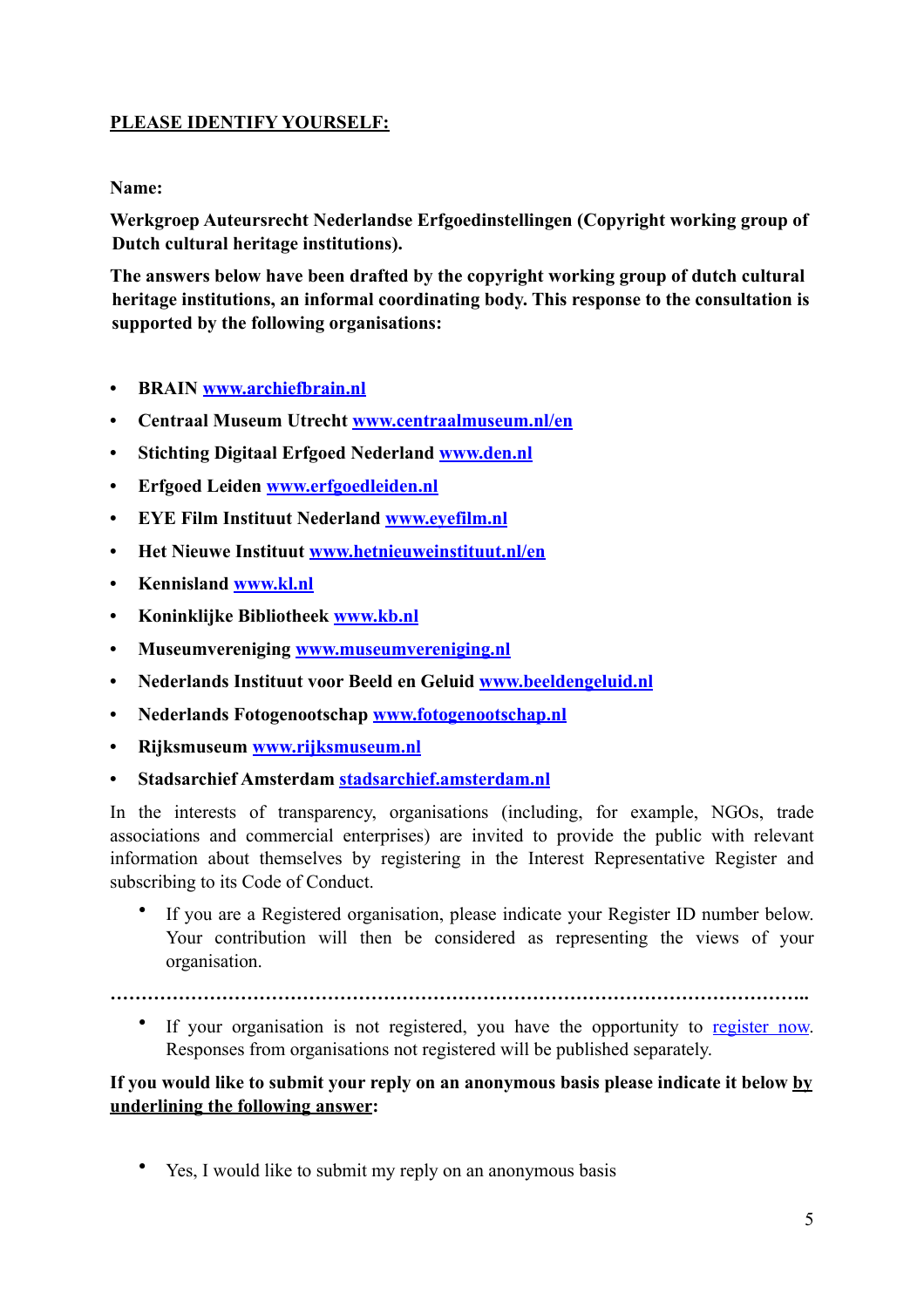#### **TYPE OF RESPONDENT** (Please underline the appropriate):

• **End user/consumer** (e.g. internet user, reader, subscriber to music or audiovisual service, researcher, student**) OR Representative of end users/consumers** 

 $\rightarrow$  for the purposes of this questionnaire normally referred to in questions as **"end**" **users/consumers"**

#### ★ **Institutional user** (e.g. school, university, research centre, library, archive) **OR Representative of institutional users**

 $\rightarrow$  for the purposes of this questionnaire normally referred to in questions as **"institutional users"**

- **Author/Performer OR Representative of authors/performers**
- **Publisher/Producer/Broadcaster OR Representative of publishers/producers/ broadcasters**

 $\rightarrow$  the two above categories are, for the purposes of this questionnaire, normally referred to in questions as **"right holders"**

**Intermediary/Distributor/Other service provider** (e.g. online music or audiovisual service, games platform, social media, search engine, ICT industry) **OR Representative of intermediaries/distributors/other service providers**

 $\rightarrow$  for the purposes of this questionnaire normally referred to in questions as **"service providers"**

- **Collective Management Organisation**
- **Public authority**
- **Member State**
- **Other** (Please explain):

………………………………………………………………………………………………. ……………………………………………………………………………………………….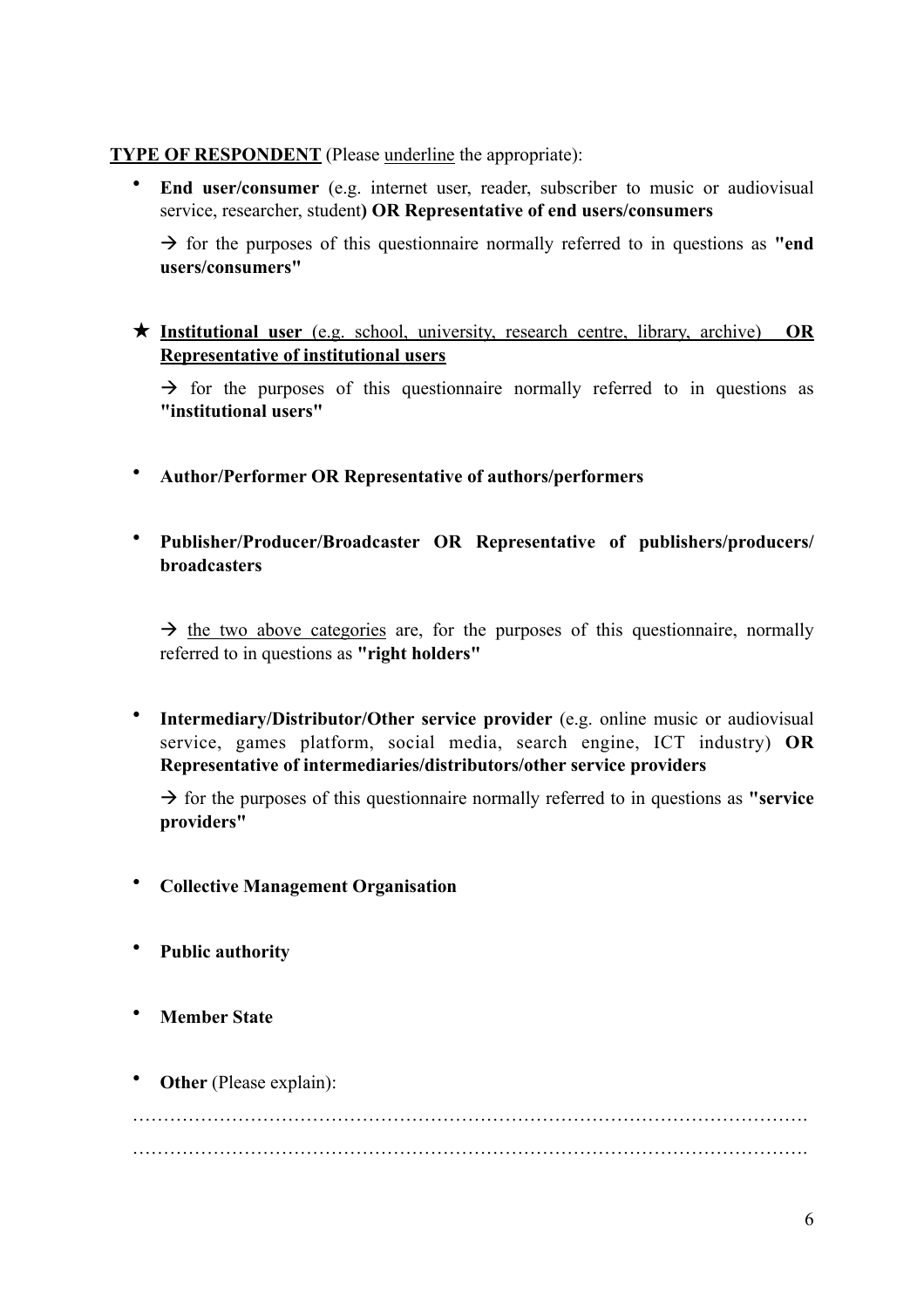## **II. Rights and the functioning of the Single Market**

#### *A. Why is it not possible to access many online content services from anywhere in Europe?*

#### **[The territorial scope of the rights involved in digital transmissions and the segmentation of the market through licensing agreements]**

Holders of copyright and related rights  $-$  e.g. writers, singers, musicians - do not enjoy a single protection in the EU. Instead, they are protected on the basis of a bundle of national rights in each Member State. Those rights have been largely harmonised by the existing EU Directives. However, differences remain and the geographical scope of the rights is limited to the territory of the Member State granting them. Copyright is thus territorial in the sense that rights are acquired and enforced on a country-by-country basis under national  $law<sup>9</sup>$ .

The dissemination of copyright-protected content on the Internet – e.g. by a music streaming service, or by an online e-book seller – therefore requires, in principle, an authorisation for each national territory in which the content is communicated to the public. Rightholders are, of course, in a position to grant a multi-territorial or pan-European licence, such that content services can be provided in several Member States and across borders. A number of steps have been taken at EU level to facilitate multi-territorial licences: the proposal for a Directive on Collective Rights Management<sup>10</sup> should significantly facilitate the delivery of multiterritorial licences in musical works for online services $\frac{11}{11}$ ; the structured stakeholder dialogue "Licences for Europe"<sup>12</sup> and market-led developments such as the on-going work in the Linked Content Coalition<sup>13</sup>.

"Licences for Europe" addressed in particular the specific issue of cross-border portability, i.e. the ability of consumers having subscribed to online services in their Member State to keep accessing them when travelling temporarily to other Member States. As a result, representatives of the audio-visual sector issued a joint statement affirming their commitment to continue working towards the further development of cross-border portability $14$ .

Despite progress, there are continued problems with the cross-border provision of, and access to, services. These problems are most obvious to consumers wanting to access services that

<sup>&</sup>lt;sup>9</sup> This principle has been confirmed by the Court of justice on several occasions.

<sup>&</sup>lt;sup>10</sup> Proposal for a Directive of the European Parliament and of the Council of 11 July 2012 on collective management of copyright and related rights and multi-territorial licensing of rights in musical works for online uses in the internal market, COM(2012) 372 final.

 $<sup>11</sup>$  Collective Management Organisations play a significant role in the management of online rights for musical</sup> works in contrast to the situation where online rights are licensed directly by right holders such as film or record producers or by newspaper or book publishers.

<sup>&</sup>lt;sup>12</sup>You can find more information on the following website: http://ec.europa.eu/licences-for-europe-dialogue/.

<sup>&</sup>lt;sup>13</sup>You can find more information on the following website: http://www.linkedcontentcoalition.org/.

<sup>&</sup>lt;sup>14</sup> See the document "Licences for Europe – tem pledges to bring more content online": http://ec.europa.eu/ internal\_market/copyright/docs/licences-for-europe/131113\_ten-pledges\_en.pdf .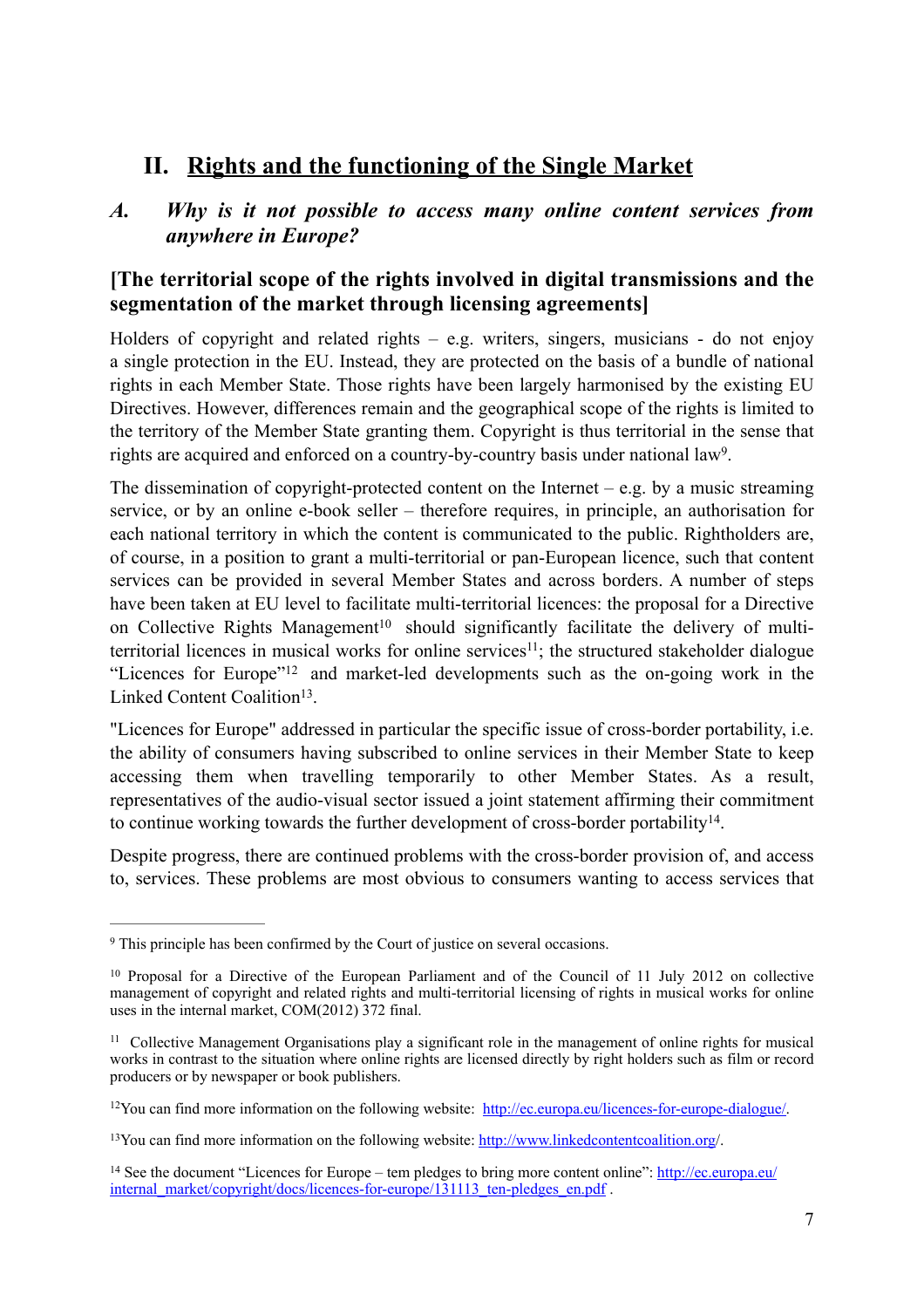are made available in Member States other than the one in which they live. Not all online services are available in all Member States and consumers face problems when trying to access such services across borders. In some instances, even if the "same" service is available in all Member States, consumers cannot access the service across borders (they can only access their "national" service, and if they try to access the "same" service in another Member State they are redirected to the one designated for their country of residence).

This situation may in part stem from the territoriality of rights and difficulties associated with the clearing of rights in different territories. Contractual clauses in licensing agreements between right holders and distributors and/or between distributors and end users may also be at the origin of some of the problems (denial of access, redirection).

The main issue at stake here is, therefore, whether further measures (legislative or nonlegislative, including market-led solutions) need to be taken at EU level in the medium term<sup>1;</sup> to increase the cross-border availability of content services in the Single Market, while ensuring an adequate level of protection for right holders.

*1. [In particular if you are an end user/consumer:] Have you faced problems when trying to access online services in an EU Member State other than the one in which you live?* 

 YES - Please provide examples indicating the Member State, the sector and the type of content concerned (e.g. premium content such as certain films and TV series, audio-visual content in general, music, e-books, magazines, journals and newspapers, games, applications and other software)

……………………………………………………………………………………………….

……………………………………………………………………………………………….

NO

NO OPINION

*2. [In particular if you are a service provider:] Have you faced problems when seeking to provide online services across borders in the EU?* 

 YES - Please explain whether such problems, in your experience, are related to copyright or to other issues (e.g. business decisions relating to the cost of providing services across borders, compliance with other laws such as consumer protection)? Please provide examples indicating the Member State, the sector and the type of content concerned (e.g. premium content such as certain films and TV series, audio-visual content in general, music, e-books, magazines, journals and newspapers, games, applications and other software).

……………………………………………………………………………………………….

NO

NO OPINION

<sup>&</sup>lt;sup>15</sup> For possible long term measures such as the establishment of a European Copyright Code (establishing a single title) see section VII of this consultation document.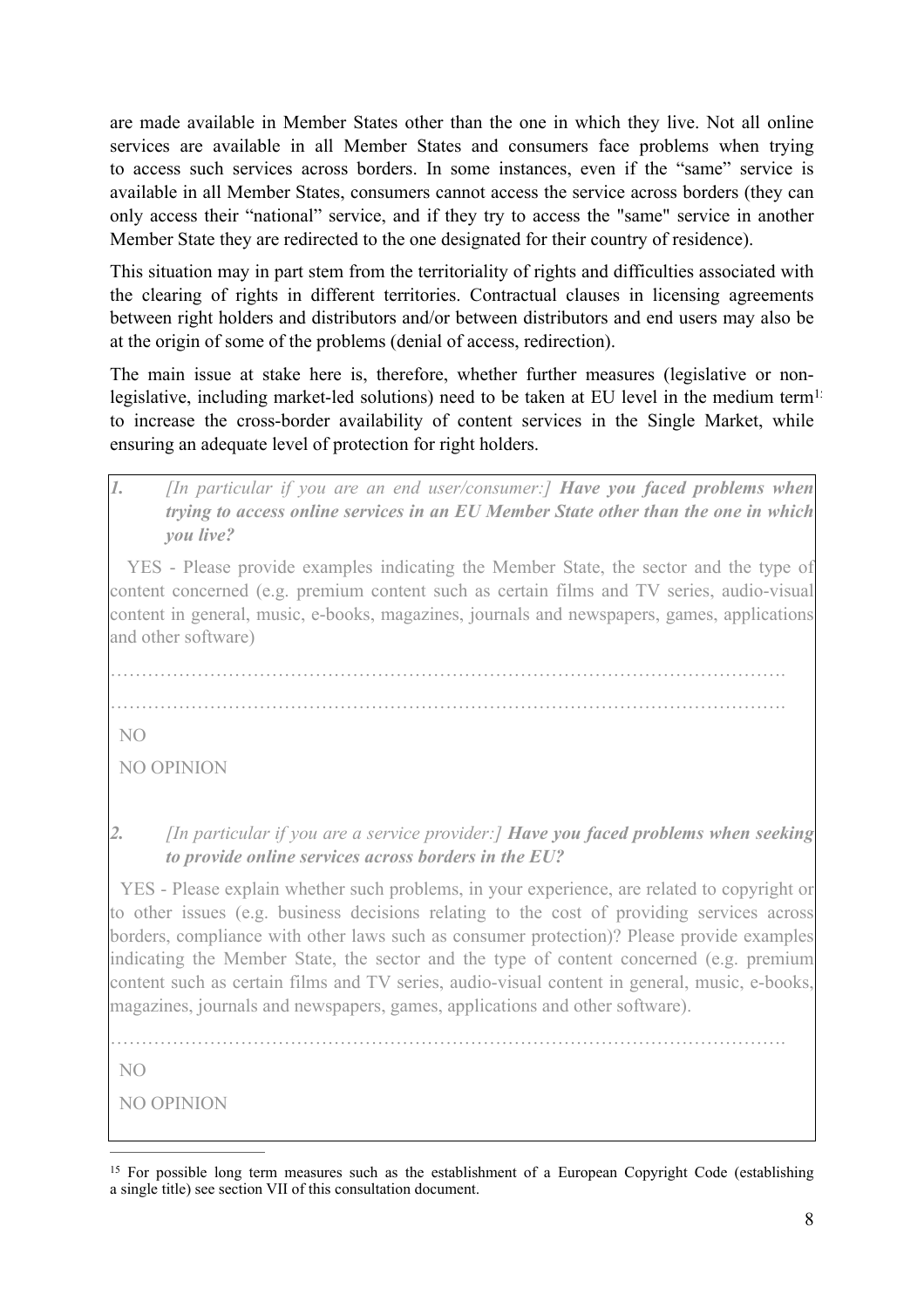| 3.             | [In particular if you are a right holder or a collective management organisation:]<br>How often are you asked to grant multi-territorial licences? Please indicate, if<br>possible, the number of requests per year and provide examples indicating the<br>Member State, the sector and the type of content concerned.                                                                                                                     |
|----------------|--------------------------------------------------------------------------------------------------------------------------------------------------------------------------------------------------------------------------------------------------------------------------------------------------------------------------------------------------------------------------------------------------------------------------------------------|
|                | [Open question]                                                                                                                                                                                                                                                                                                                                                                                                                            |
|                |                                                                                                                                                                                                                                                                                                                                                                                                                                            |
|                |                                                                                                                                                                                                                                                                                                                                                                                                                                            |
| 4.             | If you have identified problems in the answers to any of the questions above $-\nu$ what<br>would be the best way to tackle them?                                                                                                                                                                                                                                                                                                          |
|                | [Open question]                                                                                                                                                                                                                                                                                                                                                                                                                            |
|                |                                                                                                                                                                                                                                                                                                                                                                                                                                            |
|                |                                                                                                                                                                                                                                                                                                                                                                                                                                            |
| 5.             | [In particular if you are a right holder or a collective management organisation:] Are<br>there reasons why, even in cases where you hold all the necessary rights for all the<br>territories in question, you would still find it necessary or justified to impose<br>territorial restrictions on a service provider (in order, for instance, to ensure that<br>access to certain content is not possible in certain European countries)? |
|                | YES – Please explain by giving examples                                                                                                                                                                                                                                                                                                                                                                                                    |
|                |                                                                                                                                                                                                                                                                                                                                                                                                                                            |
|                |                                                                                                                                                                                                                                                                                                                                                                                                                                            |
| NO             |                                                                                                                                                                                                                                                                                                                                                                                                                                            |
|                | <b>NO OPINION</b>                                                                                                                                                                                                                                                                                                                                                                                                                          |
| 6.             | <i>In particular if you are e.g. a broadcaster or a service provider: Are there reasons</i><br>why, even in cases where you have acquired all the necessary rights for all the<br>territories in question, you would still find it necessary or justified to impose<br>territorial restrictions on the service recipient (in order for instance, to redirect the<br>consumer to a different website than the one he is trying to access)?  |
|                | YES - Please explain by giving examples                                                                                                                                                                                                                                                                                                                                                                                                    |
|                |                                                                                                                                                                                                                                                                                                                                                                                                                                            |
| N <sub>O</sub> |                                                                                                                                                                                                                                                                                                                                                                                                                                            |
|                | <b>NO OPINION</b>                                                                                                                                                                                                                                                                                                                                                                                                                          |
|                |                                                                                                                                                                                                                                                                                                                                                                                                                                            |
|                |                                                                                                                                                                                                                                                                                                                                                                                                                                            |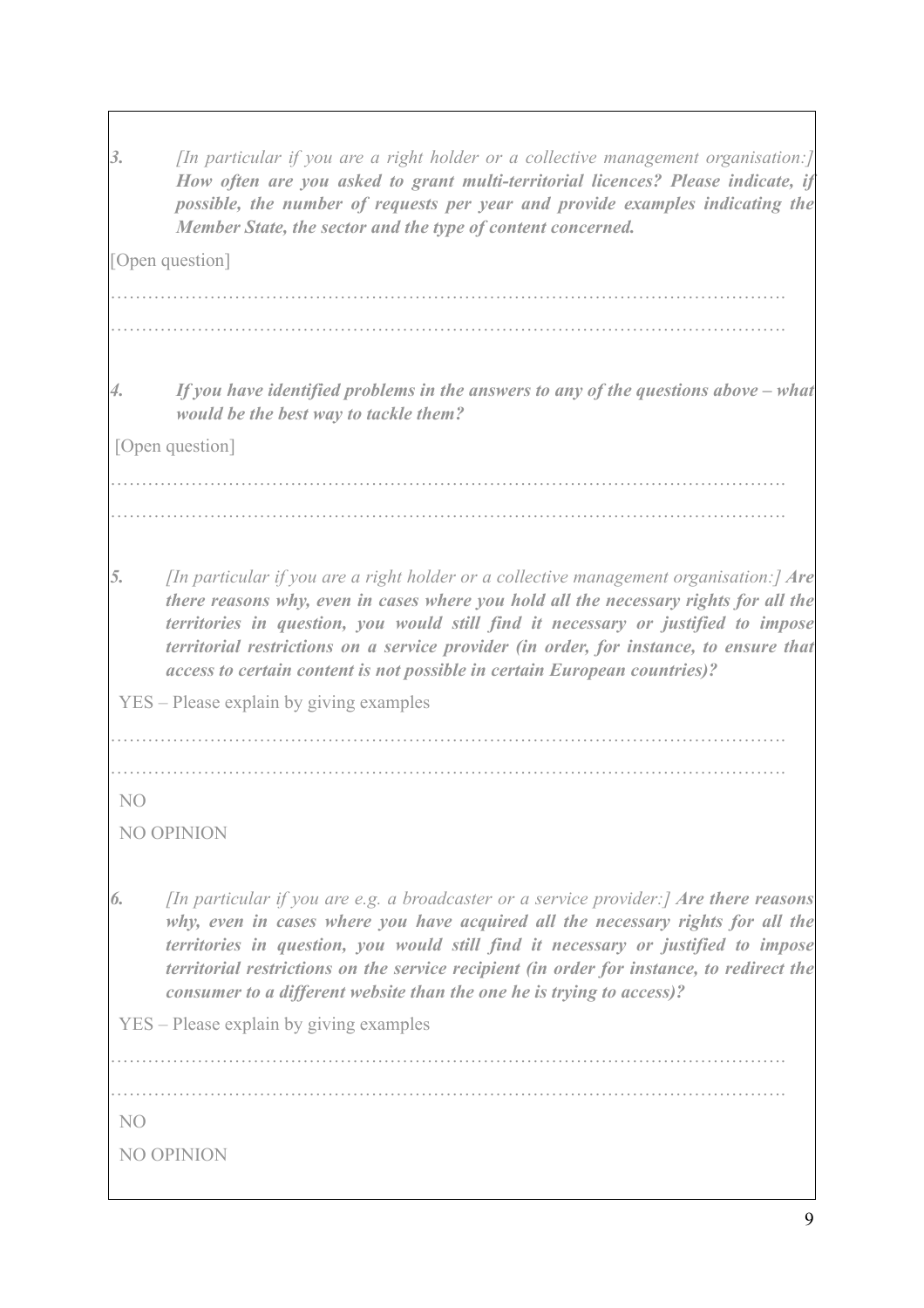*7. Do you think that further measures (legislative or non-legislative, including marketled solutions) are needed at EU level to increase the cross-border availability of content services in the Single Market, while ensuring an adequate level of protection for right holders?*  YES – Please explain ………………………………………………………………………………………………. ………………………………………………………………………………………………. NO – Please explain ………………………………………………………………………………………………. ………………………………………………………………………………………………. NO OPINION

#### *B. Is there a need for more clarity as regards the scope of what needs to be authorised (or not) in digital transmissions?*

## *[The definition of the rights involved in digital transmissions]*

The EU framework for the protection of copyright and related rights in the digital environment is largely established by Directive  $2001/29/EC^{16}$  on the harmonisation of certain aspects of copyright and related rights in the information society. Other EU directives in this field that are relevant in the online environment are those relating to the protection of software<sup>17</sup> and databases<sup>18</sup>

Directive 2001/29/EC harmonises the rights of authors and neighbouring rightholders<sup>19</sup> which are essential for the transmission of digital copies of works (e.g. an e-book) and other protected subject matter (e.g. a record in a MP3 format) over the internet or similar digital networks.

The most relevant rights for digital transmissions are the reproduction right, i.e. the right to authorise or prohibit the making of copies<sup>20</sup>, (notably relevant at the start of the transmission – e.g. the uploading of a digital copy of a work to a server in view of making it available – and at the users' end  $-$  e.g. when a user downloads a digital copy of a work) and the

<sup>&</sup>lt;sup>16</sup> Directive 2001/29/EC of the European Parliament and of the Council of 22 May 2001 on the harmonisation of certain aspects of copyright and related rights in the information society.

<sup>&</sup>lt;sup>17</sup> Directive 2009/24/EC of the European Parliament and of the Council of 23 April 2009 on the legal protection of computer programs.

<sup>&</sup>lt;sup>18</sup> Directive 96/9/EC of the European Parliament and of the Council of 11 March 1996 on the legal protection of databases.

<sup>&</sup>lt;sup>19</sup> Film and record producers, performers and broadcasters are holders of so-called "neighbouring rights" in, respectively, their films, records, performances and broadcast. Authors' content protected by copyright is referred to as a "work" or "works", while content protected by neighbouring rights is referred to as "other subject matter".

 $20$  The right to "authorise or prohibit direct or indirect, temporary or permanent reproduction by any means and in any form, in whole or in part" (see Art. 2 of Directive 2001/29/EC) although temporary acts of reproduction of a transient or incidental nature are, under certain conditions, excluded (see art. 5(1) of Directive 2001/29/EC).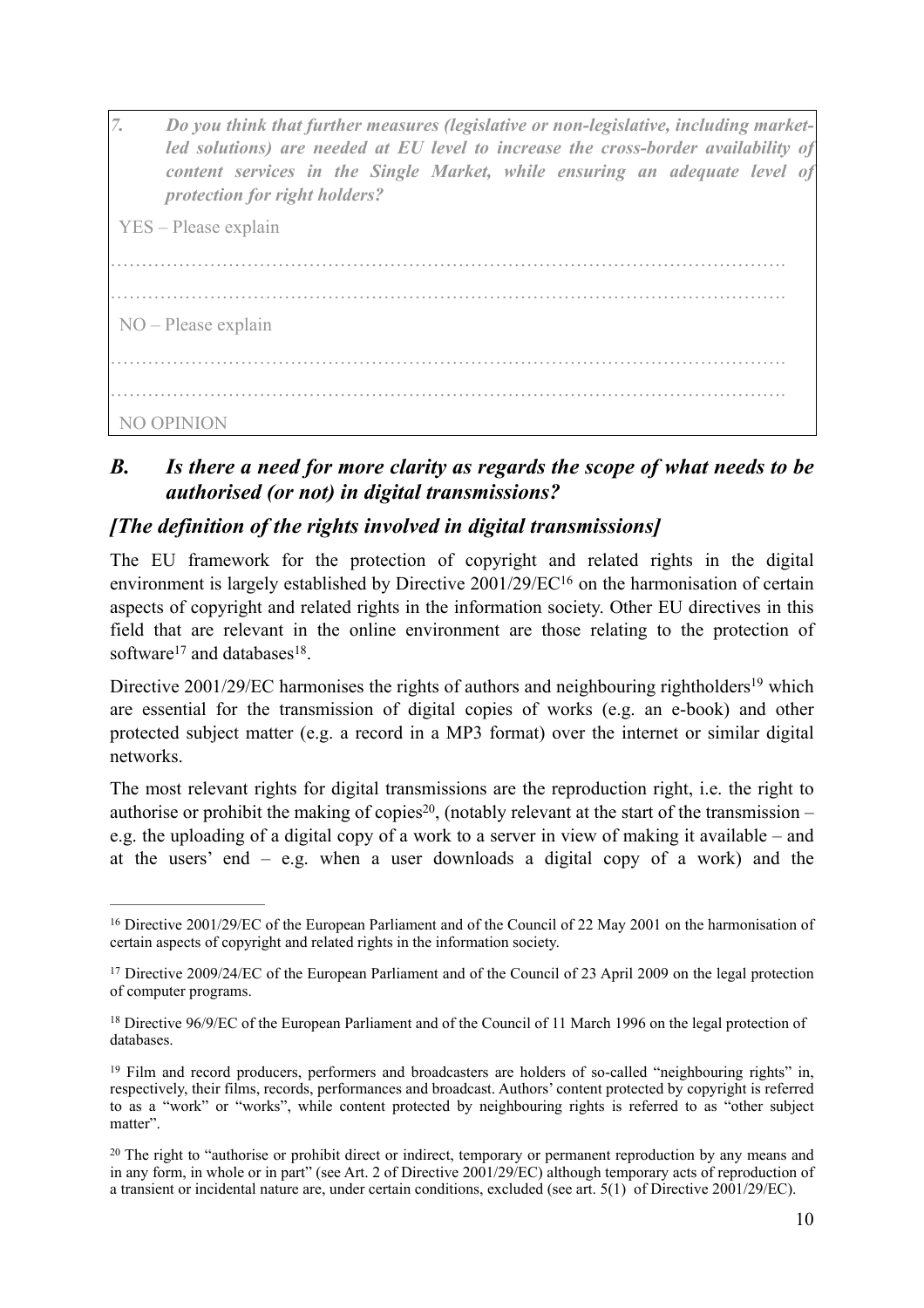communication to the public/making available right, i.e. the rights to authorise or prohibit the dissemination of the works in digital networks<sup>21</sup>. These rights are intrinsically linked in digital transmissions and both need to be cleared.

#### **1. The act of "making available"**

Directive 2001/29/EC specifies neither what is covered by the making available right (e.g. the upload, the accessibility by the public, the actual reception by the public) nor where the act of "making available" takes place. This does not raise questions if the act is limited to a single territory. Questions arise however when the transmission covers several territories and rights need to be cleared (does the act of "making available" happen in the country of the upload only? in each of the countries where the content is potentially accessible? in each of the countries where the content is effectively accessed?). The most recent case law of the Court of Justice of the European Union (CJEU) suggests that a relevant criterion is the "targeting" of a certain Member State's public<sup>22</sup>. According to this approach the copyright-relevant act (which has to be licensed) occurs at least in those countries which are "targeted" by the online service provider. A service provider "targets" a group of customers residing in a specific country when it directs its activity to that group, e.g. via advertisement, promotions, a language or a currency specifically targeted at that group.

#### *8. Is the scope of the "making available" right in cross-border situations – i.e. when content is disseminated across borders – sufficiently clear?*

YES

 **NO** – Please explain how this could be clarified and what type of clarification would be required (e.g. as in "targeting" approach explained above, as in "country of origin" approach<sup>23</sup>)

No it is not. Cultural Heritage institutions are increasingly asked to provide access to cultural heritage across the entire EU. In the majority of cases works made available on the websites of cultural heritage institutions are made available without territorial restrictions. In this situation there is substantial uncertainty about the scope of the "making available" right when making works available to audiences in all of Europe.

Given that cultural heritage institutions have limited resources to spend on rights clearance the only acceptable way to provide more clarity with regards to the scope of the "making available" right would be to apply a country of origin principe[1]. An approach based on targeted audiences would create increased burdens since dissemination through platforms like

 $2<sup>1</sup>$  The right to authorise or prohibit any communication to the public by wire or wireless means and to authorise or prohibit the making available to the public "on demand" (see Art. 3 of Directive 2001/29/EC).

<sup>&</sup>lt;sup>22</sup> See in particular Case C-173/11 (Football Dataco vs Sportradar) and Case C-5/11 (Donner) for copyright and related rights, and Case C-324/09 (L'Oréal vs eBay) for trademarks. With regard to jurisdiction see also joined Cases C-585/08 and C-144/09 (Pammer and Hotel Alpenhof) and pending CaseC-441/13 (Pez Hejduk); see however, adopting a different approach, Case C-170/12 (Pinckney vs KDG Mediatech).

<sup>&</sup>lt;sup>23</sup> The objective of implementing a "country of origin" approach is to localise the copyright relevant act that must be licenced in a single Member State (the "country of origin", which could be for example the Member State in which the content is uploaded or where the service provider is established), regardless of in how many Member States the work can be accessed or received. Such an approach has already been introduced at EU level with regard to broadcasting by satellite (see Directive 93/83/EEC on the coordination of certain rules concerning copyright and rights related to copyright applicable to satellite broadcasting and cable retransmission).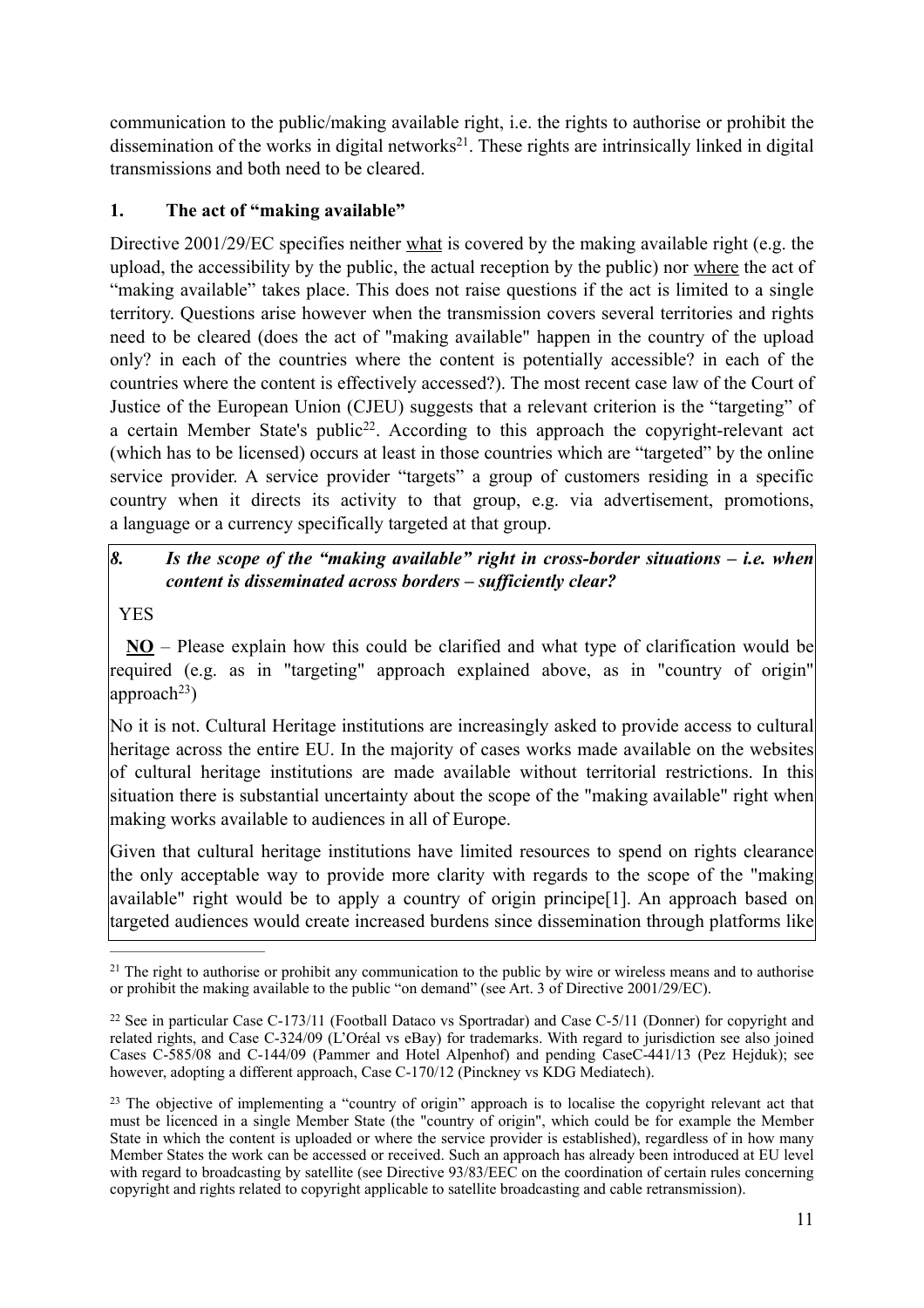Europeana is explicitly targeted at users in all member states. Applying a target country approach would make it more difficult for cultural heritage institutions to make their works available via internationals projects like Europeana.

[1] Compare Hargreaves and Hugenholtz: Copyright Reform for Growth and Jobs - Modernising the European Copyright Framework (page 10), Brussels 29/05/2013. Available at: http:// www.lisboncouncil.net/publication/publication/95-copyright-reform-for-growth-and-jobsmodernising-the -european-copyright-framework.html

## NO OPINION

*9. [In particular if you are a right holder:] Could a clarification of the territorial scope of the "making available" right have an effect on the recognition of your rights (e.g. whether you are considered to be an author or not, whether you are considered to have transferred your rights or not), on your remuneration, or on the enforcement of rights (including the availability of injunctive relief<sup>24</sup>)?* 

YES – Please explain how such potential effects could be addressed

………………………………………………………………………………………………. ………………………………………………………………………………………………. NO

NO OPINION

#### **2. Two rights involved in a single act of exploitation**

Each act of transmission in digital networks entails (in the current state of technology and law) several reproductions. This means that there are two rights that apply to digital transmissions: the reproduction right and the making available right. This may complicate the licensing of works for online use notably when the two rights are held by different persons/ entities.

*10. [In particular if you a service provider or a right holder:] Does the application of two rights to a single act of economic exploitation in the online environment (e.g. a download) create problems for you?* 

 YES – Please explain what type of measures would be needed in order to address such problems (e.g. facilitation of joint licences when the rights are in different hands, legislation to achieve the "bundling of rights")

………………………………………………………………………………………………. ………………………………………………………………………………………………. NO

<sup>&</sup>lt;sup>24</sup> Injunctive relief is a temporary or permanent remedy allowing the right holder to stop or prevent an infringement of his/her right.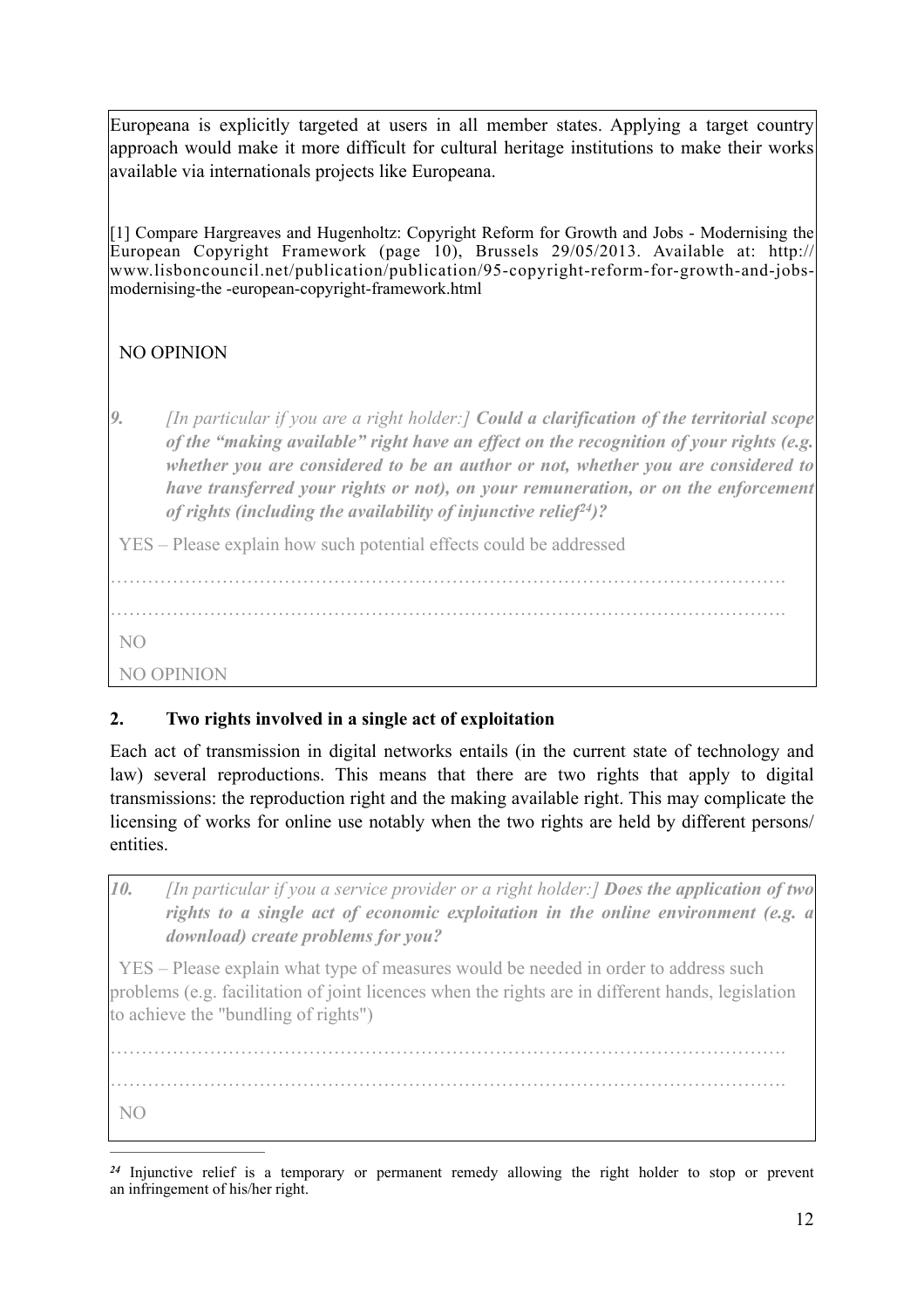NO OPINION

#### **3. Linking and browsing**

Hyperlinks are references to data that lead a user from one location in the Internet to another. They are indispensable for the functioning of the Internet as a network. Several cases are pending before the CJEU<sup>25</sup> in which the question has been raised whether the provision of a clickable link constitutes an act of communication to the public/making available to the public subject to the authorisation of the rightholder.

A user browsing the internet (e.g. viewing a web-page) regularly creates temporary copies of works and other subject-matter protected under copyright on the screen and in the 'cache' memory of his computer. A question has been referred to the  $CJEU<sup>26</sup>$  as to whether such copies are always covered by the mandatory exception for temporary acts of reproduction provided for in Article 5(1) of Directive 2001/29/EC.

| 11.        | Should the provision of a hyperlink leading to a work or other subject matter<br>protected under copyright, either in general or under specific circumstances, be<br>subject to the authorisation of the rightholder?                                                             |
|------------|-----------------------------------------------------------------------------------------------------------------------------------------------------------------------------------------------------------------------------------------------------------------------------------|
|            | YES – Please explain whether you consider this to be the case in general, or under specific<br>circumstances, and why                                                                                                                                                             |
|            |                                                                                                                                                                                                                                                                                   |
|            | NO – Please explain whether you consider this to be the case in general, or under specific<br>circumstances, and why (e.g. because it does not amount to an act of communication to the<br>public – or to a new public, or because it should be covered by a copyright exception) |
| NO OPINION |                                                                                                                                                                                                                                                                                   |

12. Should the viewing of a web-page where this implies the temporary reproduction of *a work or other subject matter protected under copyright on the screen and in the cache memory of the user's computer, either in general or under specific circumstances, be subject to the authorisation of the rightholder?* 

 YES – Please explain whether you consider this to be the case in general, or under specific circumstances, and why

<sup>25</sup> Cases C-466/12 (Svensson), C-348/13 (Bestwater International) and C-279/13 (C More entertainment).

……………………………………………………………………………………………….

<sup>&</sup>lt;sup>26</sup> Case C-360/13 (Public Relations Consultants Association Ltd). See also http://www.supremecourt.gov.uk/ decided-cases/docs/UKSC\_2011\_0202\_PressSummary.pdf.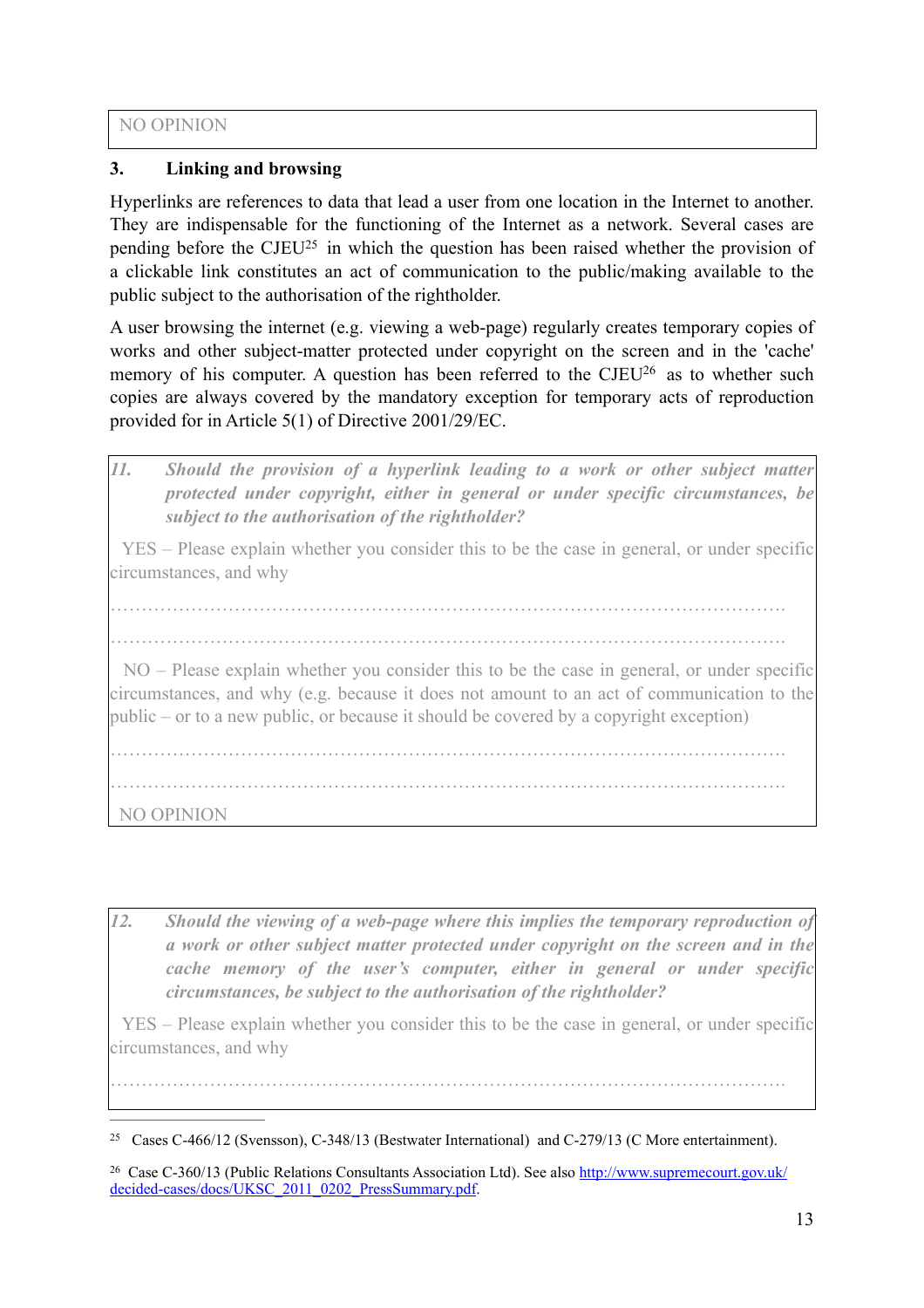………………………………………………………………………………………………. NO – Please explain whether you consider this to be the case in general, or under specific circumstances, and why (e.g. because it is or should be covered by a copyright exception)

………………………………………………………………………………………………. ……………………………………………………………………………………………….

NO OPINION

#### **4. Download to own digital content**

Digital content is increasingly being bought via digital transmission (e.g. download to own). Questions arise as to the possibility for users to dispose of the files they buy in this manner (e.g. by selling them or by giving them as a gift). The principle of EU exhaustion of the distribution right applies in the case of the distribution of physical copies (e.g. when a tangible article such as a CD or a book, etc. is sold, the right holder cannot prevent the further distribution of that tangible article)<sup>27</sup>. The issue that arises here is whether this principle can also be applied in the case of an act of transmission equivalent in its effect to distribution (i.e. where the buyer acquires the property of the copy)<sup>28</sup>. This raises difficult questions, notably relating to the practical application of such an approach (how to avoid re-sellers keeping and using a copy of a work after they have "re-sold" it – this is often referred to as the "forward and delete" question) as well as to the economic implications of the creation of a second-hand market of copies of perfect quality that never deteriorate (in contrast to the second-hand market for physical goods).

| 13.            | <i>In particular if you are an end user/consumer: <math>\boldsymbol{\beta}</math> Have you faced restrictions when</i><br>trying to resell digital files that you have purchased (e.g. mp3 file, e-book)?                                                |
|----------------|----------------------------------------------------------------------------------------------------------------------------------------------------------------------------------------------------------------------------------------------------------|
|                | YES – Please explain by giving examples                                                                                                                                                                                                                  |
|                |                                                                                                                                                                                                                                                          |
| N <sub>O</sub> |                                                                                                                                                                                                                                                          |
|                | NO OPINION                                                                                                                                                                                                                                               |
| 14.            | [In particular if you are a right holder or a service provider:] What would be the<br>consequences of providing a legal framework enabling the resale of previously<br>purchased digital content? Please specify per market (type of content) concerned. |
|                | [Open question]                                                                                                                                                                                                                                          |

 $27$  See also recital 28 of Directive 2001/29/EC.

<sup>&</sup>lt;sup>28</sup> In Case C-128/11 (Oracle vs. UsedSoft) the CJEU ruled that an author cannot oppose the resale of a secondhand licence that allows downloading his computer program from his website and using it for an unlimited period of time. The exclusive right of distribution of a copy of a computer program covered by such a licence is exhausted on its first sale. While it is thus admitted that the distribution right may be subject to exhaustion in case of computer programs offered for download with the right holder's consent, the Court was careful to emphasise that it reached this decision based on the Computer Programs Directive. It was stressed that this exhaustion rule constituted a *lex specialis* in relation to the Information Society Directive (UsedSoft, par. 51, 56).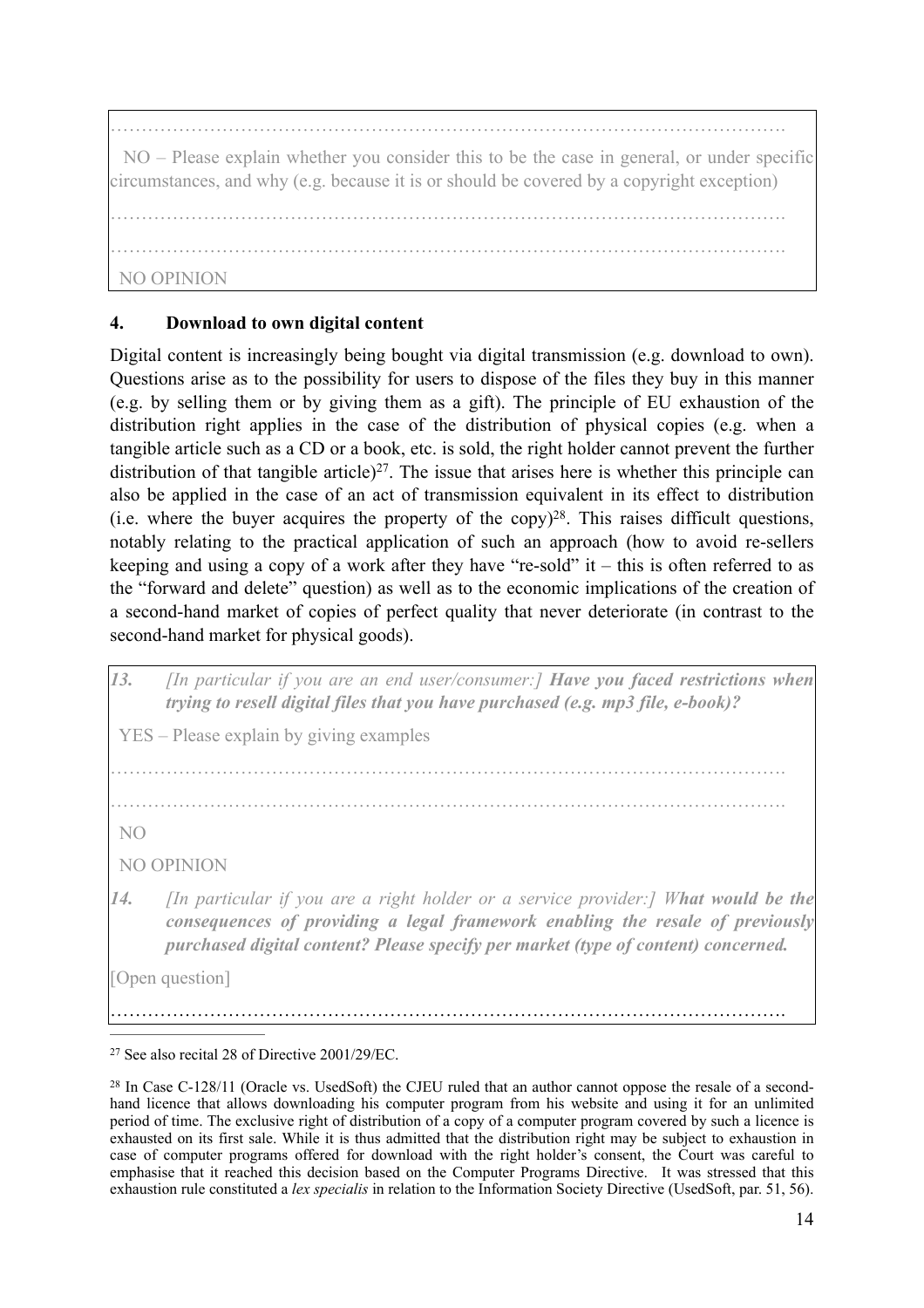……………………………………………………………………………………………….

## *C. Registration of works and other subject matter – is it a good idea?*

Registration is not often discussed in copyright in the EU as the existing international treaties in the area prohibit formalities as a condition for the protection and exercise of rights. However, this prohibition is not absolute<sup>29</sup>. Moreover a system of registration does not need to be made compulsory or constitute a precondition for the protection and exercise of rights. With a longer term of protection and with the increased opportunities that digital technology provides for the use of content (including older works and works that otherwise would not have been disseminated), the advantages and disadvantages of a system of registration are increasingly being considered  $30$ .

#### *15. Would the creation of a registration system at EU level help in the identification and licensing of works and other subject matter?*

#### **YES**

NO

NO OPINION

## *16. What would be the possible advantages of such a system?*

From the perspective of the Dutch cultural heritage institutions there are a number of advantages: Such a system would increase the amount of information about rights holders available to all types of users including cultural heritage institutions. One of the biggest

problems facing cultural heritage institutions attempting to make their collections available online is the lack of comprehensive and easy (read automatically) access information about the copyright status of works and the identity and location of rights holders. Introducing a registration system on the European level would be a first step in ensuring that such information is more readily available in the future.

To be useful such a system needs to record transfers of rights throughout the duration of the copyright protection of the registered works. In addition a registration system must be transparent and easy to use, so that it allows all types of rights holders (including individual creators) to register their works. The system should also include information on works that are out of copyright as a means to provide legal clarity for users of Public Domain works.

On the more general level a registration system would decrease transaction costs and improve the availability of rights information to all market participants. In particular a registration system should be beneficial for rightholders since it makes it easier for interested parties to obtain permission for reuse of protected works and to comply with copyright law.

<sup>&</sup>lt;sup>29</sup> For example, it does not affect "domestic" works – i.e. works originating in the country imposing the formalities as opposed to works originating in another country.

<sup>&</sup>lt;sup>30</sup> On the basis of Article 3.6 of the Directive 2012/28/EU of the European Parliament and of the Council of 25 October 2012 on certain permitted uses of orphan works, a publicly accessible online database is currently being set up by the Office for Harmonisation of the Internal Market (OHIM) for the registration of orphan works.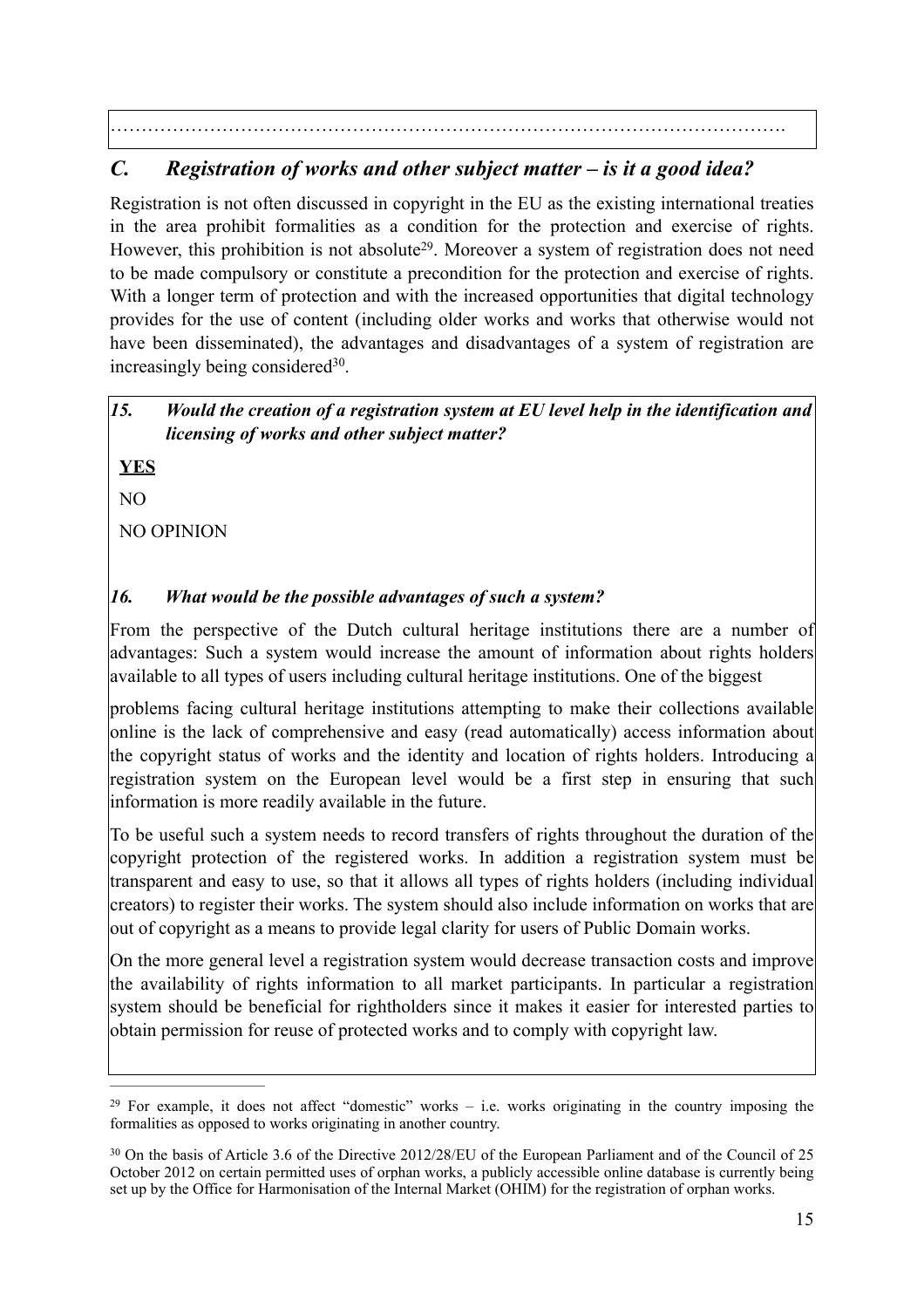Note, that a registration system will not be able to retroactively solve the existing problem with orphan works and mass digitisation (see more about this in reaction to questions 40 and 41).

……………………………………………………………………………………………….

……………………………………………………………………………………………….

*17. What would be the possible disadvantages of such a system?* 

[Open question]

*18. What incentives for registration by rightholders could be envisaged?*

There could be several incentives for rightholders to register their works. Policies could be enacted whereby certain elements of copyright protection are only available to rightholders who have registered their works. In principle this could apply to any element of copyright protection that is not required by the Berne convention.

For example, registration might be required for a rightsholder to start an enforcement action (such as notice and takedown), or would be required to access a particular type or level of damage awards in a successful infringement judgment. Another incentive might be that rightholders need to register their works in order to be eligible to collect royalties through collective rights management organizations. Finally, registration could be made a prerequisite for prolonging copyright protection beyond the term the minimum term required by the Berne convention. (see our answer to question 20 as well).

#### *D. How to improve the use and interoperability of identifiers*

There are many private databases of works and other subject matter held by producers, collective management organisations, and institutions such as libraries, which are based to a greater or lesser extent on the use of (more or less) interoperable, internationally agreed 'identifiers'. Identifiers can be compared to a reference number embedded in a work, are specific to the sector in which they have been developed $31$ , and identify, variously, the work itself, the owner or the contributor to a work or other subject matter. There are notable examples of where industry is undertaking actions to improve the interoperability of such identifiers and databases. The Global Repertoire Database<sup>32</sup> should, once operational, provide a single source of information on the ownership and control of musical works worldwide. The Linked Content Coalition<sup>33</sup> was established to develop building blocks for the expression and management of rights and licensing across all content and media types. It includes the development of a Rights Reference Model (RRM) – a comprehensive data model for all types

<sup>&</sup>lt;sup>31</sup> E.g. the International Standard Recording Code (ISRC) is used to identify recordings, the International Standard Book Number (ISBN) is used to identify books.

<sup>&</sup>lt;sup>32</sup> You will find more information about this initiative on the following website:  $\frac{http://}{http://}$ www.globalrepertoiredatabase.com/.

<sup>&</sup>lt;sup>33</sup> You will find more information about this initiative (funded in part by the European Commission) on the following website: www.linkedcontentcoalition.org.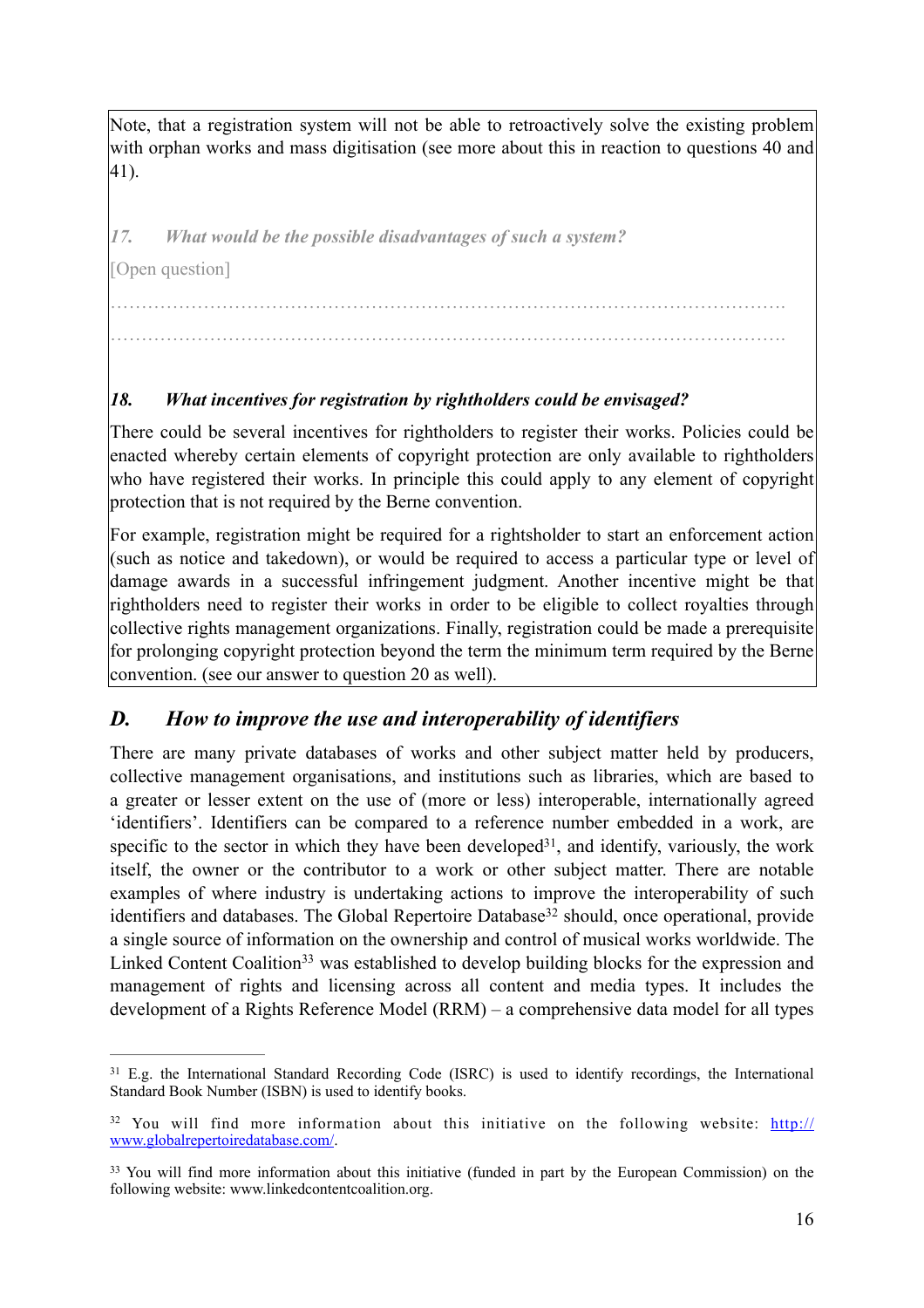of rights in all types of content. The UK Copyright  $Hub<sup>34</sup>$  is seeking to take such identification systems a step further, and to create a linked platform, enabling automated licensing across different sectors.

#### *19. What should be the role of the EU in promoting the adoption of identifiers in the content sector, and in promoting the development and interoperability of rights ownership and permissions databases?*

At the minimum the European Union should ensure two things: (1) that identifiers as well as rights ownership and permission databases are based on open standards, that they are available to all content creators and that they can be read by all market participants free of charge. (2) the EU should also ensure that all identifiers as as well as rights ownership and permission databases are interoperable work across all of Europe (and beyond).

Any system that is developed must be developed in a true multi stakeholder approach (e.g not only by rights holders and intermediaries) and should be reflective of work already undertaken (for example by Europeana). Rights ownership and permission databases in particular must be publicly accessible via machine readable interfaces. They must also include the ability to store information on out-of-copyright (Public Domain) and openly licensed works

## *E. Term of protection – is it appropriate?*

Works and other subject matter are protected under copyright for a limited period of time. After the term of protection has expired, a work falls into the public domain and can be freely used by anyone (in accordance with the applicable national rules on moral rights). The Berne Convention<sup>35</sup> requires a minimum term of protection of 50 years after the death of the author. The EU rules extend this term of protection to 70 years after the death of the author (as do many other countries, e.g. the US).

With regard to performers in the music sector and phonogram producers, the term provided for in the EU rules also extend 20 years beyond what is mandated in international agreements, providing for a term of protection of 70 years after the first publication. Performers and producers in the audio-visual sector, however, do not benefit from such an extended term of protection.

| 20. | Are the current terms of copyright protection still appropriate in the digital |  |  |  |  |  |
|-----|--------------------------------------------------------------------------------|--|--|--|--|--|
|     | environment?                                                                   |  |  |  |  |  |

YES – Please explain

………………………………………………………………………………………………. ……………………………………………………………………………………………….

**NO** – Please explain if they should be longer or shorter

<sup>&</sup>lt;sup>34</sup> You will find more information about this initiative on the following website: http://www.copyrighthub.co.uk/.

<sup>&</sup>lt;sup>35</sup> Berne Convention for the Protection of Literary and Artistic Works, http://www.wipo.int/treaties/en/ip/berne/.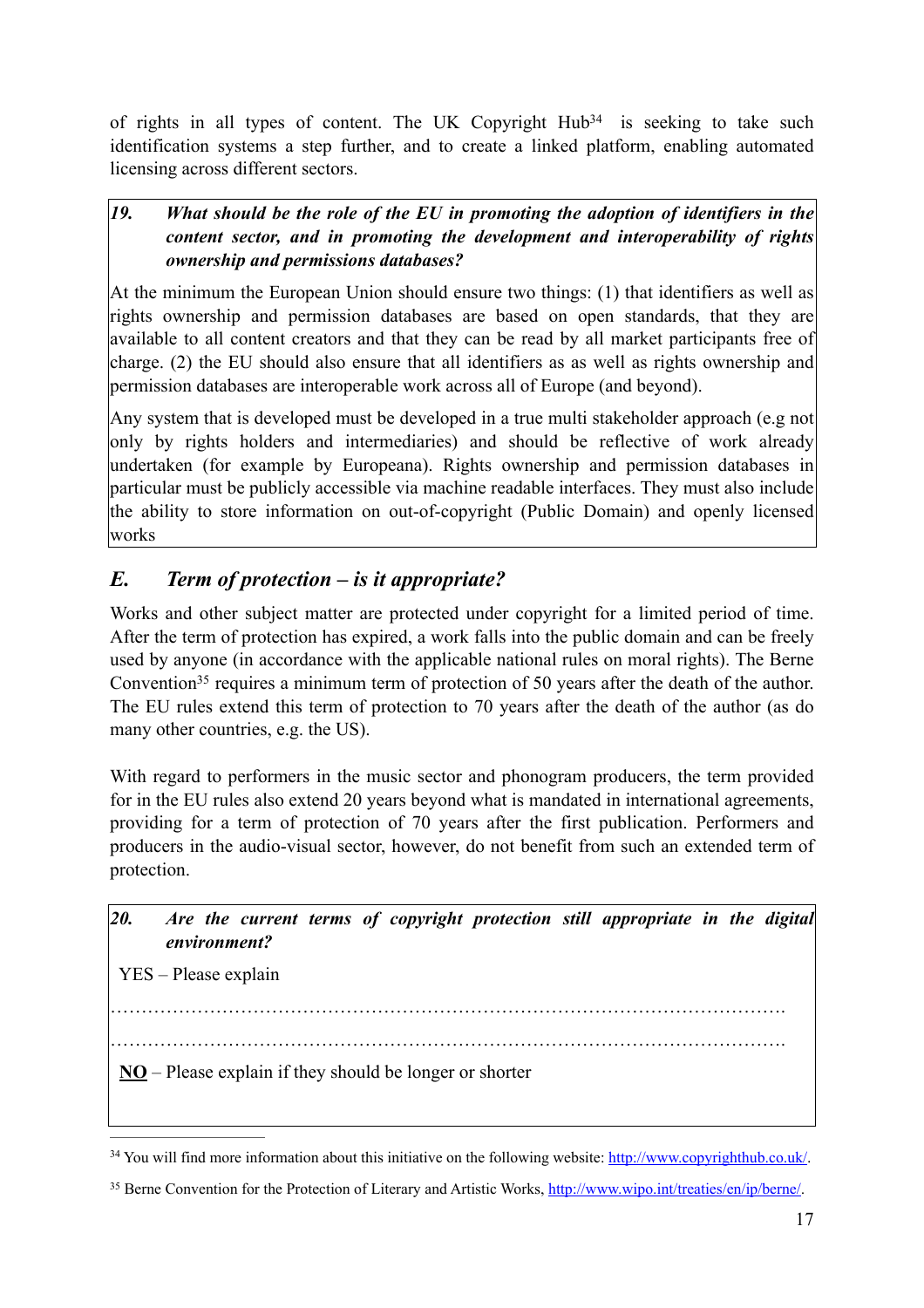**No**, from the perspective of cultural heritage institutions in the Netherlands the current terms of copyright protection (including neighbouring rights protection) are too long. Cultural heritage institutions hold large collections of works that are still under copyright (or where the copyright status is unclear) but that are not exploited commercially anymore. A term of protection of life plus 70 years stands in stark contrast with the commercial life of the large majority of copyright protected works that is much shorter[2] . As a result the disproportionate length of copyright protection prevents our institutions from effectively fulfilling our mission in the digital environment.

In many cases the cost for digitisation of copyrighted works that are no longer in commercial exploitation exceeds by far the potential economic value of these works. As a result these are not made available online by the rightholders who lack an economic incentive. While Cultural heritage Institutions that have such works in their collections have an incentive to make such works available (it is our public task to provide access to our collections) they are confronted with costs for rights clearance that increase the costs for making these collections available (without generating economic benefit for rightholders).

One of the outcomes of this is the existence of the so called '20th century black hole' when it comes to online availability of copyrighted works. Works from the 20th century are significantly less likely to be available than works from the centuries before (many of which are clearly in the public domain) or from the 21st century (many of which are still available commercially)[3].

Shortening the term of protection will decrease the number of out-of-commerce works that are in copyright and will thus reduce the scope of the problems outlined above. Given this the term of copyright protection should be reduced to at least the minimum requirement established by the Berne Convention (life of the creator plus 50 years).

In addition the European Union should work in the relevant international fora to further reduce the term. This should include efforts to agree on a system where extended copyright protection after an initial automatically granted term would be only granted if the work is registered by the rightholder. The duration of the initial term should be brought into line with the duration of protection of other IP rights such as patented inventions (20 years) databases (15 years) and industrial design rights (25 years)[4] . Given this, 20 years appears to be a reasonable initial term of protection that should guarantee protection to the vast majority of protected works. Rightholders should have the ability to extend the term of protection for works that they intend to exploit after the end of the initial period by registering such works.

In addition it should be examined if it is possible to establish a cut-off date for copyright protection that ensures that all works published before that date are not protected by copyright anymore. Such a cut of date could vary by sector (European Film Heritage institutions for example advocate 1920 as a cut off date for filmographic works).

[2] See: Heald, Paul J., How Copyright Makes Books and Music Disappear (and How Secondary Liability Rules Help Resurrect Old Songs) (July 5, 2013). Illinois Program in Law, Behavior and Social Science Paper No. LBSS14-07; Illinois Public Law Research Paper No. 13-54. Available at SSRN: http://ssrn.com/abstract=2290181 or http://dx.doi.org/10.2139/ssrn.2290181

[3] idem.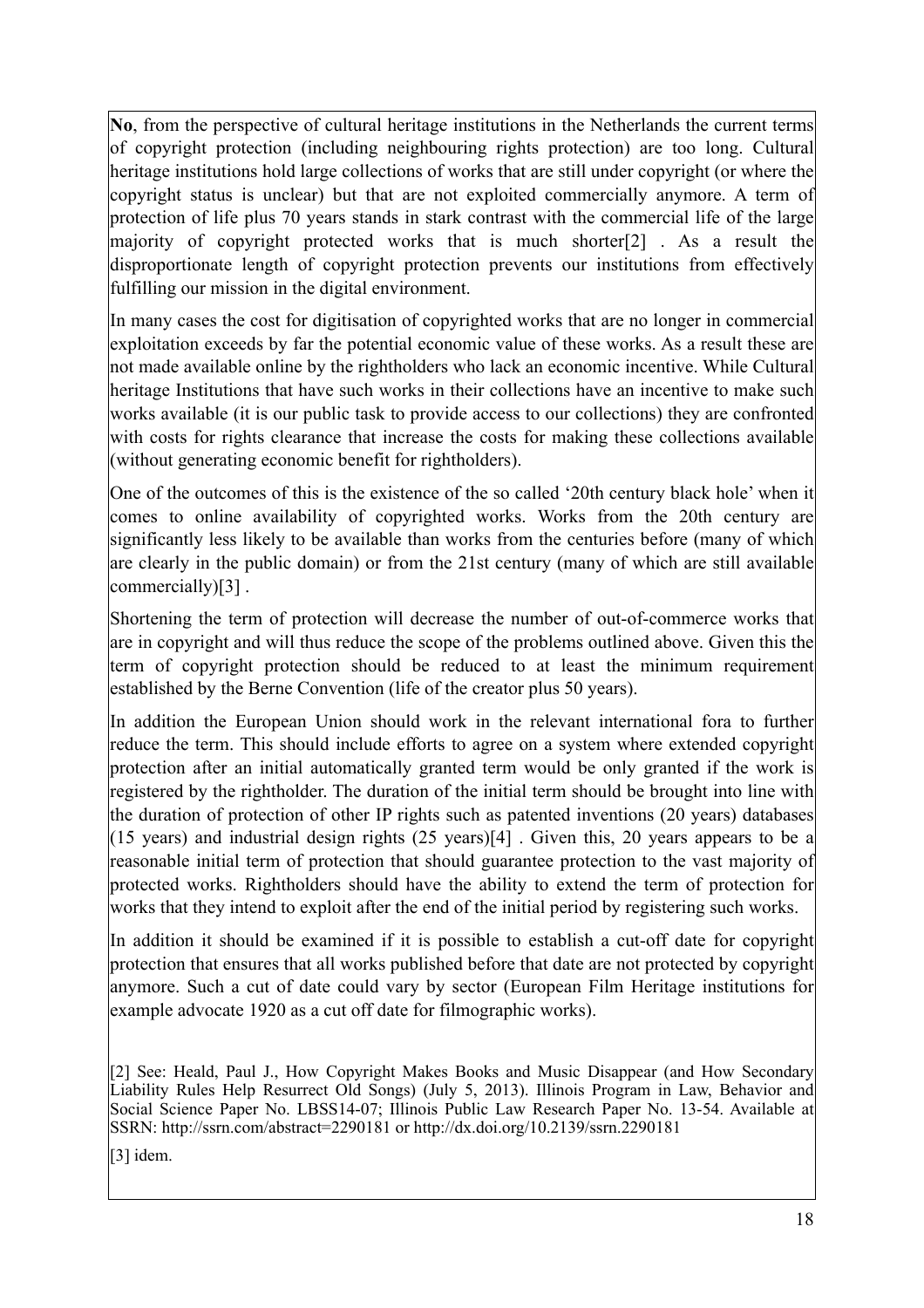[4] See also Hargreaves and Hugenholtz: Copyright Reform for Growth and Jobs - Modernising the European Copyright Framework (pages 8-9), Brussels 29/05/2013. Available at: http:// www.lisboncouncil.net/publication/publication/95-copyright-reform-for-growth-and-jobsmodernising-the -european-copyright-framework.html

NO OPINION

# **III.Limitations and exceptions in the Single Market**

Limitations and exceptions to copyright and related rights enable the use of works and other protected subject-matter, without obtaining authorisation from the rightholders, for certain purposes and to a certain extent (for instance the use for illustration purposes of an extract from a novel by a teacher in a literature class). At EU level they are established in a number of copyright directives, most notably Directive  $2001/29/EC^{36}$ .

Exceptions and limitations in the national and EU copyright laws have to respect international law<sup>37</sup>. In accordance with international obligations, the EU acquis requires that limitations and exceptions can only be applied in certain special cases which do not conflict with a normal exploitation of the work or other subject matter and do not unreasonably prejudice the legitimate interest of the rightholders.

Whereas the catalogue of limitations and exceptions included in EU law is exhaustive (no other exceptions can be applied to the rights harmonised at EU level)<sup>38</sup>, these limitations and exceptions are often optional<sup>39</sup>, in the sense that Member States are free to reflect in national legislation as many or as few of them as they wish. Moreover, the formulation of certain of the limitations and exceptions is general enough to give significant flexibility to the Member States as to how, and to what extent, to implement them (if they decide to do so). Finally, it is worth noting that not all of the limitations and exceptions included in the EU legal framework for copyright are of equivalent significance in policy terms and in terms of their potential effect on the functioning of the Single Market.

In addition, in the same manner that the definition of the rights is territorial (i.e. has an effect only within the territory of the Member State), the definition of the limitations and exceptions to the rights is territorial too (so an act that is covered by an exception in a Member State "A"

<sup>&</sup>lt;sup>36</sup> Plus Directive 96/9/EC on the legal protection of databases; Directive 2009/24/EC on the legal protection of computer programs, and Directive  $92/100$ /EC on rental right and lending right.

<sup>&</sup>lt;sup>37</sup> Article 9(2) of the Berne Convention for the Protection of Literary and Artistic Works (1971); Article 13 of the TRIPS Agreement (Trade Related Intellectual Property Rights) 1994; Article 16(2) of the WIPO Performers and Phonograms Treaty (1996); Article 9(2) of the WIPO Copyright Treaty (1996).

<sup>&</sup>lt;sup>38</sup> Other than the grandfathering of the exceptions of minor importance for analogue uses existing in Member States at the time of adoption of Directive 2001/29/EC (see, Art. 5(3)(o)).

 $39$  With the exception of certain limitations: (i) in the Computer Programs Directive, (ii) in the Database Directive, (iii) Article 5(1) in the Directive 2001/29/EC and (iv) the Orphan Works Directive.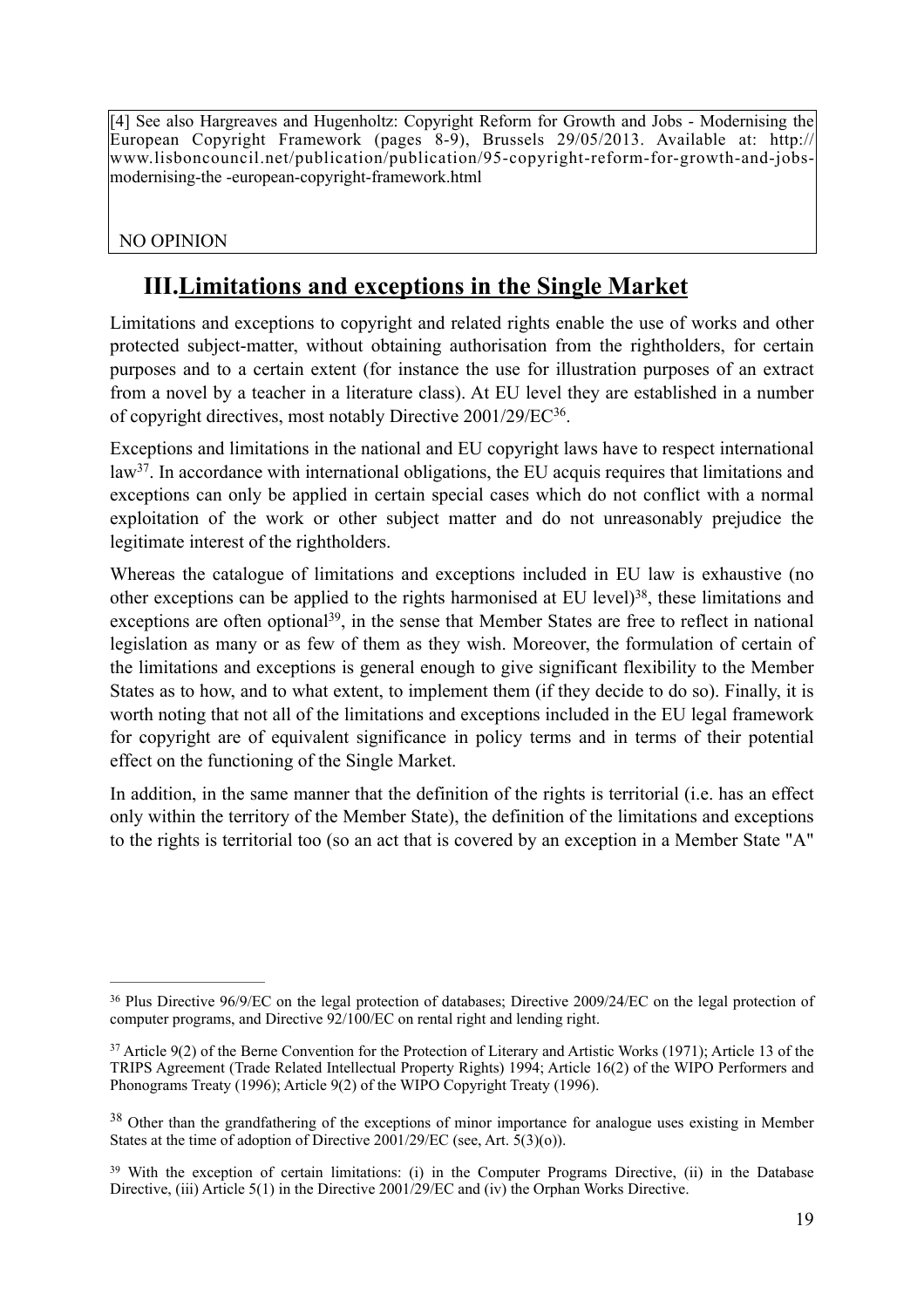may still require the authorisation of the rightholder once we move to the Member State "B" $)^{40}$ .

The cross-border effect of limitations and exceptions also raises the question of fair compensation of rightholders. In some instances, Member States are obliged to compensate rightholders for the harm inflicted on them by a limitation or exception to their rights. In other instances Member States are not obliged, but may decide, to provide for such compensation. If a limitation or exception triggering a mechanism of fair compensation were to be given cross-border effect (e.g. the books are used for illustration in an online course given by an university in a Member State "A" and the students are in a Member State "B") then there would also be a need to clarify which national law should determine the level of that compensation and who should pay it.

Finally, the question of flexibility and adaptability is being raised: what is the best mechanism to ensure that the EU and Member States' regulatory frameworks adapt when necessary (either to clarify that certain uses are covered by an exception or to confirm that for certain uses the authorisation of rightholders is required)? The main question here is whether a greater degree of flexibility can be introduced in the EU and Member States regulatory framework while ensuring the required legal certainty, including for the functioning of the Single Market, and respecting the EU's international obligations.

#### *21. Are there problems arising from the fact that most limitations and exceptions provided in the EU copyright directives are optional for the Member States?*

**YES** – Please explain by referring to specific cases

**Yes** this creates an uneven playing field. Users of the same type should be able to enjoy the same exceptions (user rights) in all member states. Cultural Heritage Institutions are increasingly working together on digitisation projects (for example in the context Europeana) and the fact that the exceptions benefitting publicly accessible libraries, museums and archives have not been implemented (uniformly) in all member states, creates unnecessary uncertainties and disadvantages institutions in some member states vis-a-vis institutions in others5 .

The 'New renaissance' report6 on bringing Europe's cultural heritage online specifically recommended such collaborations between institutions. The lack of harmonization introduces unnecessary friction costs for institutions engaging in cross border collaborations.

The transition to digital services enables cultural heritage institutions to collaborate across borders and make their collections available across all of Europe and this needs to be mirrored by harmonising the exceptions benefitting these institutions. The most comprehensive way to address this issue would be to establish a unified EU copyright title (compare our answer to question 78)

<sup>&</sup>lt;sup>40</sup> Only the exception established in the recent Orphan Works Directive (a mandatory exception to copyright and related rights in the case where the rightholders are not known or cannot be located) has been given a crossborder effect, which means that, for instance, once a literary work – for instance a novel – is considered an orphan work in a Member State, that same novel shall be considered an orphan work in all Member States and can be used and accessed in all Member States.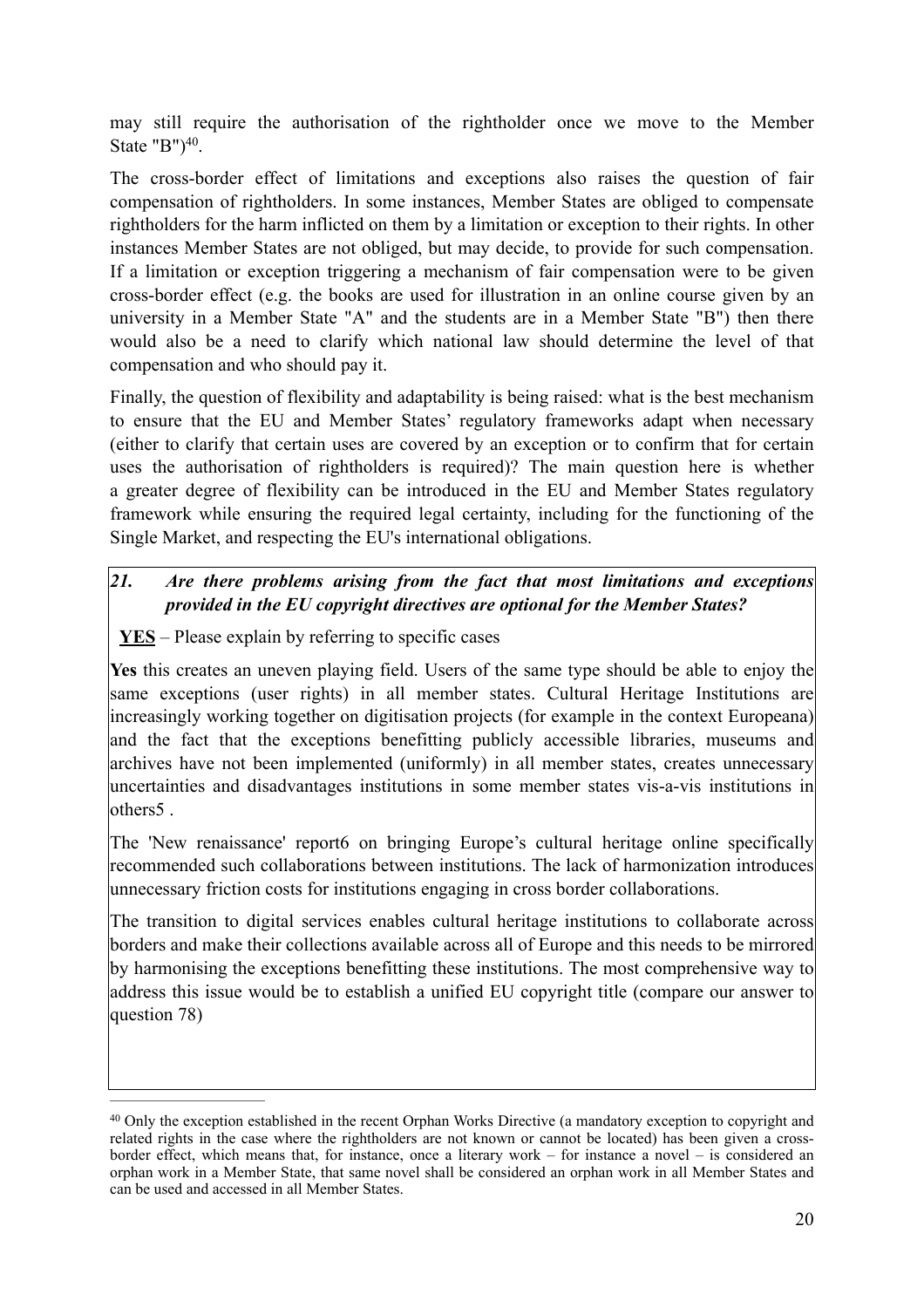[5] Compare De Wolff and Partners: Study on the application of Directive 2001/29/EC on copyright and related rights in the information society (pages 283-284), Brussels 16/12/2013. Available at: http:// ec.europa.eu/internal\_market/copyright/docs/studies/131216\_study\_en.pdf

[6] COMITÉ DES SAGES, The New Renaissance, Report of the Reflection group on bringing Europe's cultural heritage online, 2011, http://ec.europa.eu/information society/activities/ digital libraries/doc/refgroup/ final report cds.pdf, p. 14

NO – Please explain

……………………………………………………………………………………………….

……………………………………………………………………………………………….

NO OPINION

*22. Should some/all of the exceptions be made mandatory and, if so, is there a need for a higher level of harmonisation of such exceptions?* 

**YES** – Please explain by referring to specific cases

Yes, all existing and additional exceptions should be made mandatory and harmonised to the fullest extent possible (obviously after they have been broadened in line with our response to the relevant questions below). It is not acceptable that citizens in some members state enjoy a lesser level of access to the collections held by publicly funded cultural heritage institutions simply because of an uneven implementation of exceptions and limitations of the InfoSoc directive. This issue becomes more pressing as more and more activities of cultural heritage institutions are taking place online.

All the exceptions provided by the EU copyright directives are drafted on the basis that they do not interfere with the normal exploitation of the work and, therefore, do not unreasonably prejudice rightholders. This means that making them mandatory in all member states should have no negative effect on rightholders, while in many cases this will substantially benefit citizens and other public policy objectives such as access to knowledge and culture or inclusive education.

 NO – Please explain ………………………………………………………………………………………………. ………………………………………………………………………………………………. NO OPINION

#### *23.* S*hould any new limitations and exceptions be added to or removed from the existing catalogue? Please explain by referring to specific cases.*

With regards to the cultural heritage institutions the status of e-lending should be clarified (see the answers to questions 37 and 38) possibly via a new exception. In addition cultural heritage institutions need to be enabled to make works in their collections available online for non-commercial purposes. As outlined in the answer to question 34 this does not require a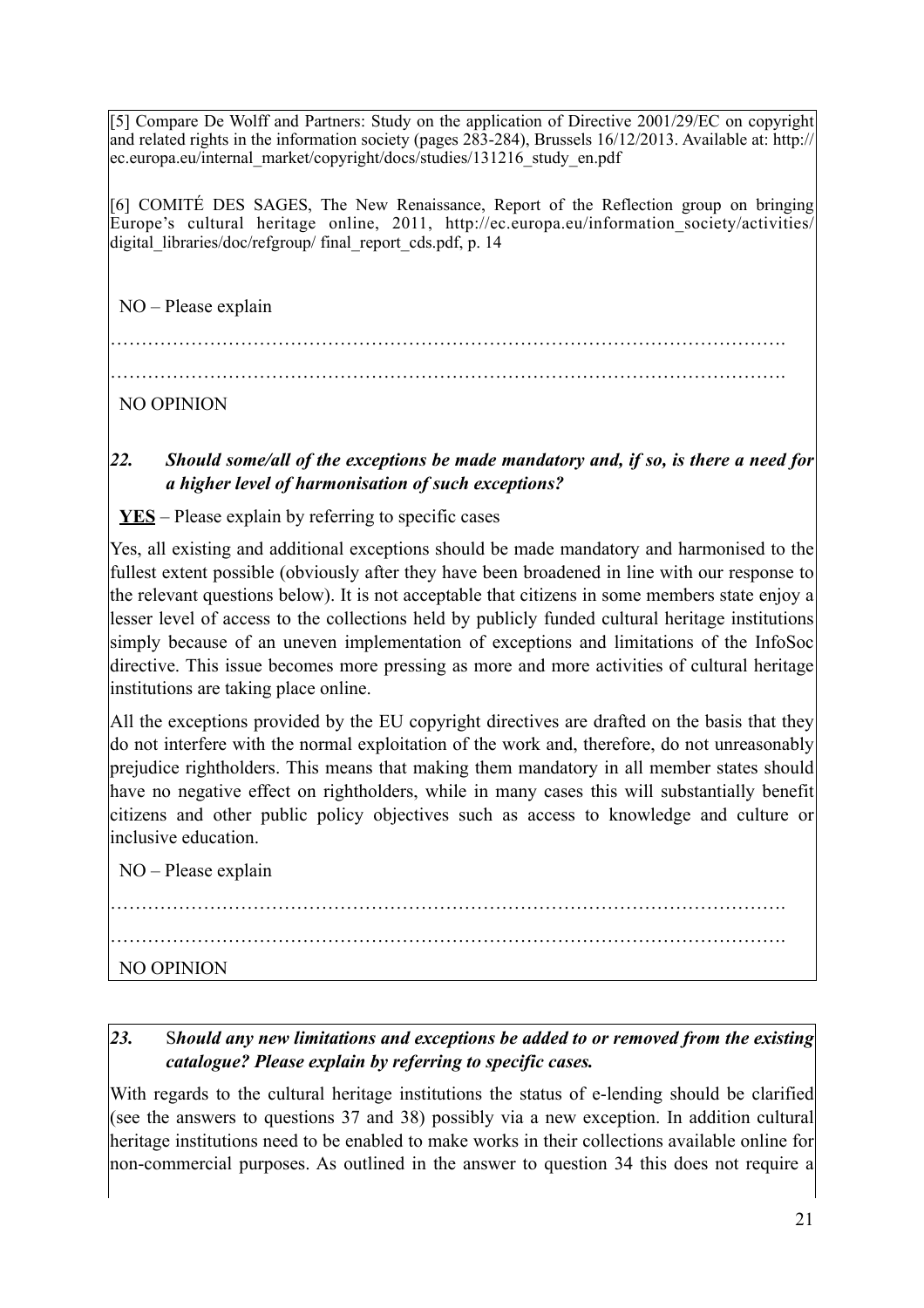new exception but can be achieved by expanding the scope of the existing provision in article 5(3)n of the directive.

In addition we also see a need for new exceptions that enable certain forms of usage by the general public that allow citizens and researchers to fully leverage the increased access to protected works. New exceptions should be added that allow non-commercial sharing for protected works by individuals, as well as text and data mining. Finally there is a need to introduce an open ended norm (see next question).

#### *24. Independently from the questions above, is there a need to provide for a greater degree of flexibility in the EU regulatory framework for limitations and exceptions?*

#### **YES** – Please explain why

**Yes,** there is a need for more flexibility in the EU regulatory framework for limitations and exceptions[7] . The exceptions and limitations in the 2001 InfoSoc directive were not drafted in a technologically neutral manner which is problematic in times of accelerated technological progress.

By definition exception and limitations that apply to specific uses cannot ensure that as of yet unknown forms of use are covered by them. Technological innovation can be expected to lead to new forms of use in the near future and Europe would be well advised to create a copyright framework that is flexible enough to deal with such developments. The current discussion about text and data mining is a good example of this. European researchers have to deal with legal uncertainties about the status of text and data mining activities because the InfoSoc directive fails to address this form of use that was (relatively) unknown when it was adopted. Having an open norm would have provided the structure for creating more certainty on the legal aspects of text and data mining at the time when the issue started to arise.

A greater degree of flexibility is also desirable from the perspective of cultural heritage institutions as it should allow them to embrace new ways of making their collections available without the need for legislative reform. Compared to institutions in countries that have a more flexible approach to exceptions and limitations European institutions face a competitive disadvantage. Compare for example the scope of the Google books project in the US and in Europe: In Europe Google and the libraries are only digitising out-of-copyright works, while in the US the project also includes in copyright titles. As a result citizens of the US have better access to their recent (20th century) culture than European citizens.

[7] See also: Hugenholtz, P. B. and Senftleben, Martin, Fair Use in Europe: In Search of Flexibilities (November 14, 2011). Available at SSRN: http://ssrn.com/abstract=1959554 or http://dx.doi.org/ 10.2139/ssrn.1959554

NO – Please explain why

……………………………………………………………………………………………….

……………………………………………………………………………………………….

NO OPINION

*25. If yes, what would be the best approach to provide for flexibility? (e.g. interpretation by national courts and the ECJ, periodic revisions of the directives, interpretations*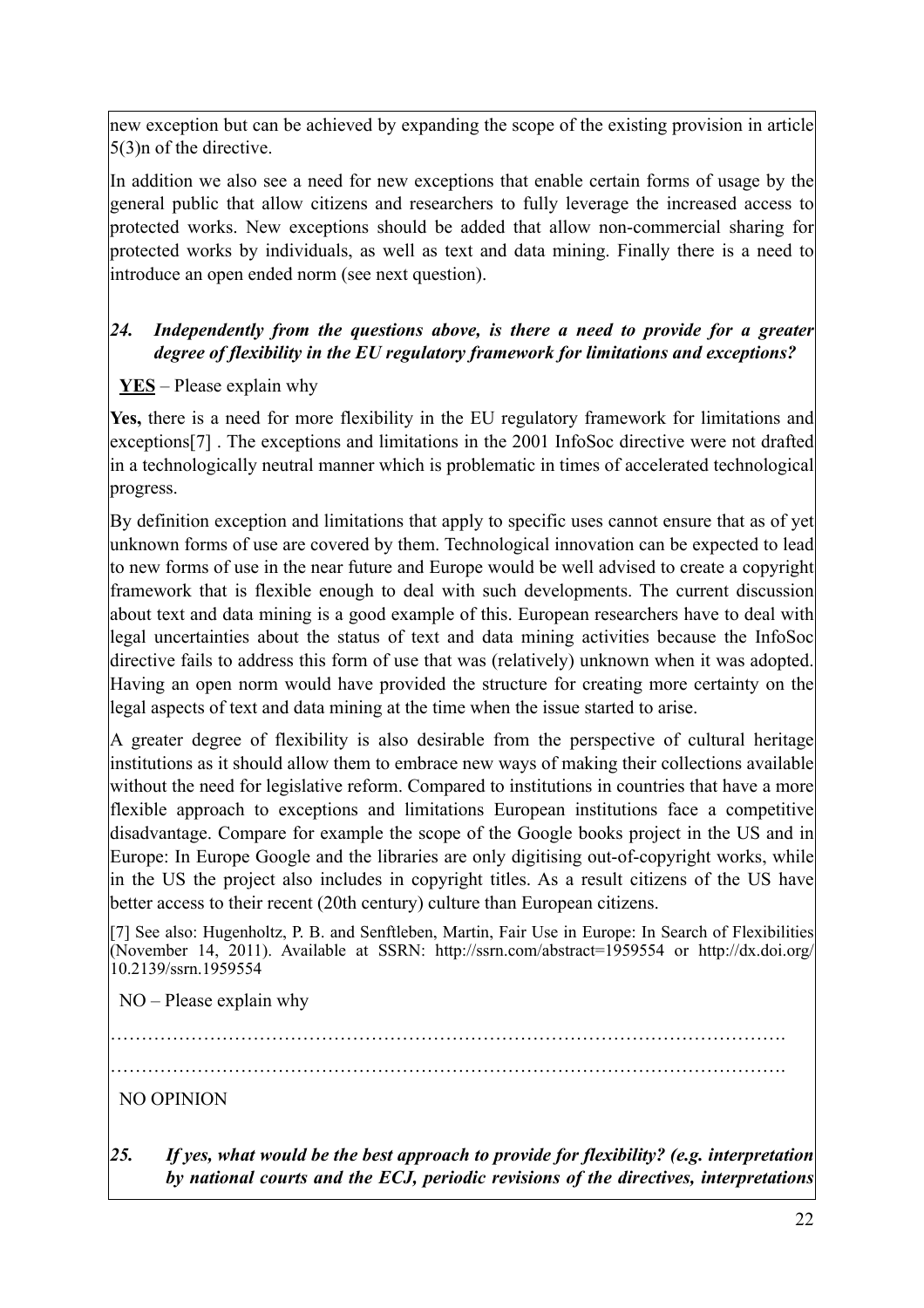*by the Commission, built-in flexibility, e.g. in the form of a fair-use or fair dealing provision / open norm, etc.)? Please explain indicating what would be the relative advantages and disadvantages of such an approach as well as its possible effects on the functioning of the Internal Market.*

The best approach would be one that provides built in flexibility in reaction to new technological developments or new forms of use. An open norm such as fair use fits this description. It should be implemented EU-wide (see also answer to Question 22) and in addition to (existing) targeted exceptions and limitations. As long as an open norm is implemented EU wide it's effect on the functioning of the single market would be minimal while it can be expected to improve the competitive position of European market actors vis a vis market participants in other jurisdictions that have an open norm.

*26. Does the territoriality of limitations and exceptions, in your experience, constitute a problem?* 

YES – Please explain why and specify which exceptions you are referring to

………………………………………………………………………………………………. NO – Please explain why and specify which exceptions you are referring to

……………………………………………………………………………………………….

……………………………………………………………………………………………….

NO OPINION

*27. In the event that limitations and exceptions established at national level were to have cross-border effect, how should the question of "fair compensation" be addressed, when such compensation is part of the exception? (e.g. who pays whom, where?)* 

[Open question]

………………………………………………………………………………………………. ……………………………………………………………………………………………….

## *A. Access to content in libraries and archives*

Directive 2001/29/EC enables Member States to reflect in their national law a range of limitations and exceptions for the benefit of publicly accessible libraries, educational establishments and museums, as well as archives. If implemented, these exceptions allow acts of preservation and archiving<sup>41</sup> and enable on-site consultation of the works and other subject matter in the collections of such institutions<sup> $42$ </sup>. The public lending (under an exception or

<sup>&</sup>lt;sup>41</sup> Article 5(2)c of Directive 2001/29.

 $42$  Article 5(3)n of Directive 2001/29.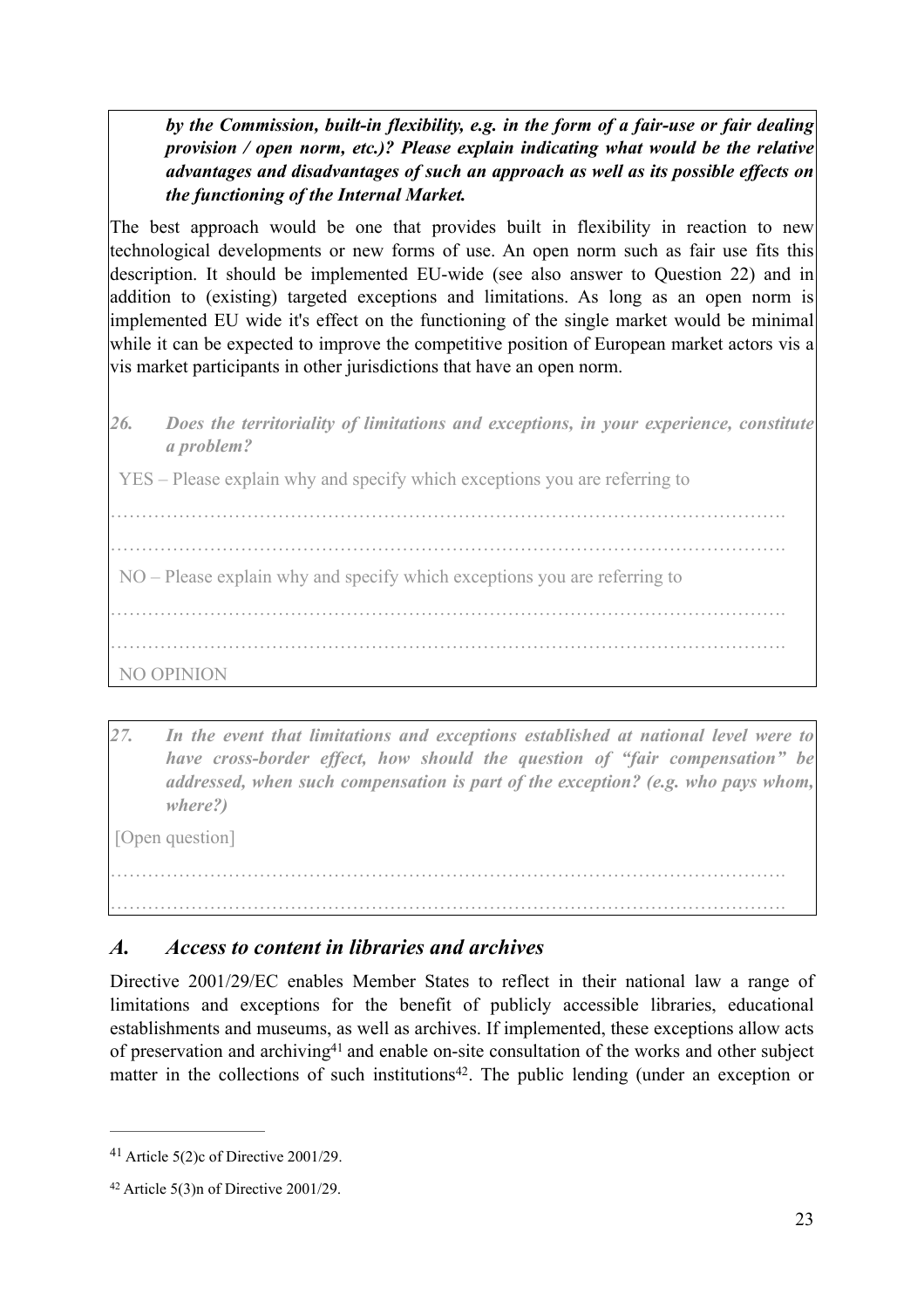limitation) by these establishments of physical copies of works and other subject matter is governed by the Rental and Lending Directive<sup>43</sup>.

Questions arise as to whether the current framework continues to achieve the objectives envisaged or whether it needs to be clarified or updated to cover use in digital networks. At the same time, questions arise as to the effect of such a possible expansion on the normal exploitation of works and other subject matter and as to the prejudice this may cause to rightholders. The role of licensing and possible framework agreements between different stakeholders also needs to be considered here.

#### **1. Preservation and archiving**

The preservation of the copies of works or other subject-matter held in the collections of cultural establishments (e.g. books, records, or films) – the restoration or replacement of works, the copying of fragile works - may involve the creation of another copy/ies of these works or other subject matter. Most Member States provide for an exception in their national laws allowing for the making of such preservation copies. The scope of the exception differs from Member State to Member State (as regards the type of beneficiary establishments, the types of works/subject-matter covered by the exception, the mode of copying and the number of reproductions that a beneficiary establishment may make). Also, the current legal status of new types of preservation activities (e.g. harvesting and archiving publicly available web content) is often uncertain.

*28. (a) [In particular if you are an institutional user:] Have you experienced specific problems when trying to use an exception to preserve and archive specific works or other subject matter in your collection?* 

*(b) [In particular if you are a right holder:] Have you experienced problems with the use by libraries, educational establishments, museum or archives of the preservation exception?* 

**YES** – Please explain, by Member State, sector, and the type of use in question.

With regards to all questions in this section it should be stressed that while the consultation document limits itself to activities of libraries and archives the questions in this section are equally relevant for museums and other cultural heritage institutions. In fact the relevant exceptions and limitations explicitly apply to 'publicly accessible libraries, educational establishments or museums, or [...] archives'. The 2012 Orphan Works directive clarifies this to include 'film or audio heritage institutions and public-service broadcasting organisations'. In line with this, the following answers (28-35 and 39-41) should be read as applying to all cultural heritage institutions falling within this scope and not only to libraries and archives. These answers have been drafted by the copyright working group of the Dutch cultural heritage institutions which includes representatives from libraries, archives, museums and audio-visual archives and their sector organisations.

The Netherlands have implemented article 5(2)c of the InfoSoc directive as an exception in its national copyright law (article 16n). This exception formulates three specific acts of reproduction: restoration, preservation of material that threatens to decay and format shifting

<sup>&</sup>lt;sup>43</sup> Article 5 of Directive 2006/115/EC.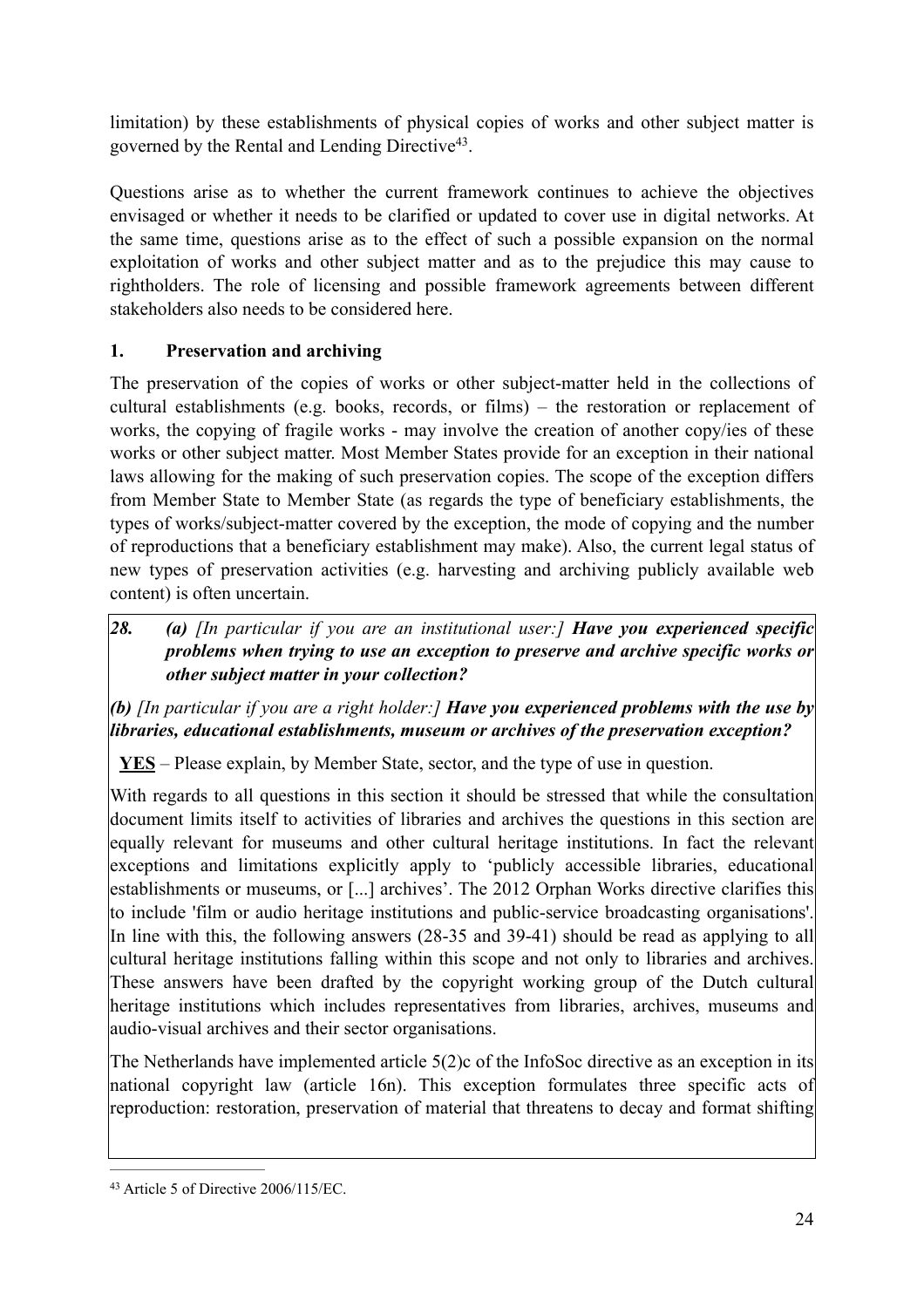if formats become inaccessible. These narrowly defined, specific acts of reproduction, do not fully cover the needs of cultural heritage institutions in the digital environment.

Institutions increasingly digitize works in their collections not only to prevent harm, but to be able to better fulfill their missions. Digital copies of cultural heritage works provide many advantages such as being (automatically) indexable, being easier to access and having lower storage costs. The current Dutch implementation of article 5(2)c of the InfoSoc directive does not allow institutions to structurally create digital copies of works in their collection. This prevents institutions from fully realizing the potential inherent to digitisation of their collections. This is highly detrimental in an environment where, as the 'New Renaissance' report[8] puts it, "digitization is more than a technical option, it is a moral obligation".

In addition recital 40 of the directive which states that 'Such an exception or limitation should not cover uses made in the context of online delivery of protected works or other subjectmatter' is highly problematic. As online dissemination of works becomes more and more important for cultural heritage institutions, limiting the reproduction exception in such a way is simply anachronistic as it prevents institutions from using digitized works in a meaningful way.

Also technological measures and their relationship with the exceptions benefitting cultural heritage institutions are highly problematic: Often CDs and DVDs are protected by technological measures, the removal of which would require the cooperation of the producer. Art. 6 of the InfoSoc Directive provides that technological protection measures are protected per se, independently on the scope of protection, entrusting to voluntary agreements or to subsidiary interventions of Member States the adoption of appropriate measures to ensure that legitimate users can make effective use of licensed content.

[8] COMITÉ DES SAGES, The New Renaissance, Report of the Reflection group on bringing Europe's cultural heritage online, 2011, http://ec.europa.eu/information society/activities/ digital libraries/doc/refgroup/ final report cds.pdf, p. 14

NO

NO OPINION

#### *29. If there are problems, how would they best be solved?*

From our perspective the best solution would be to broaden the existing exception in article 5(2)c of the InfoSoc directive, so that it allows institutions to make reproductions of all works in their collection as long as these are not intended for direct commercial advantage. In line with our answer to Question 22 this exception should be made mandatory for all member states.

Also Art. 6 of the InfoSoc directive should be revised in order to enforce exceptions and limitations and to ensure legitimate utilizations of protected works, regardless of format or mode of dissemination.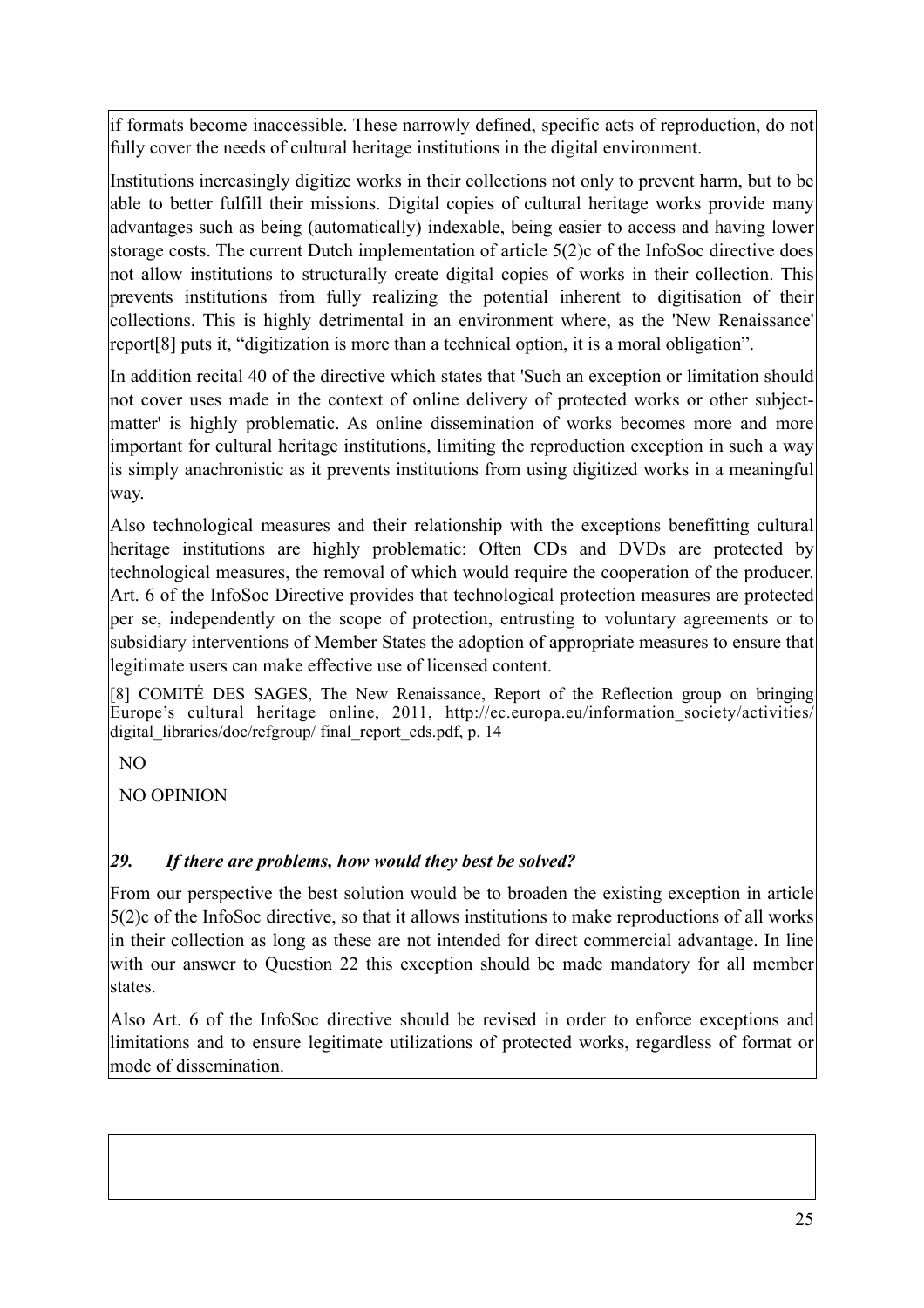#### *30. If your view is that a legislative solution is needed, what would be its main elements? Which activities of the beneficiary institutions should be covered and under which conditions?*

The main element would be a broadening of the existing exception in article 5(2)c of the InfoSoc directive. Instead of only allowing specific acts of reproductions it should allow all acts of reproduction necessary for publicly accessible libraries, educational establishments or museums, or by archives to achieve aims related to their public-interest missions. This should include reproductions made as part of mass digitization efforts, backup copies and reproductions for format shifting.

Reproductions should be limited to use by the heritage institution itself which is not for direct commercial or economic advantage or use in line with other exceptions and limitations allowed for by the directive (such as the broadened version of the exception foreseen in article 5(3)n that we propose in answer to question 34). Reproductions would explicitly be allowed for the purposes of increasing the operational efficiency and reducing costs of the beneficiary institutions.

Broadening the scope of the extension along these lines mirrors the recommendations made as part of the European Commission commissioned 'Study on the application of directive 2001/29/EC on copyright and related rights in the information society' from december 2013[9].

[9] Compare De Wolff and Partners: Study on the application of Directive 2001/29/EC on copyright and related rights in the information society (pages 291-302), Brussels 16/12/2013. Available at: http:// ec.europa.eu/internal\_market/copyright/docs/studies/131216\_study\_en.pdf

*31. If your view is that a different solution is needed, what would it be?* 

[Open question]

………………………………………………………………………………………………. ……………………………………………………………………………………………….

#### **2. Off-premises access to library collections**

Directive 2001/29/EC provides an exception for the consultation of works and other subjectmatter (consulting an e-book, watching a documentary) via dedicated terminals on the premises of such establishments for the purpose of research and private study. The online consultation of works and other subject-matter remotely (i.e. when the library user is not on the premises of the library) requires authorisation and is generally addressed in agreements between universities/libraries and publishers. Some argue that the law rather than agreements should provide for the possibility to, and the conditions for, granting online access to collections.

*32. (a) [In particular if you are an institutional user:] Have you experienced specific problems when trying to negotiate agreements with rights holders that enable you to provide remote access, including across borders, to your collections (or parts thereof) for purposes of research and private study?*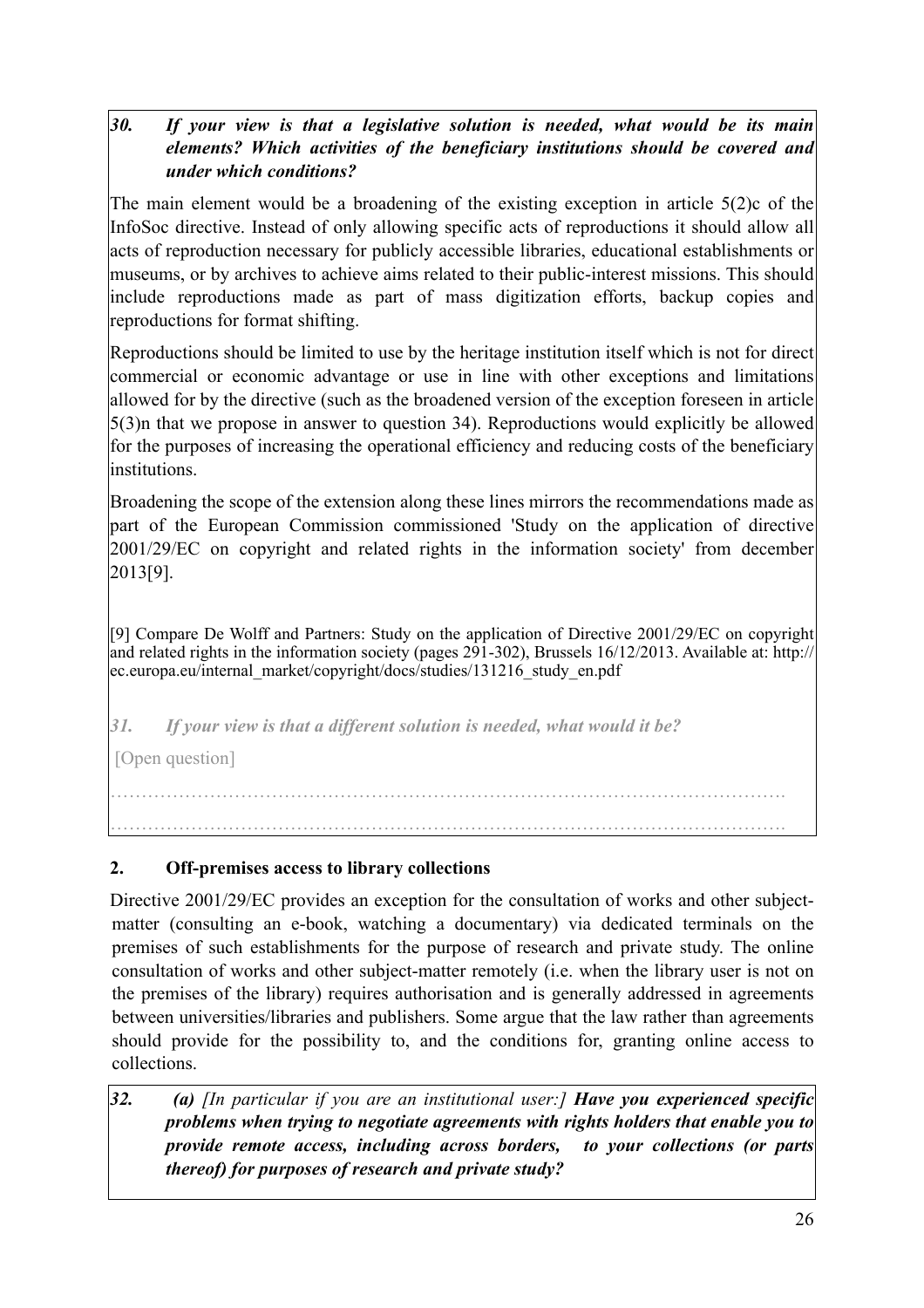*(b) [In particular if you are an end user/consumer:] Have you experienced specific problems when trying to consult, including across borders, works and other subject-matter held in the collections of institutions such as universities and national libraries when you are not on the premises of the institutions in question?*

*(c) [In particular if you are a right holder:] Have you negotiated agreements with institutional users that enable those institutions to provide remote access, including across borders, to the works or other subject-matter in their collections, for purposes of research and private study?* 

Libraries are subject to complex and lengthy negotiations with publishers and database vendors, which impact upon collection development, duration of access, permitted uses. Negotiation with publishers is an expensive and time consuming process and most licences are presented as final, without the ability to negotiate on terms, which are often taken over from other jurisdictions.

Often libraries entrust negotiation and management of contracts to national or regional institutional consortia to increase their bargaining power. But the use of consortia for the negotiations is a remedy, not an optimal solution, and the logic of large numbers may introduce rigidities in pricing and business models, encouraging the purchase or subscription of large packages of content rather than the selection of targeted works. Also it is extremely common for licences to prevent cross border access to digital content for research and study.

In more general terms this question fails to address the most urgent issue confronting cultural heritage institutions today: providing online access to works in their collection. Among the existing exceptions the exception for the consultation of works and other subject-matter via dedicated terminals on the premises of such establishments for the purpose of research and private study comes closest to a mechanism that could enable such uses.

From both the perspective of publicly available libraries, archives and museums as well as the perspective of our patrons (end users/consumers) the existing exception that allows institutions to make works in their collections available 'for the purpose of research or private study, to individual members of the public by dedicated terminals on the premises' (article 5(3)n) is extremely limited and not in line with the technological possibilities and the expectations of citizens anymore.

Limiting the availability of digitised works to dedicated terminals on the premises of cultural heritage institutions prevents them from reaching citizens that cannot travel to the premises (for example because they are disabled or because they lack the economic means to do so). Furthermore it is out of line with the legitimate expectation of users that have been shaped by universal online accessibility of other services. Citizens, researchers and educators would greatly benefit from online access to the collections of Europe's publicly funded institutions.

For our institutions to fully participate in the digital public space we must be enabled to offer online services that are available from everywhere and by anyone seeking to 'to participate in the cultural life of the community, to enjoy the arts and to share in scientific advancement and its benefits', as enshrined by article 27.1 of the Universal Declaration of Human Rights. Online universal access to the collections of all publicly accessible libraries, Museums and Archives can play an important role in realising this objective. Being able to offer online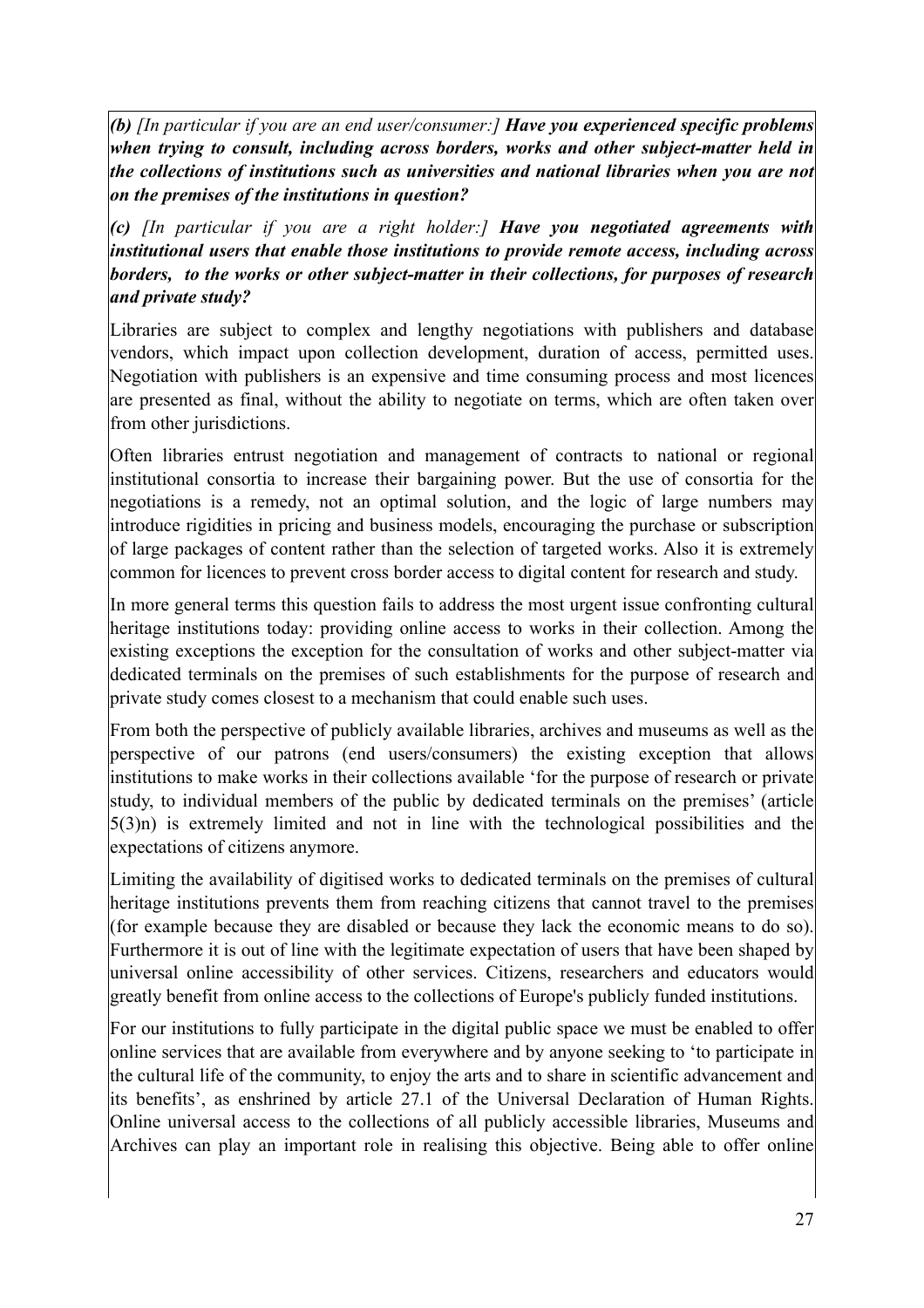access to works in our collections will also allow our institutions to reach bigger and more diverse audiences. For these reasons we consider the current exception to be too narrow.

#### *33. If there are problems, how would they best be solved?*

From our perspective, the best solution would be to broaden the existing exception in article 5(3)n of the InfoSoc directive, so that it allows institutions to make available digital copies of  $\omega$ ut-of-commerce works in their collections via electronic networks such as the internet for non commercial purposes.

#### *34. If your view is that a legislative solution is needed, what would be its main elements? Which activities of the beneficiary institutions should be covered and under which conditions?*

The main element would be a broadening of the existing exception in article 5(3)n of the InfoSoc directive. Instead of limiting the making available to dedicated terminals on the premises of the institutions it should also apply to making the works available online via public networks such as the internet. The scope of the exception should further be expanded to not only include 'the purpose of research or private study' by 'individual members of the public' but should apply to all non commercial uses.

Furthermore, It seems reasonable to limit the scope of the exception to 'works and other subject-matter not subject to purchase or licensing terms' as long as they are still commercially available. This should be combined with an opt out-clause that would allow rights holders to either prevent the making available of their works or to negotiate licensing terms with the institutions (either on an individual basis or collectively).

These conditions are crucial to ensure that the new broadened exception meets the requirements of the three step test. Limiting the scope of the exception to publicly accessible cultural heritage institutions and to out-of-commerce works and works that are not subject to licensing terms should satisfy the 'certain special cases' criterium and cannot, by definition, be in conflict with the 'normal exploitation' of the works in question. The fact that the exception would be limited to non commercial uses of the works made available and that authors can decide to opt-out of the exception would further ensure that 'the legitimate interests of the author' are not necessarily prejudiced.

In fact many authors would benefit from improving online access to out-of-commerce works because works that they have created are kept available via cultural heritage institutions (and are available to them to build upon or to do research). As a result citizens, researchers and educators also greatly benefit, because they are granted access to works that wouldn't be available through markets players.

This solution would also be in line with the relevant recommendations made in the 'New Renaissance' report. The report recommended that 'National governments and the European Commission should promote solutions for the digitisation of and cross-border access to out of distribution works' and that 'For cultural institutions collective licensing solutions and a window of opportunity should be backed by legislation, to digitise and bring out of distribution works online, if rights holders and commercial providers do not do so'[10].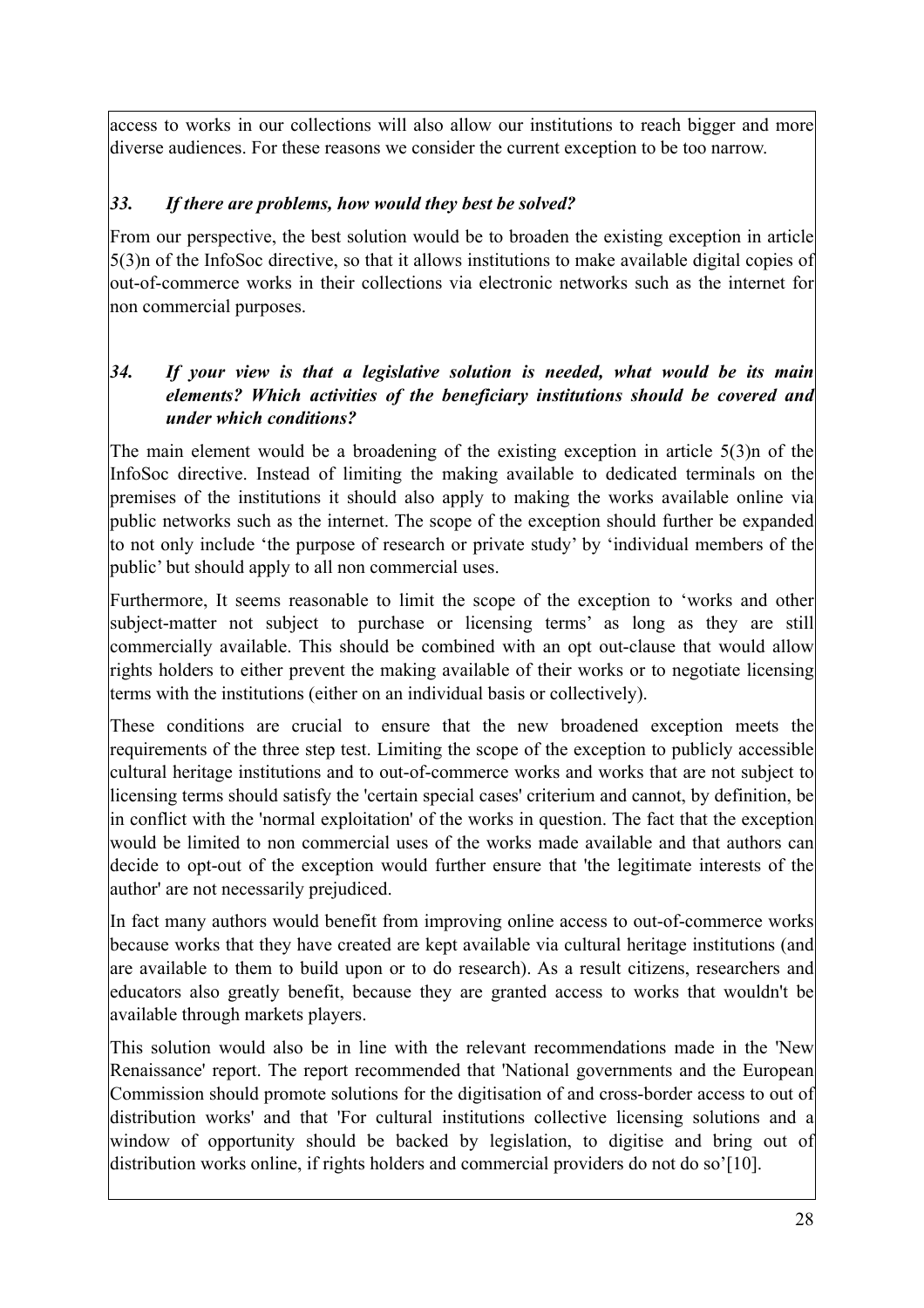[10] COMITÉ DES SAGES, The New Renaissance, Report of the Reflection group on bringing Europe's cultural heritage online, 2011, http://ec.europa.eu/information\_society/activities/ digital libraries/doc/refgroup/ final report cds.pdf, p. 5

*35. If your view is that a different solution is needed, what would it be?* 

[Open question]

………………………………………………………………………………………………. ……………………………………………………………………………………………….

#### **3. E – lending**

Traditionally, public libraries have loaned physical copies of works (i.e. books, sometimes also CDs and DVDs) to their users. Recent technological developments have made it technically possible for libraries to provide users with temporary access to digital content, such as e-books, music or films via networks. Under the current legal framework, libraries need to obtain the authorisation of the rights holders to organise such e-lending activities. In various Member States, publishers and libraries are currently experimenting with different business models for the making available of works online, including direct supply of e-books to libraries by publishers or bundling by aggregators.

*36. (a) [In particular if you are a library:] Have you experienced specific problems when trying to negotiate agreements to enable the electronic lending (e-lending), including across borders, of books or other materials held in your collection?* 

*(b) [In particular if you are an end user/consumer:] Have you experienced specific problems when trying to borrow books or other materials electronically (e-lending), including across borders, from institutions such as public libraries?* 

*(c) [In particular if you are a right holder:] Have you negotiated agreements with libraries to enable them to lend books or other materials electronically, including across borders?*

**YES** – Please explain with specific examples

Libraries have faced a number of problems when attempting to negotiate agreements to facilitate electronic lending. These include:

- Denial of sales of electronic books to libraries by publishers;
- Removal of content that was available for e-lending without informing the library;
- The use of multiple licences and different models create lack of clarity on the condition of access to the content for users;
- A deterioration of registered users' rights (crossing a border with a borrowed book was not a problem. Transborder online access to an electronic copy offered by a library is often impossible as the result of restrictive licensing conditions.

More generally the question is if it is necessary and desirable to negotiate agreements to enable electronic lending. Contrary to what is stated in the introduction to this question there is considerable uncertainty about the status of e-lending under EU law. The directive on rental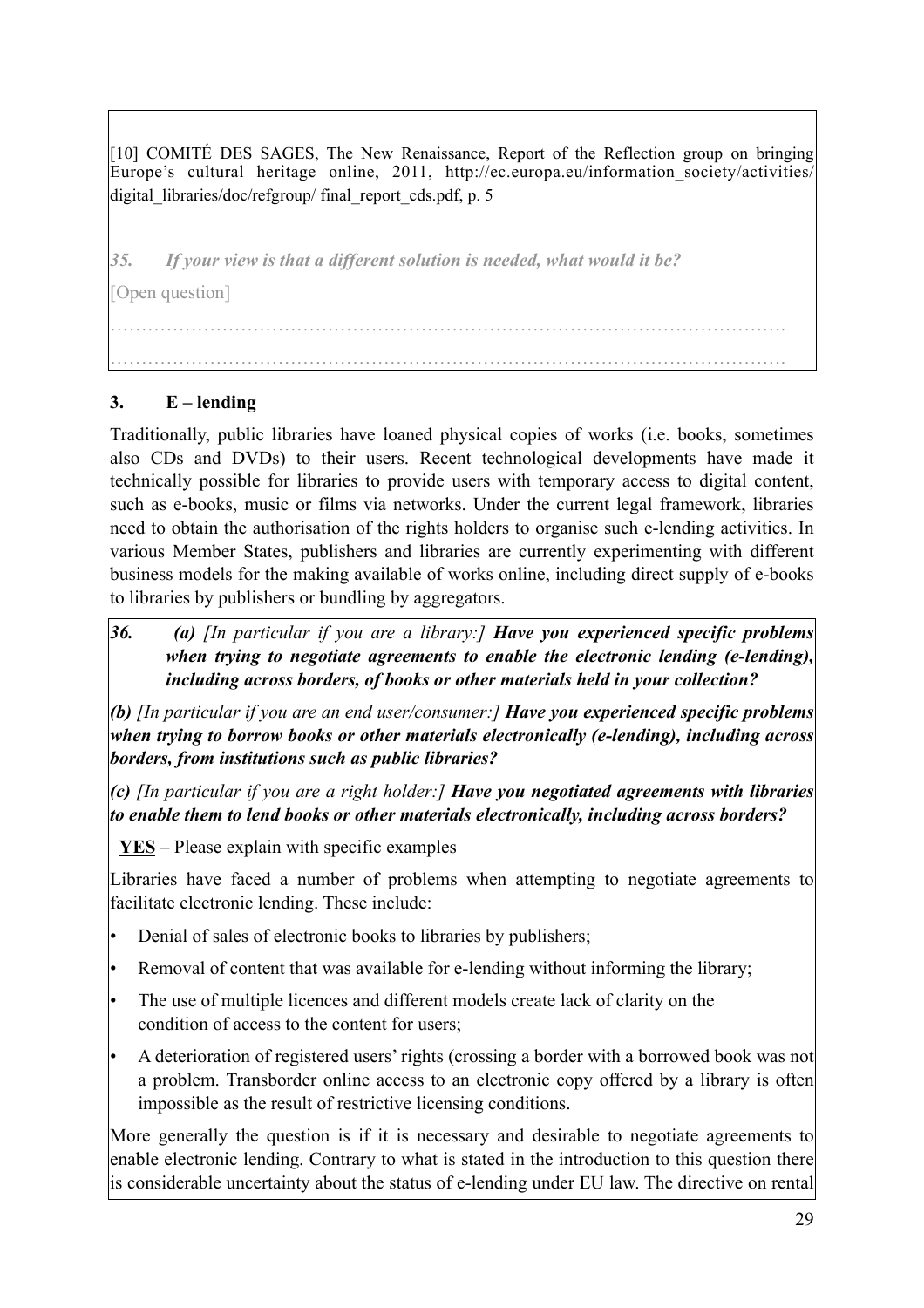and lending does not explicitly excludes e-lending or lending of digital items from its scope and some libraries argue that based on the current acquis and the UsedSoft decision by the ECJ they should be allowed to provide e-books in libraries for download. In the Netherlands the Association of Public Libraries (Vereniging van Openbare Bibliotheken) has brought the matter before the courts. They have started a test case against the collective management organisation in charge of the lending right arguing that they should be allowed to provide ebooks in libraries for download.

NO

NO OPINION

## *37. If there are problems, how would they best be solved?*

The best solution for the problem would be to create legal certainty by unambiguously including the right to e-lending in the EU aquis. While the lending of analogue works is currently being enabled by directive 2006/115 e-lending, which is most often considered as an act of making available, would probably need to be regulated via an (additional) mandatory exception in the InfoSoc directive. Such a new exception could take the form of a statutory license with fair compensation for authors.

Since e-lending must be available for all books (commercially available or not) it should be treated separately from the general exception for making out-of-commerce works available online that we argue for in response to question 34.

Given the fact that e-books are generally not sold, but licensed there are a number of additional issues that would need to be addressed:

- All e-book titles available for sale to the public should be available to libraries for acquisition and access;
- All e-books titles should be available to libraries at the time of publication;
- Publishers should be required to deliver e-books in interoperable formats;
- Libraries should be permitted to make available acquired or licensed e-books to users only for limited periods of time.
- It should be possible to use the same e-book title simultaneously;
- Registered users should be able to download an e-book either in the library or by way of remote access via authentication systems.

Given that many e-book vendors currently employ technical measures that restrict certain forms of use the proposed introduction of an exception for e-lending reinforces the need for to revise Art. 6 of the InfoSoc in order to enforce exceptions and limitations and to ensure legitimate utilizations of protected works, regardless of format or mode of dissemination.

The following two questions are relevant both to this point  $(n^{\circ} 3)$  and the previous one  $(n^{\circ} 2)$ .

#### *38. [In particular if you are an institutional user:] What differences do you see in the management of physical and online collections, including providing access to your subscribers? What problems have you encountered?*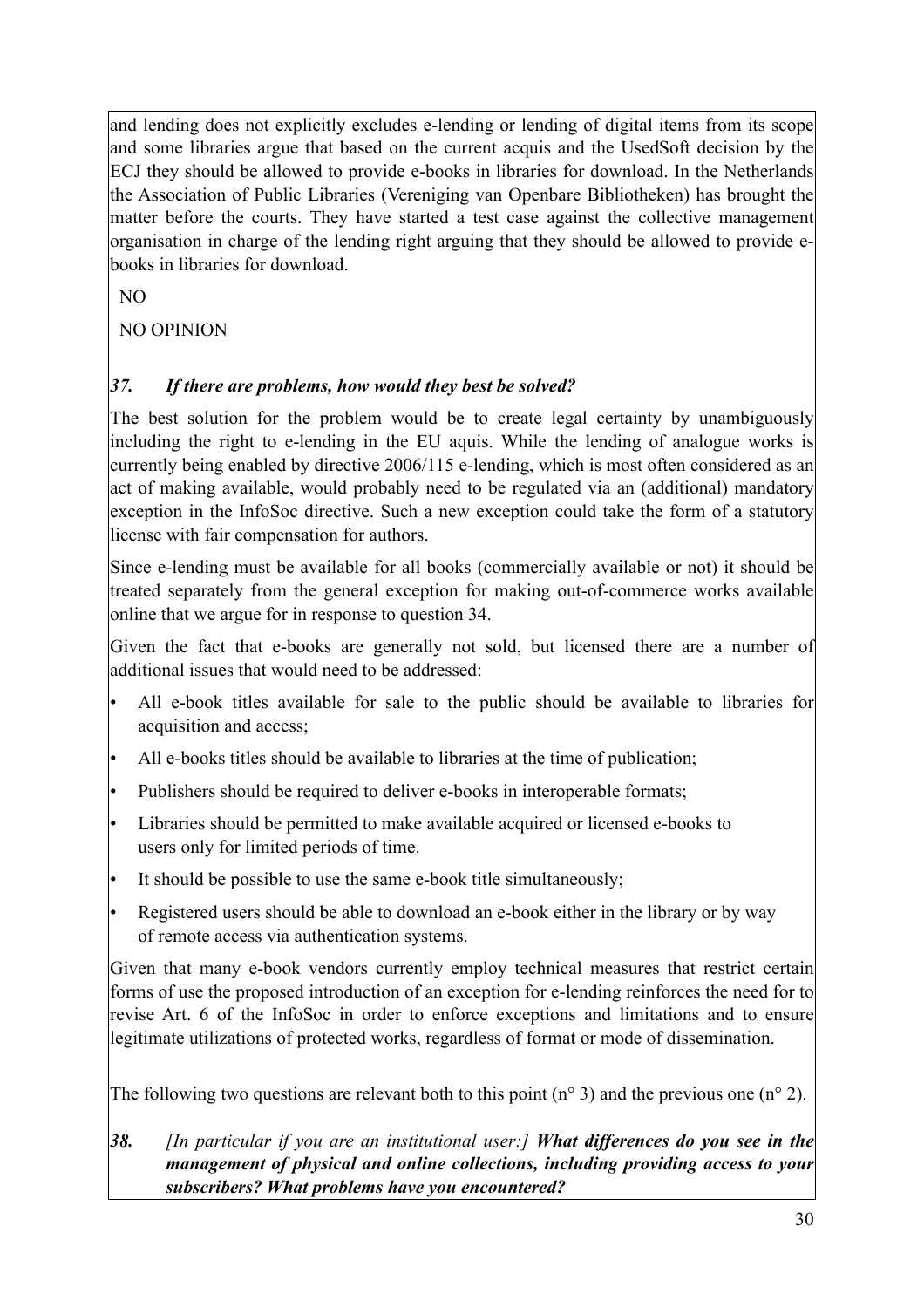From the perspective of cultural heritage institutions there are enormous differences between physical and online collections. These differences are so fundamental that it does not makes sense to compare the two. The ability to offer access to their collections online frees cultural heritage institutions from many of the constraints imposed by them by the properties of analogue media and their physical infrastructure (such as buildings). Being able to offer access to collections online means that in theory access can be provided to full collections independent from the location of the viewer or the time of the day. This has the potential to radically improve the ability of publicly funded cultural heritage institutions to carry out their public mission to provide access to knowledge and culture.

Unfortunately this enormous potential is currently being held back by copyright rules unnecessarily restrict how cultural heritage institutions can exercise their mission in the online environment. Under the current EU copyright rules cultural heritage institutions are dependent on permission from rightholders in order to make protected works in their collection available online. As we have argued above this makes no sense in situations where the majority of works held by these institutions are not even commercially available.

With the increasing digitisation of our society and media production in particular this has other, potentially far reaching consequences. Libraries for example can buy all physical publications to ensure that they are available to the public both during the period of their commercial availability and thereafter.

The same is not true for digital publications that are not being sold, but licensed: Currently Libraries cannot buy licenses to all commercially available content because rightholders are free to decide whether they want to give access to a specific work, and to decide on the terms for such access. Often such conditions make it impossible to keep such works indefinitely or to make it available to the community by lending it out.

The consequence of this is that the collection building policy of Libraries is increasingly determined by the publishers and not by the institutions. In the long run this development threatens to undermine the core function of cultural heritage institutions to preserve the knowledge and culture of our societies and to keep it available to the public.

With regards to the above the 'study on the application of directive 2001/29/EC on copyright and related rights in the information society' that was commissioned by the European Commission and published in december 2013[11] contains an interesting observation. At the end of the section discussing inter alia the exception benefitting cultural heritage institutions, the authors observe that:

*"The large-scale digitization projects ultimately aim at the making available of the collection, [...] the making available for consultation is increasingly requested to apply at distance and online; and the lending is shifting to cover the online transmission of digital items. The exception-by-exception reasoning, which is the model of the InfoSoc Directive, might not be relevant anymore. Maybe it is time to look at different uses that some categories of users (libraries or educational institutions) or some objectives (access to culture and knowledge or education) would be privileged to undertake under a limitation of copyright. [...] the space of non-infringing uses could be defined by their objective and some general conditions, including a more open requirement that the use does not exceed what is necessary for its objective. This is a radical move that this study has not made. It could make our system of exceptions more fit for its purpose and*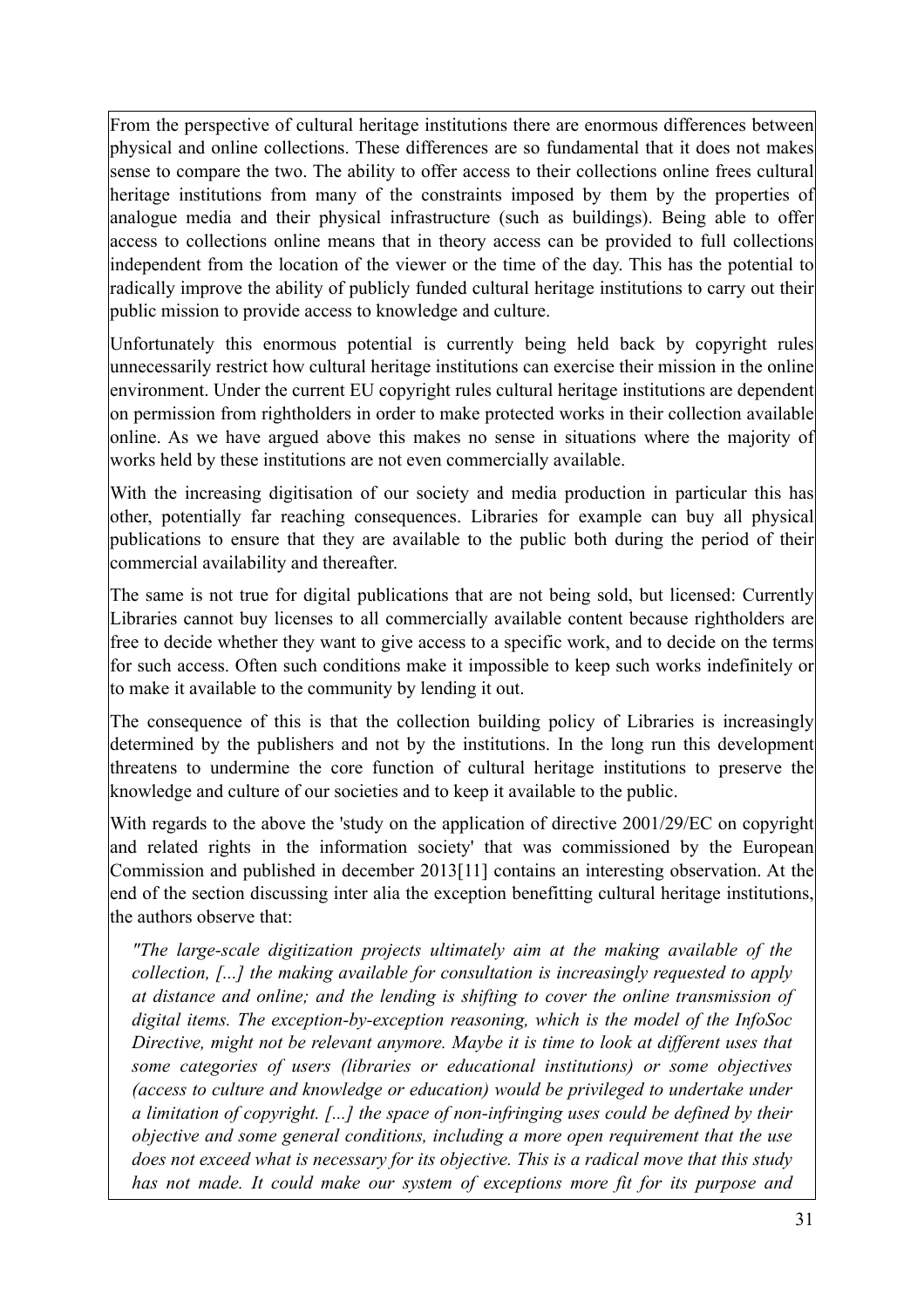*understandable for users and copyright owners alike. If the requirements for each exception are adequate and legitimate, it would not sacrifice the high level of protection of copyright and related rights that the EU law has adopted."* 

From the perspective of (Dutch) cultural heritage institutions such an approach would have many benefits. It would create room for rethinking Europe's rich tradition of providing access to knowledge and culture through public institutions and it would enable our institutions to fully leverage the possibilities offered by digitization and near universal connectivity.

[11] Compare De Wolff and Partners: *Study on the application of Directive 2001/29/EC on copyright and related rights in the information society* (page 403), Brussels 16/12/2013. Available at: http:// ec.europa.eu/internal\_market/copyright/docs/studies/131216\_study\_en.pdf

**39.** *[In particular if you are a right holder:]**What difference do you see between libraries' traditional activities such as on-premises consultation or public lending and activities such as off-premises (online, at a distance) consultation and elending? What problems have you encountered?*

[Open question]

………………………………………………………………………………………………. ……………………………………………………………………………………………….

#### **4. Mass digitisation**

The term "mass digitisation" is normally used to refer to efforts by institutions such as libraries and archives to digitise (e.g. scan) the entire content or part of their collections with an objective to preserve these collections and, normally, to make them available to the public. Examples are efforts by libraries to digitise novels form the early part of the 20<sup>th</sup> century or whole collections of pictures of historical value. This matter has been partly addressed at the EU level by the 2011 Memorandum of Understanding (MoU) on key principles on the digitisation and making available of out of commerce works (i.e. works which are no longer found in the normal channels of commerce), which is aiming to facilitate mass digitisation efforts (for books and learned journals) on the basis of licence agreements between libraries and similar cultural institutions on the one hand and the collecting societies representing authors and publishers on the other  $44$ . Provided the required funding is ensured (digitisation projects are extremely expensive), the result of this MoU should be that books that are currently to be found only in the archives of, for instance, libraries will be digitised and made available online to everyone. The MoU is based on voluntary licences (granted by Collective Management Organisations on the basis of the mandates they receive from authors and publishers). Some Member States may need to enact legislation to ensure the largest possible

<sup>&</sup>lt;sup>44</sup> You will find more information about his MoU on the following website: http://ec.europa.eu/internal\_market/ copyright/out-of-commerce/index\_en.htm .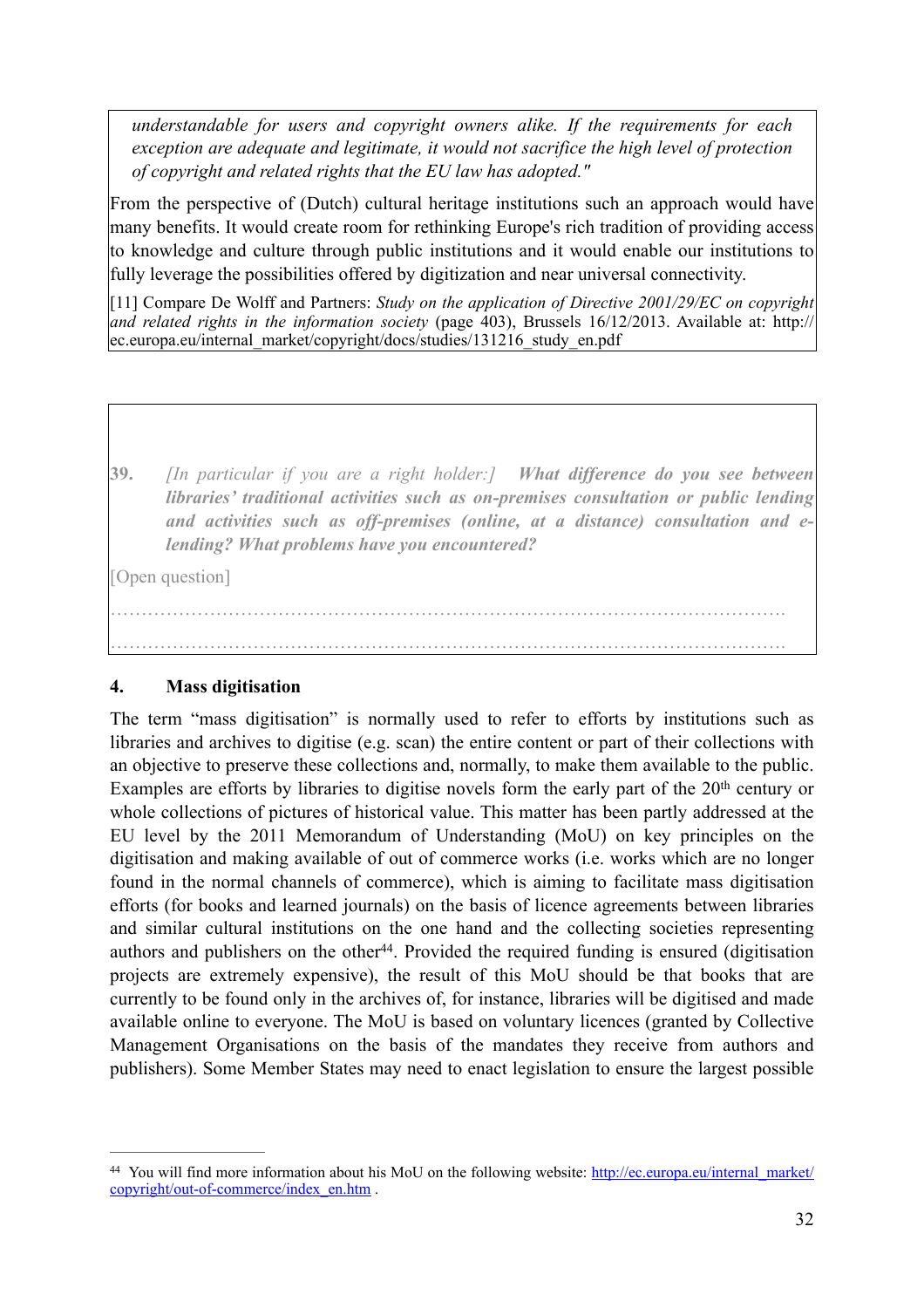effect of such licences (e.g. by establishing in legislation a presumption of representation of a collecting society or the recognition of an "extended effect" to the licences granted $)^{45}$ .

*40. [In particular if you are an institutional user, engaging or wanting to engage in mass digitisation projects, a right holder, a collective management organisation:] Would it be necessary in your country to enact legislation to ensure that the results of the 2011 MoU (i.e. the agreements concluded between libraries and collecting societies) have a cross-border effect so that out of commerce works can be accessed across the EU?* 

**YES** – Please explain why and how it could best be achieved

From the perspective of cultural heritage institutions this question (and the following) are too limited. The issue of mass digitization is far broader than what can be addressed with the 2011 MoU and the 2012 Orphan works directive (the other relevant European policy instrument in this area). Copyright issues related to the mass digitization of collections and the subsequent making available of digitized works require a comprehensive approach that cannot be based the principles of due diligence search and licensing. If we want to enable European cultural heritage institutions to transfer their collections into the digital age (and there cannot be any doubt that this is both an important policy objective and a reasonable expectation of users who as taxpayers fund these organisations) we need a far more comprehensive approach.

Both the 2012 directive on certain permitted uses of orphan works and the 2011 MoU on out of commerce works are insufficient to address the copyright issues arising from mass digitisation projects. In addition, the extremely slow uptake of the MoU (according to the 2013 the 'study on the application of directive 2001/29/EC on copyright and related rights in the information society' there is one single project that is "inspired" by the MoU[12]) clearly illustrates that the MoU is not a suitable mechanism for enabling mass digitization on a large scale.

The Orphan Works Directive is ill-suited to enable mass digitisation projects. While it will enable publicly accessible libraries, museums and archives to make orphan works available after a due diligence search has been carried out for specific works, the requirement of carrying out due diligence search makes it effectively unusable for mass digitisation projects as this would require an huge additional investments in both time and money.

The inadequacies of both the OW directive as well as the Memorandum of Understanding can be addressed by an extension of the scope of the exception created by article 5(3)n of the InfoSoc directive as outlined in the answer to question 34 above. Doing this would provide cultural heritage institutions a clear legal framework for operating in the digital environment that would allow us to to achieve the aims related to our public-interest missions. Under this approach the online activities of cultural heritage institutions would be covered by three targeted exceptions:

<sup>&</sup>lt;sup>45</sup> France and Germany have already adopted legislation to back the effects of the MoU. The French act (LOI n<sup>o</sup> 2012-287 du 1er mars 2012 relative à l'exploitation numérique des livres indisponibles du xxe siècle) foresees collective management, unless the author or publisher in question opposes such management. The German act (Gesetz zur Nutzung verwaister und vergriffener Werke und einer weiteren Änderung des Urheberrechtsgesetzes vom 1. Oktober 2013) contains a legal presumption of representation by a collecting society in relation to works whose rightholders are not members of the collecting society.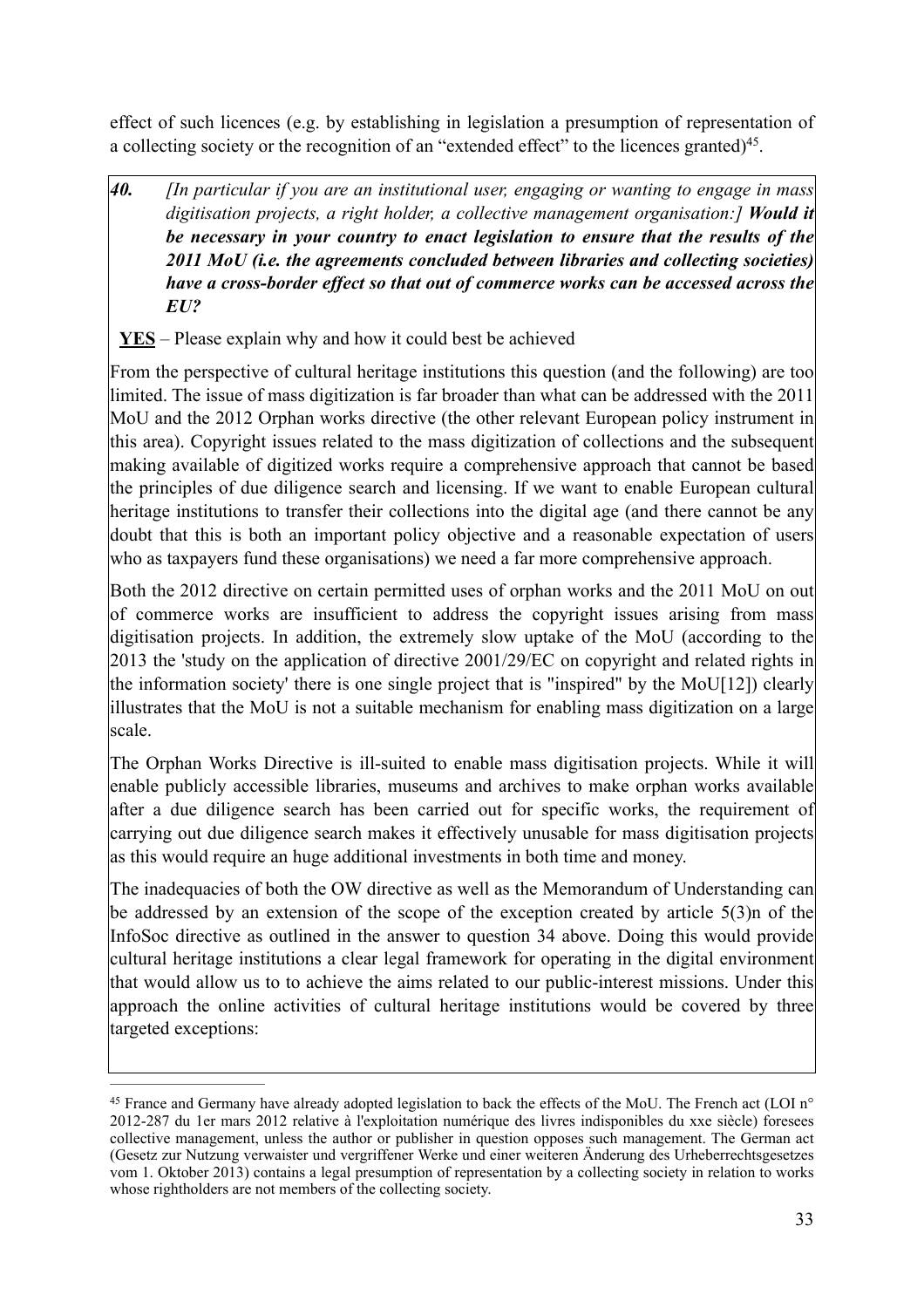- An exception covering the making of reproductions (an expanded version of the current exception defined in 5(2)c)
- An exception covering the making available online of out-of-commerce works (an expanded version of the current exception defined in 5(3)n)
- A new exception covering e-lending

[12] idem. (page 279)

NO – Please explain

……………………………………………………………………………………………….

……………………………………………………………………………………………….

NO OPINION

*41. Would it be necessary to develop mechanisms, beyond those already agreed for other types of content (e.g. for audio- or audio-visual collections, broadcasters' archives)?*

**YES** – Please explain

This is certainly necessary. The public has a legitimate interest in having online access to the collections of all publicly accessible libraries, museums and archives across Europe (see article 27.1 of the Universal Declaration of Human Rights). There is no good reason for limiting mechanisms that create such access to certain types of content. The approach proposed in reaction to questions 40 and 34 above, would cover all types of works and other subject matter that are held by these institutions.

This solution would also be in line with the relevant recommendation made in the 'New Renaissance' report of the Commission appointed 'Comite de Sages' that was published in 2011. The report recommended that 'solutions for orphan works and out of distribution works must cover all the different sectors: audiovisual, text, visual arts, sound'[13].

[13] COMITÉ DES SAGES, The New Renaissance, Report of the Reflection group on bringing Europe's cultural heritage online, 2011, http://ec.europa.eu/information society/activities/ digital libraries/doc/refgroup/ final report cds.pdf, p. 5

NO – Please explain

……………………………………………………………………………………………….

……………………………………………………………………………………………….

NO OPINION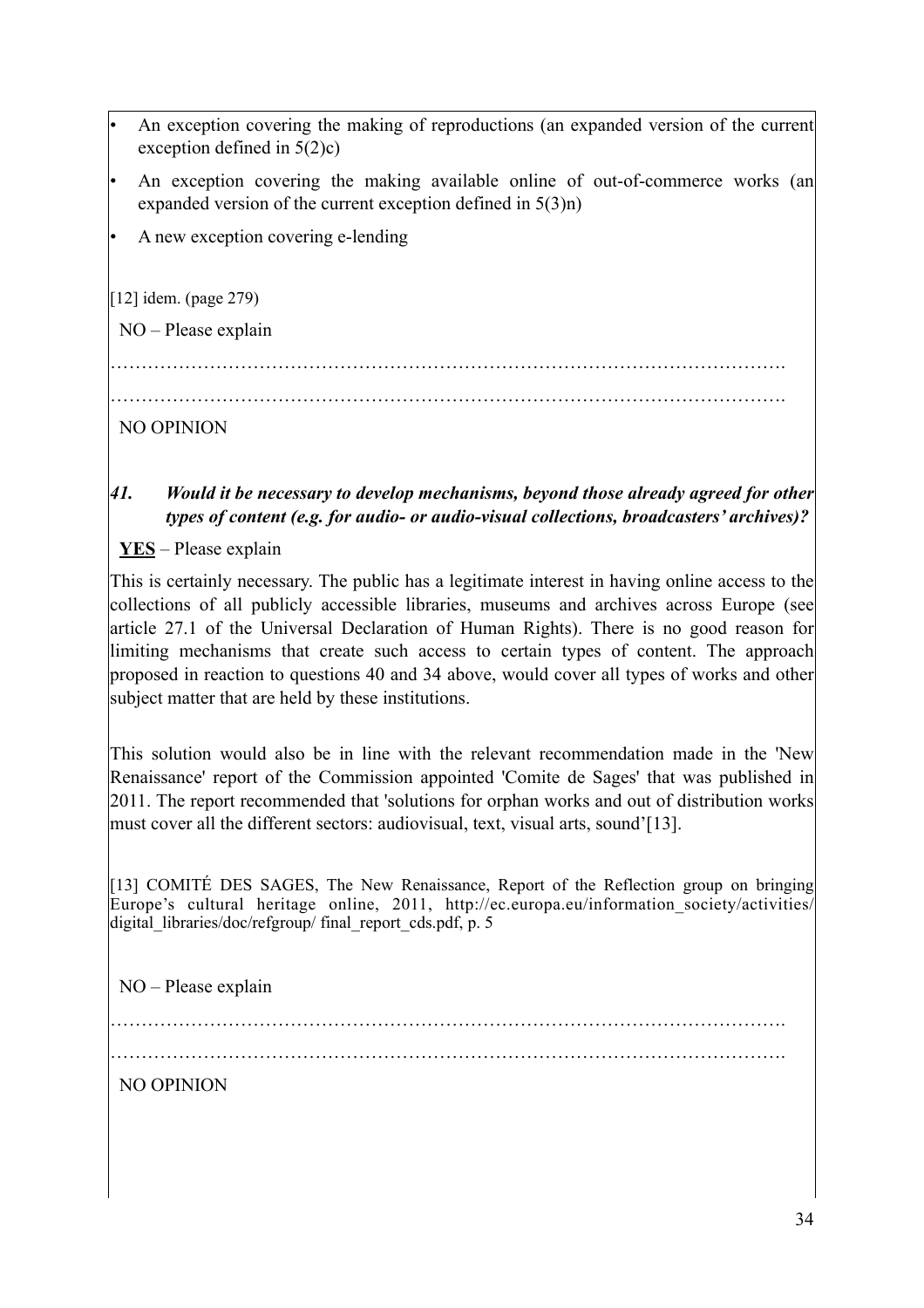## *B. Teaching*

Directive 2001/29/EC<sup>46</sup> enables Member States to implement in their national legislation limitations and exceptions for the purpose of illustration for non-commercial teaching. Such exceptions would typically allow a teacher to use parts of or full works to illustrate his course, e.g. by distributing copies of fragments of a book or of newspaper articles in the classroom or by showing protected content on a smart board without having to obtain authorisation from the right holders. The open formulation of this (optional) provision allows for rather different implementation at Member States level. The implementation of the exception differs from Member State to Member State, with several Member States providing instead a framework for the licensing of content for certain educational uses. Some argue that the law should provide for better possibilities for distance learning and study at home.

| 42.            | (a) [In particular if you are an end user/consumer or an institutional user: $\int$ Have you<br>experienced specific problems when trying to use works or other subject-matter for<br><i>illustration for teaching, including across borders?</i> |
|----------------|---------------------------------------------------------------------------------------------------------------------------------------------------------------------------------------------------------------------------------------------------|
|                | (b) $\iint$ particular if you are a right holder: <b>Have you experienced specific problems</b><br>resulting from the way in which works or other subject-matter are used for illustration for<br>teaching, including across borders?             |
|                | YES - Please explain                                                                                                                                                                                                                              |
| N <sub>O</sub> | <b>NO OPINION</b>                                                                                                                                                                                                                                 |
| 43.            | If there are problems, how would they best be solved?<br>[Open question]                                                                                                                                                                          |
| 44.            | What mechanisms exist in the market place to facilitate the use of content for<br>illustration for teaching purposes? How successful are they?<br>[Open question]                                                                                 |
|                |                                                                                                                                                                                                                                                   |

 $46$  Article 5(3)a of Directive 2001/29.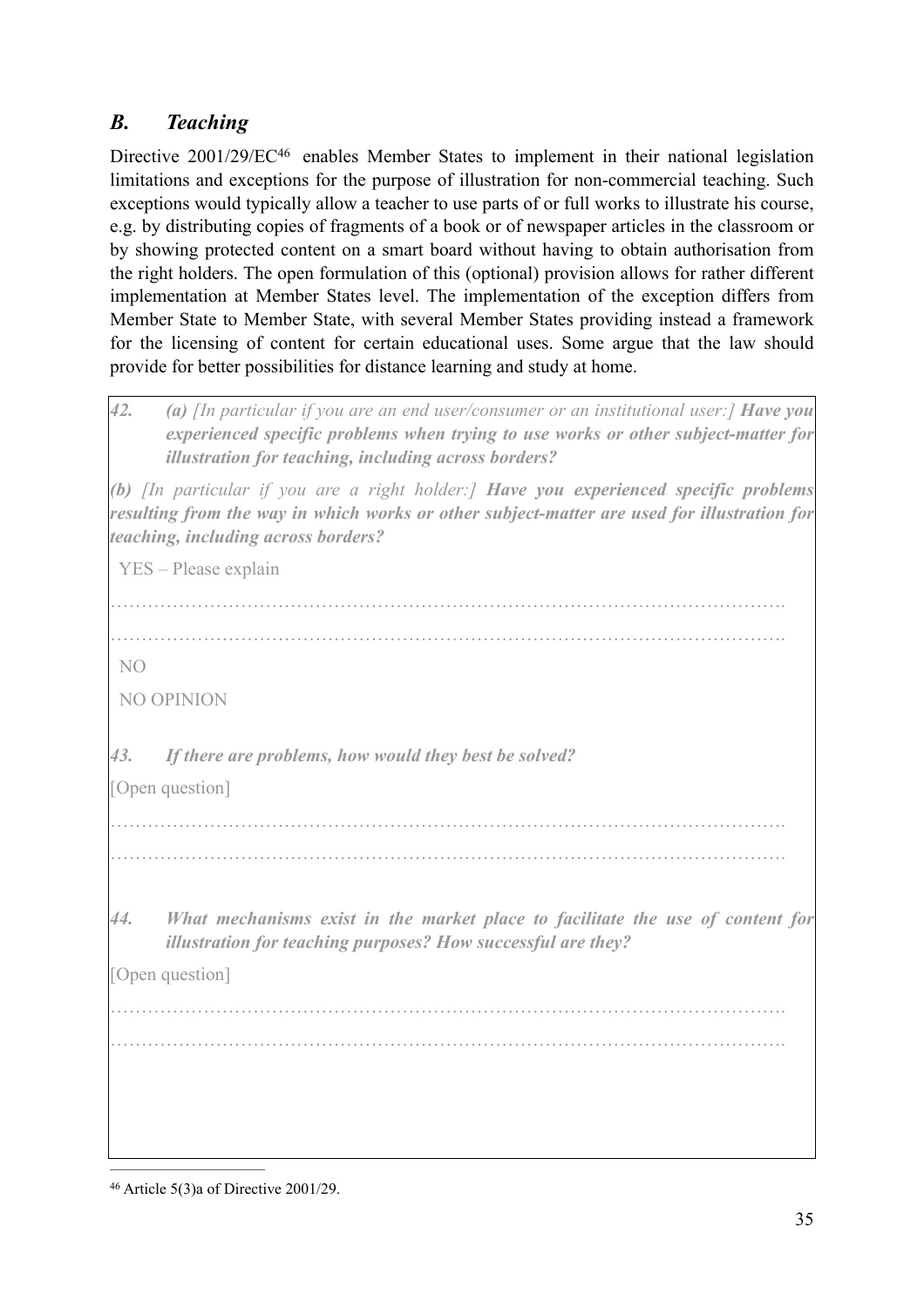*45. If your view is that a legislative solution is needed, what would be its main elements? Which activities of the beneficiary institutions should be covered and under what conditions?* 

[Open question]

………………………………………………………………………………………………. ……………………………………………………………………………………………….

*46. If your view is that a different solution is needed, what would it be?* 

[Open question]

………………………………………………………………………………………………. ……………………………………………………………………………………………….

## *C. Research*

Directive  $2001/29/EC^{47}$  enables Member States to choose whether to implement in their national laws a limitation for the purpose of non-commercial scientific research. The open formulation of this (optional) provision allows for rather different implementations at Member States level.

| 47.            | (a) [In particular if you are an end user/consumer or an institutional user: $\int$ Have you<br>experienced specific problems when trying to use works or other subject matter in<br>the context of research projects/activities, including across borders? |
|----------------|-------------------------------------------------------------------------------------------------------------------------------------------------------------------------------------------------------------------------------------------------------------|
|                | (b) In particular if you are a right holder: $\overline{I}$ Have you experienced specific problems<br>resulting from the way in which works or other subject-matter are used in the context of<br>research projects/activities, including across borders?   |
|                | YES – Please explain                                                                                                                                                                                                                                        |
| N <sub>O</sub> | NO OPINION                                                                                                                                                                                                                                                  |
| 48.            | If there are problems, how would they best be solved?<br>[Open question]                                                                                                                                                                                    |
|                |                                                                                                                                                                                                                                                             |

 $47$  Article 5(3)a of Directive 2001/29.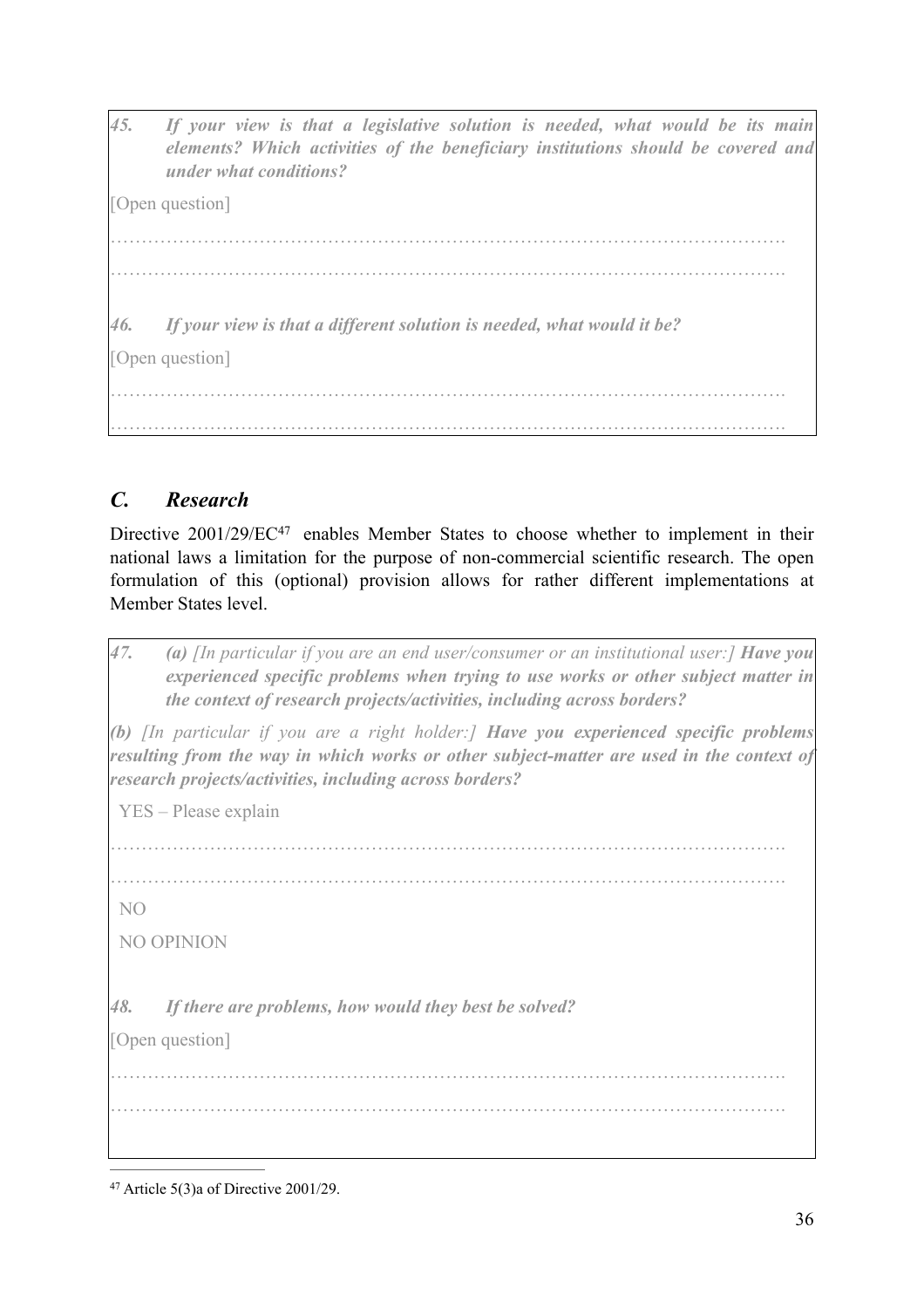*49. What mechanisms exist in the Member States to facilitate the use of content for research purposes? How successful are they?* 

[Open question]

……………………………………………………………………………………………….

……………………………………………………………………………………………….

## *D. Disabilities*

Directive  $2001/29/EC<sup>48</sup>$  provides for an exception/limitation for the benefit of people with a disability. The open formulation of this (optional) provision allows for rather different implementations at Member States level. At EU and international level projects have been launched to increase the accessibility of works and other subject-matter for persons with disabilities (notably by increasing the number of works published in special formats and facilitating their distribution across the European Union)<sup> $49$ </sup>.

The Marrakesh Treaty<sup>50</sup> has been adopted to facilitate access to published works for persons who are blind, visually impaired, or otherwise print disabled. The Treaty creates a mandatory exception to copyright that allows organisations for the blind to produce, distribute and make available accessible format copies to visually impaired persons without the authorisation of the rightholders. The EU and its Member States have started work to sign and ratify the Treaty. This may require the adoption of certain provisions at EU level (e.g. to ensure the possibility to exchange accessible format copies across borders).

*50. (a) [In particular if you are a person with a disability or an organisation representing persons with disabilities:] Have you experienced problems with accessibility to content, including across borders, arising from Member States' implementation of this exception?* 

*(b) [In particular if you are an organisation providing services for persons with disabilities:] Have you experienced problems when distributing/communicating works published in special formats across the EU?* 

*(c) [In particular if you are a right holder:] Have you experienced specific problems resulting from the application of limitations or exceptions allowing for the distribution/ communication of works published in special formats, including across borders?* 

YES – Please explain by giving examples

……………………………………………………………………………………………….

 $48$  Article 5 (3)b of Directive 2001/29.

<sup>&</sup>lt;sup>49</sup> The European Trusted Intermediaries Network (ETIN) resulting from a Memorandum of Understanding between representatives of the right-holder community (publishers, authors, collecting societies) and interested parties such as associations for blind and dyslexic persons (http://ec.europa.eu/internal\_market/copyright/ initiatives/access/index\_en.htm) and the Trusted Intermediary Global Accessible Resources (TIGAR) project in WIPO (http://www.visionip.org/portal/en/).

<sup>&</sup>lt;sup>50</sup> Marrakesh Treaty to Facilitate Access to Published Works by Visually Impaired Persons and Persons with Print Disabilities, Marrakesh, June 17 to 28 2013.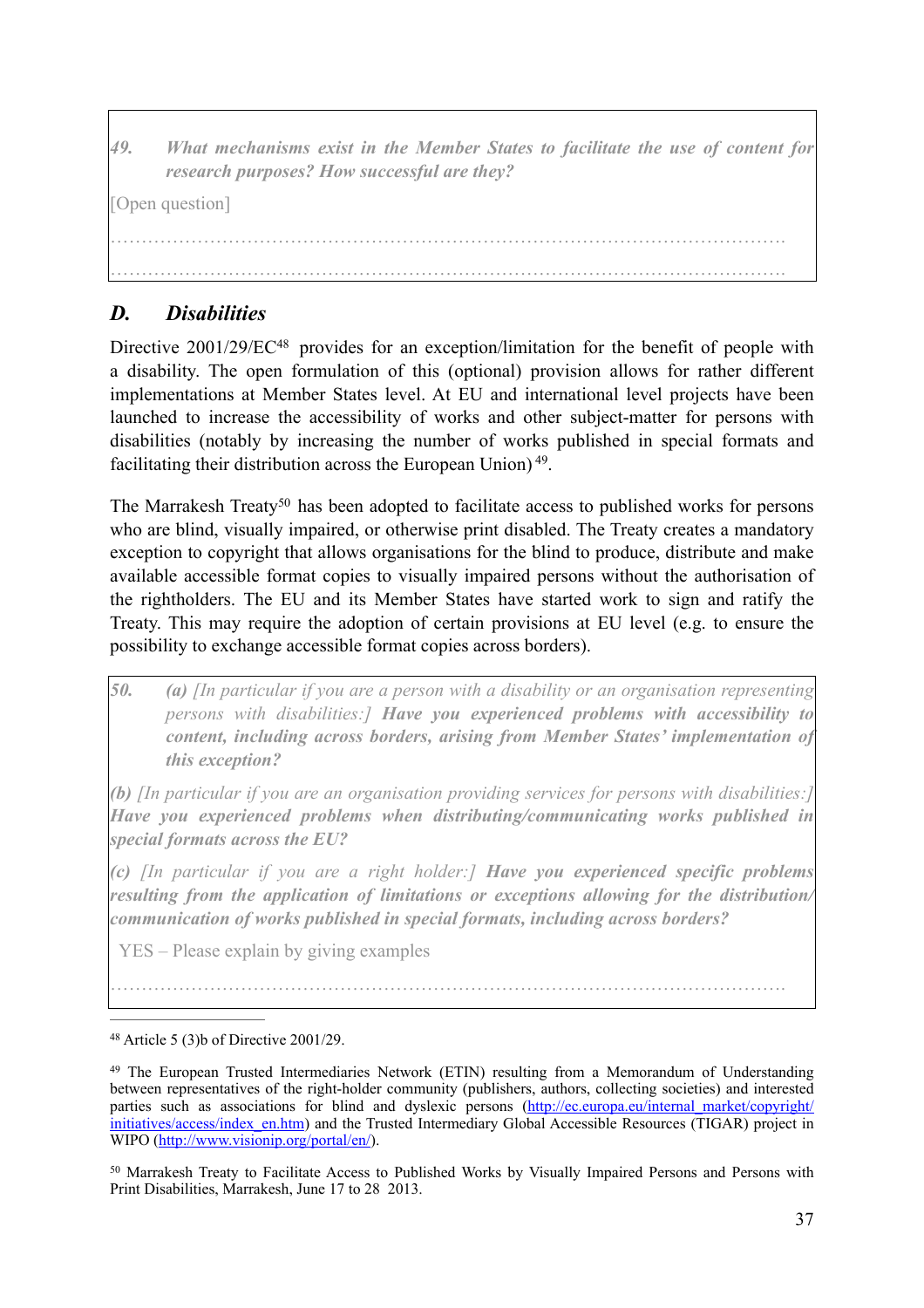………………………………………………………………………………………………. NO NO OPINION 51. *If there are problems, what could be done to improve accessibility?* [Open question] ………………………………………………………………………………………………. ………………………………………………………………………………………………. *52. What mechanisms exist in the market place to facilitate accessibility to content? How successful are they?*  [Open question] ………………………………………………………………………………………………. ……………………………………………………………………………………………….

## *E. Text and data mining*

Text and data mining/content mining/data analytics<sup>51</sup> are different terms used to describe increasingly important techniques used in particular by researchers for the exploration of vast amounts of existing texts and data (e.g., journals, web sites, databases etc.). Through the use of software or other automated processes, an analysis is made of relevant texts and data in order to obtain new insights, patterns and trends.

The texts and data used for mining are either freely accessible on the internet or accessible through subscriptions to e.g. journals and periodicals that give access to the databases of publishers. A copy is made of the relevant texts and data (e.g. on browser cache memories or in computers RAM memories or onto the hard disk of a computer), prior to the actual analysis. Normally, it is considered that to mine protected works or other subject matter, it is necessary to obtain authorisation from the right holders for the making of such copies unless such authorisation can be implied (e.g. content accessible to general public without restrictions on the internet, open access).

Some argue that the copies required for text and data mining are covered by the exception for temporary copies in Article 5.1 of Directive 2001/29/EC. Others consider that text and data mining activities should not even be seen as covered by copyright. None of this is clear, in particular since text and data mining does not consist only of a single method, but can be undertaken in several different ways. Important questions also remain as to whether the main problems arising in relation to this issue go beyond copyright (i.e. beyond the necessity or not to obtain the authorisation to use content) and relate rather to the need to obtain "access" to content (i.e. being able to use e.g. commercial databases).

<sup>&</sup>lt;sup>51</sup> For the purpose of the present document, the term "text and data mining" will be used.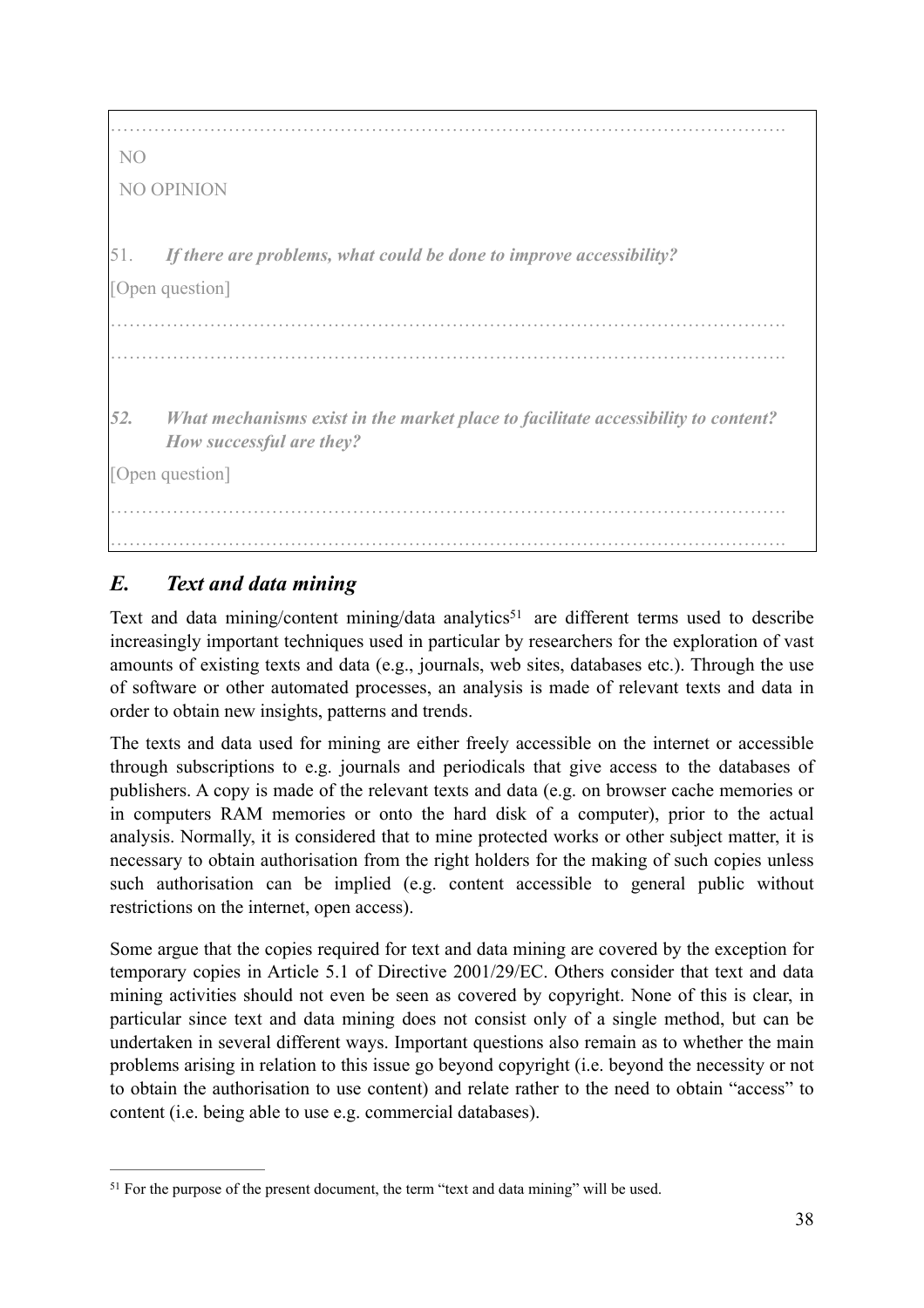A specific Working Group was set up on this issue in the framework of the "Licences for Europe" stakeholder dialogue. No consensus was reached among participating stakeholders on either the problems to be addressed or the results. At the same time, practical solutions to facilitate text and data mining of subscription-based scientific content were presented by publishers as an outcome of "Licences for Europe"<sup>52</sup>. In the context of these discussions, other stakeholders argued that no additional licences should be required to mine material to which access has been provided through a subscription agreement and considered that a specific exception for text and data mining should be introduced, possibly on the basis of a distinction between commercial and non-commercial.

*53. (a) [In particular if you are an end user/consumer or an institutional user:] Have you experienced obstacles, linked to copyright, when trying to use text or data mining methods, including across borders?* 

*(b) [In particular if you are a service provider:] Have you experienced obstacles, linked to copyright, when providing services based on text or data mining methods, including across borders?*

**(c)** *[In particular if you are a right holder:] Have you experienced specific problems resulting from the use of text and data mining in relation to copyright protected content, including across borders?*

**YES** – Please explain

**Yes**, since in most cases it is necessary to make a copy of the content in order for a machine to extract facts and data for mining, the act of text and data mining there is a lot of uncertainty among users of online services provided by cultural heritage institutions that want to make use of text and data mining. Because it restricts the copying of large portions of databases, the Database Directive may also a legal barrier to text and data mining. Although text and data mining is concerned with the extraction of facts and data and as such should not be subject to an exclusive right, the results of text and data mining research are currently being suppressed because of a lack of legal clarity.

We observe that the resulting legal uncertainties create a situation where the wealth information made available by our institutions is not fully accessible to researchers employing text and data mining technologies.

……………………………………………………………………………………………….

……………………………………………………………………………………………….

NO – Please explain

NO OPINION

*54. If there are problems, how would they best be solved?* 

[Open question]

 $52$  See the document "Licences for Europe – ten pledges to bring more content online": http://ec.europa.eu/ internal\_market/copyright/docs/licences-for-europe/131113\_ten-pledges\_en.pdf .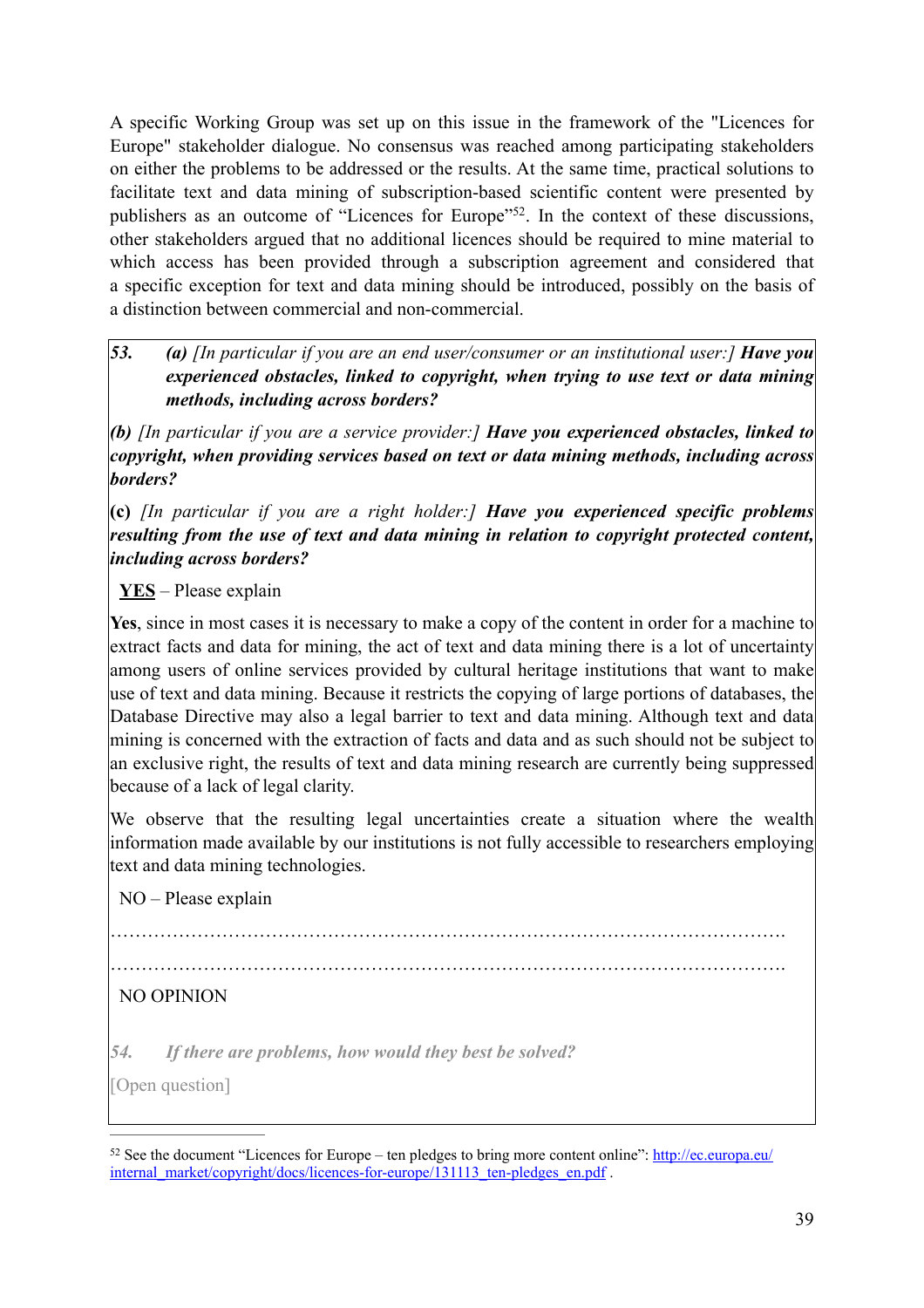**From our perspective, the best solution would be an additional mandatory exception that is added to the list of targeted exceptions contained in the InfoSoc directive.**

*55. If your view is that a legislative solution is needed, what would be its main elements? Which activities should be covered and under what conditions?*

A legislative solution should take the form of an exception which allows the copying of content and the circumvention of TPMs for text and data mining purposes. Researchers must be able to share the results of text and data mining, as long as these results are not substitutable for the original copyright work - irrespective of copyright law, database law or contractual terms to the contrary. A specific exception to this effect allowing the copying of content for the purpose of text and data mining is necessary. Such an exception should not distinguish between commercial and non-commercial purposes as, for research institutions, this would prevent knowledge transfer.

*56. If your view is that a different solution is needed, what would it be?*  [Open question] ………………………………………………………………………………………………. ………………………………………………………………………………………………. *57. Are there other issues, unrelated to copyright, that constitute barriers to the use of text or data mining methods?*  [Open question] ………………………………………………………………………………………………. ……………………………………………………………………………………………….

#### *F. User-generated content*

Technological and service developments mean that citizens can copy, use and distribute content at little to no financial cost. As a consequence, new types of online activities are developing rapidly, including the making of so-called "user-generated content". While users can create totally original content, they can also take one or several pre-existing works, change something in the work(s), and upload the result on the Internet e.g. to platforms and blogs<sup>53</sup>. User-generated content (UGC) can thus cover the modification of pre-existing works even if the newly-generated/"uploaded" work does not necessarily require a creative effort and results from merely adding, subtracting or associating some pre-existing content with other pre-existing content. This kind of activity is not "new" as such. However, the development of social networking and social media sites that enable users to share content widely has vastly changed the scale of such activities and increased the potential economic impact for those holding rights in the pre-existing works. Re-use is no longer the preserve of a technically and artistically adept elite. With the possibilities offered by the new

<sup>&</sup>lt;sup>53</sup> A typical example could be the "kitchen" or "wedding" video (adding one's own video to a pre-existing sound recording), or adding one's own text to a pre-existing photograph. Other examples are "mash-ups" (blending two sound recordings), and reproducing parts of journalistic work (report, review etc.) in a blog.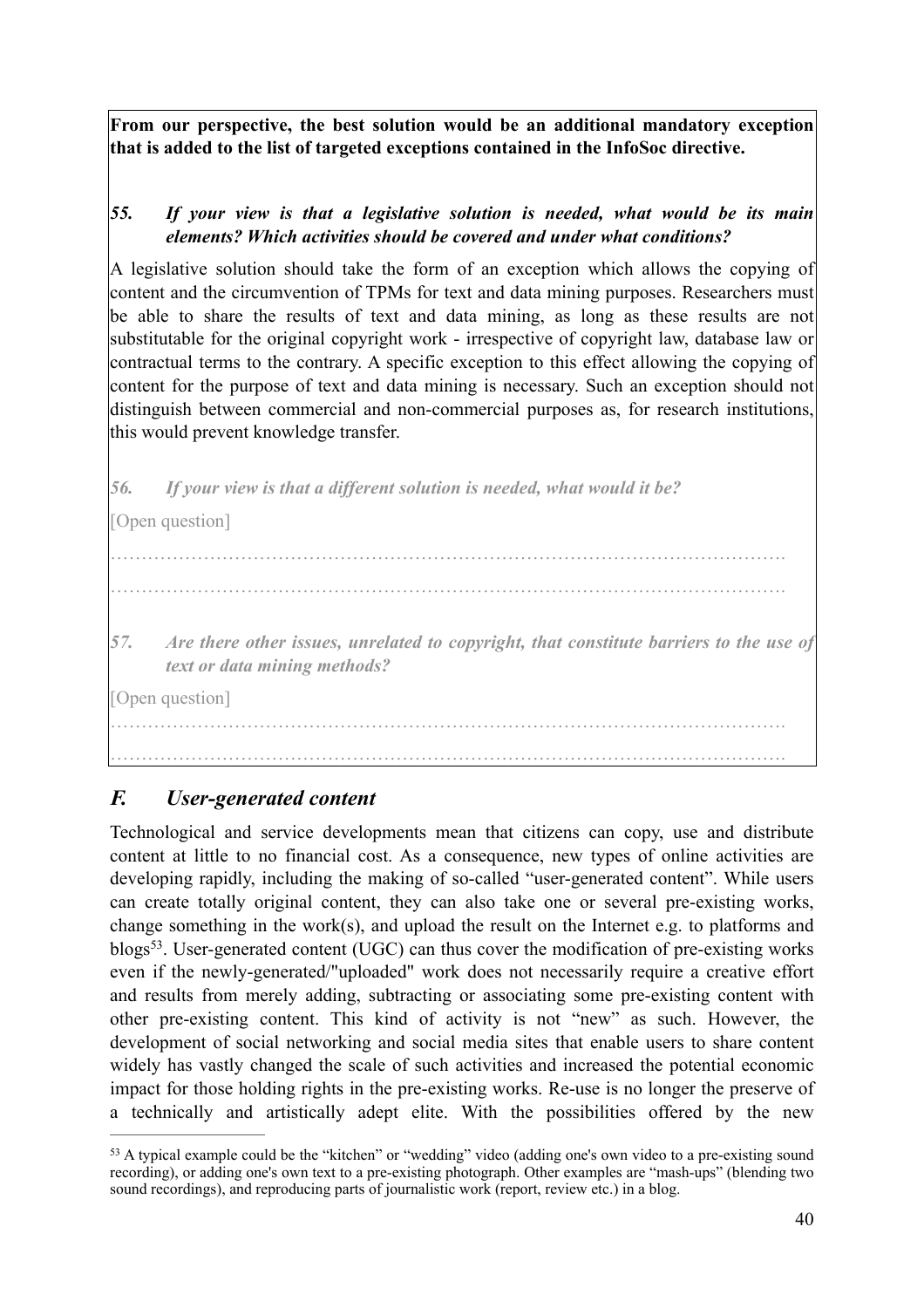technologies, re-use is open to all, at no cost. This in turn raises questions with regard to fundamental rights such the freedom of expression and the right to property.

A specific Working Group was set up on this issue in the framework of the "Licences for Europe" stakeholder dialogue. No consensus was reached among participating stakeholders on either the problems to be addressed or the results or even the definition of UGC. Nevertheless, a wide range of views were presented as to the best way to respond to this phenomenon. One view was to say that a new exception is needed to cover UGC, in particular non-commercial activities by individuals such as combining existing musical works with videos, sequences of photos, etc. Another view was that no legislative change is needed: UGC is flourishing, and licensing schemes are increasingly available (licence schemes concluded between rightholders and platforms as well as micro-licences concluded between rightholders and the users generating the content. In any event, practical solutions to ease user-generated content and facilitate micro-licensing for small users were pledged by rightholders across different sectors as a result of the "Licences for Europe" discussions<sup>54</sup>.

*58. (a) [In particular if you are an end user/consumer:] Have you experienced problems when trying to use pre-existing works or other subject matter to disseminate new content on the Internet, including across borders?* 

*(b) [In particular if you are a service provider:] Have you experienced problems when users publish/disseminate new content based on the pre-existing works or other subject-matter through your service, including across borders?*

*(c) [In particular if you are a right holder:] Have you experienced problems resulting from the way the users are using pre-existing works or other subject-matter to disseminate new content on the Internet, including across borders?*

**YES** – Please explain by giving examples

From the perspective of cultural heritage institutions it would be desirable if users would not only be allowed to make private copies of material that cultural heritage institutions offer but if individuals also had the right to share protected works for non-commercial purposes. From our perspective it is beneficial if cultural heritage content can not only be accessed but also become part of conversations between citizens.

NO

NO OPINION

*59. (a) [In particular if you are an end user/consumer or a right holder:] Have you experienced problems when trying to ensure that the work you have created (on the basis of pre-existing works) is properly identified for online use? Are proprietary systems sufficient in this context?* 

*(b) [In particular if you are a service provider:] Do you provide possibilities for users that are publishing/disseminating the works they have created (on the basis of pre-existing works) through your service to properly identify these works for online use?* 

<sup>&</sup>lt;sup>54</sup> See the document "Licences for Europe – ten pledges to bring more content online": http://ec.europa.eu/ internal\_market/copyright/docs/licences-for-europe/131113\_ten-pledges\_en.pdf .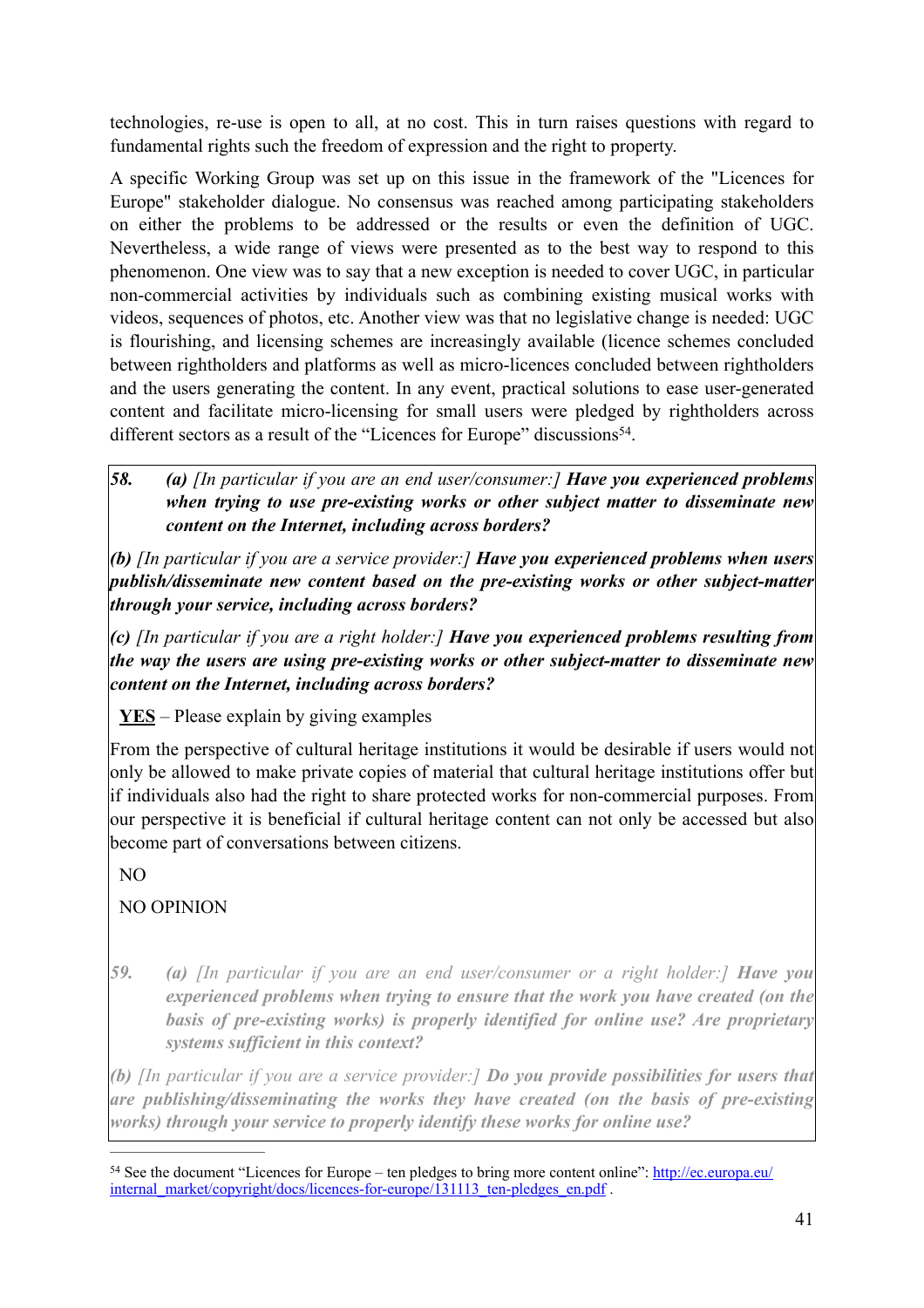YES – Please explain ………………………………………………………………………………………………. ………………………………………………………………………………………………. NO – Please explain ………………………………………………………………………………………………. ………………………………………………………………………………………………. NO OPINION *60. (a) [In particular if you are an end user/consumer or a right holder):] Have you experienced problems when trying to be remunerated for the use of the work you have created (on the basis of pre-existing works)? (b) [In particular if you are a service provider:] Do you provide remuneration schemes for users publishing/disseminating the works they have created (on the basis of pre-existing works) through your service?*  YES – Please explain ………………………………………………………………………………………………. ………………………………………………………………………………………………. NO – Please explain ………………………………………………………………………………………………. ………………………………………………………………………………………………. NO OPINION *61. If there are problems, how would they best be solved?*  [Open question] ………………………………………………………………………………………………. ………………………………………………………………………………………………. *62. If your view is that a legislative solution is needed, what would be its main elements? Which activities should be covered and under what conditions?*

From the perspective of cultural heritage institutions a additional exception that allows noncommercial sharing of protected works by individuals would provide sufficient room for online engagement with works made available by cultural heritage institutions (note that this should not be limited to works that are made available by cultural heritage institutions but apply to all protected works)

*63. If your view is that a different solution is needed, what would it be?*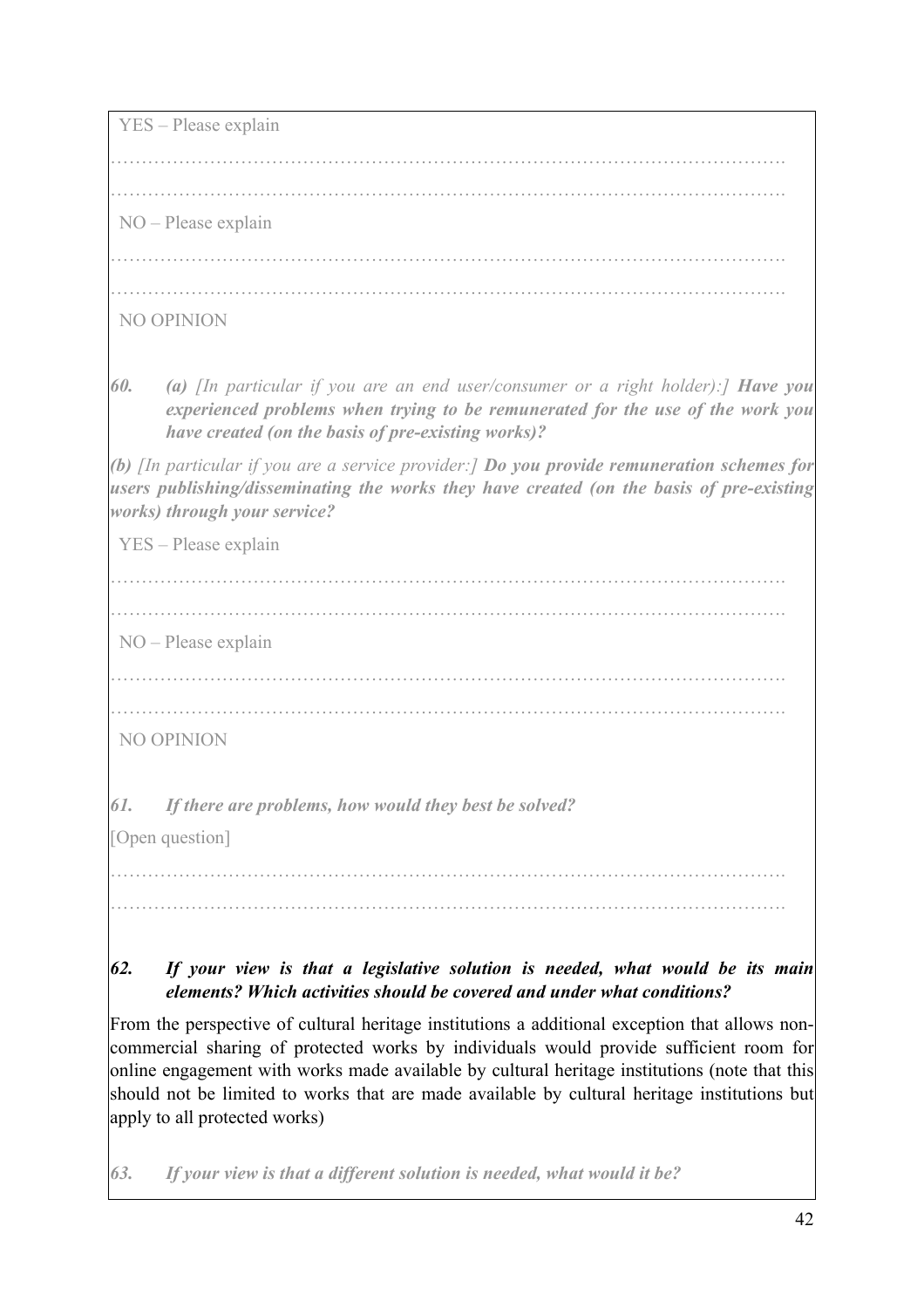[Open question] ………………………………………………………………………………………………. ……………………………………………………………………………………………….

# **IV. Private copying and reprography**

Directive 2001/29/EC enables Member States to implement in their national legislation exceptions or limitations to the reproduction right for copies made for private use and photocopying<sup>55</sup>. Levies are charges imposed at national level on goods typically used for such purposes (blank media, recording equipment, photocopying machines, mobile listening devices such as mp3/mp4 players, computers, etc.) with a view to compensating rightholders for the harm they suffer when copies are made without their authorisation by certain categories of persons (i.e. natural persons making copies for their private use) or through use of certain technique (i.e. reprography). In that context, levies are important for rightholders.

With the constant developments in digital technology, the question arises as to whether the copying of files by consumers/end-users who have purchased content online - e.g. when a person has bought an MP3 file and goes on to store multiple copies of that file (in her computer, her tablet and her mobile phone) - also triggers, or should trigger, the application of private copying levies. It is argued that, in some cases, these levies may indeed be claimed by rightholders whether or not the licence fee paid by the service provider already covers copies made by the end user. This approach could potentially lead to instances of double payments whereby levies could be claimed on top of service providers' licence fees<sup> $5657$ </sup>.

There is also an on-going discussion as to the application or not of levies to certain types of cloud-based services such as personal lockers or personal video recorders.

| 64. | In your view, is there a need to clarify at the EU level the scope and application of<br>the private copying and reprography exceptions <sup>58</sup> in the digital environment? |
|-----|-----------------------------------------------------------------------------------------------------------------------------------------------------------------------------------|
|     | YES - Please explain                                                                                                                                                              |
|     |                                                                                                                                                                                   |
|     | $NO - Please explain$                                                                                                                                                             |
|     |                                                                                                                                                                                   |

 $55$  Article 5. 2)(a) and (b) of Directive 2001/29.

<sup>56</sup> Communication "Unleashing the Potential of Cloud Computing in Europe", COM(2012) 529 final.

<sup>&</sup>lt;sup>57</sup> These issues were addressed in the recommendations of Mr António Vitorino resulting from the mediation on private copying and reprography levies. You can consult these recommendations on the following website: http:// ec.europa.eu/internal\_market/copyright/docs/levy\_reform/130131\_levies-vitorino-recommendations\_en.pdf.

Art. 5.2(a) and 5.2(b) of Directive 2001/29/EC. *<sup>58</sup>*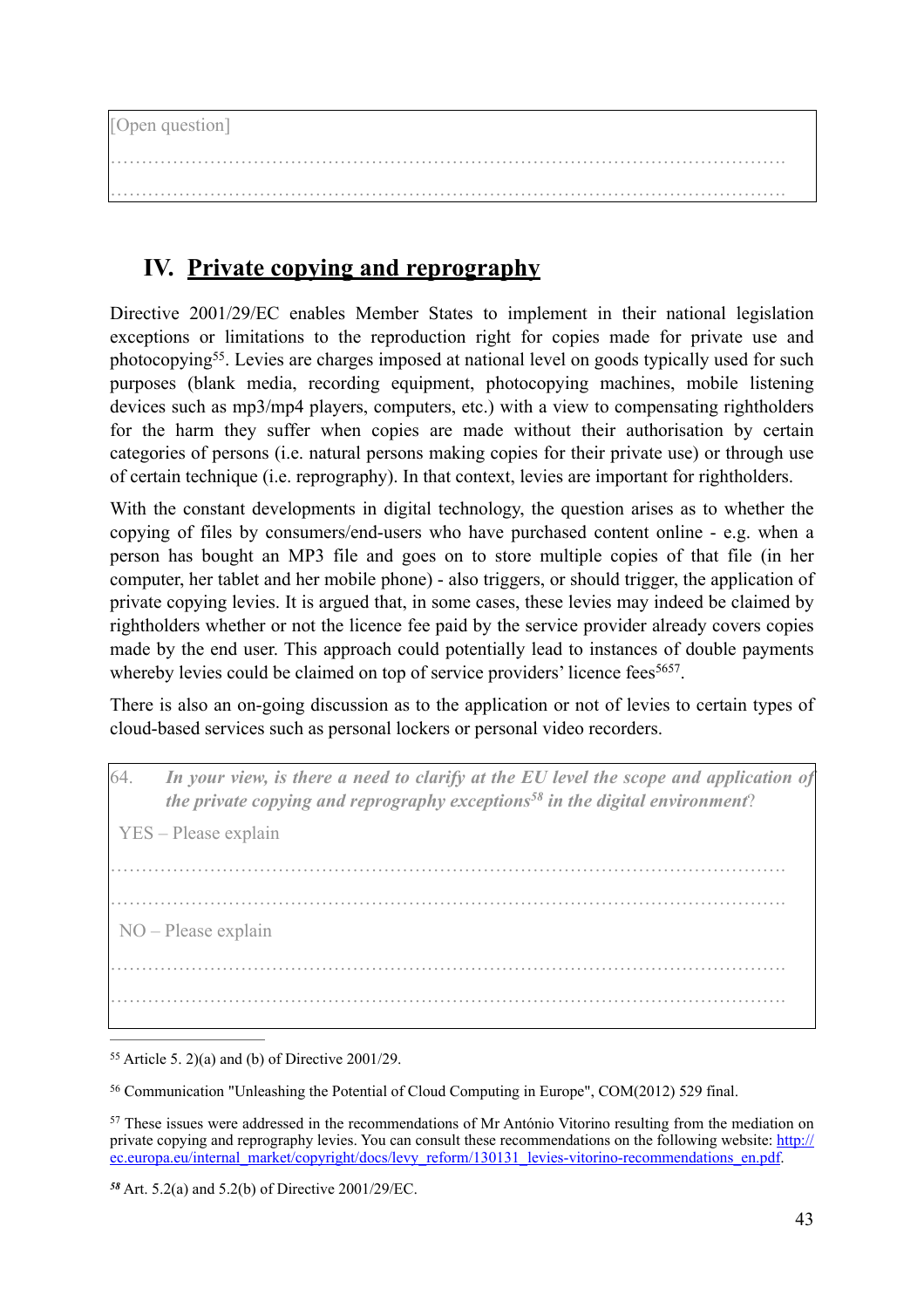NO OPINION

*65. Should digital copies made by end users for private purposes in the context of a service that has been licensed by rightholders, and where the harm to the rightholder is minimal, be subject to private copying levies?59* YES – Please explain ………………………………………………………………………………………………. ………………………………………………………………………………………………. NO – Please explain ………………………………………………………………………………………………. ………………………………………………………………………………………………. NO OPINION *66. How would changes in levies with respect to the application to online services (e.g. services based on cloud computing allowing, for instance, users to have copies on different devices) impact the development and functioning of new business models on the one hand and rightholders' revenue on the other?*  [Open question] ………………………………………………………………………………………………. ………………………………………………………………………………………………. *67. Would you see an added value in making levies visible on the invoices for products subject to levies?60* YES – Please explain ………………………………………………………………………………………………. ………………………………………………………………………………………………. NO – Please explain ………………………………………………………………………………………………. ………………………………………………………………………………………………. NO OPINION

Diverging national systems levy different products and apply different tariffs. This results in obstacles to the free circulation of goods and services in the Single Market. At the same time,

This issue was also addressed in the recommendations of Mr Antonio Vitorino resulting from the mediation on *<sup>59</sup>* private copying and reprography levies

This issue was also addressed in the recommendations of Mr Antonio Vitorino resulting from the mediation on *<sup>60</sup>* private copying and reprography levies.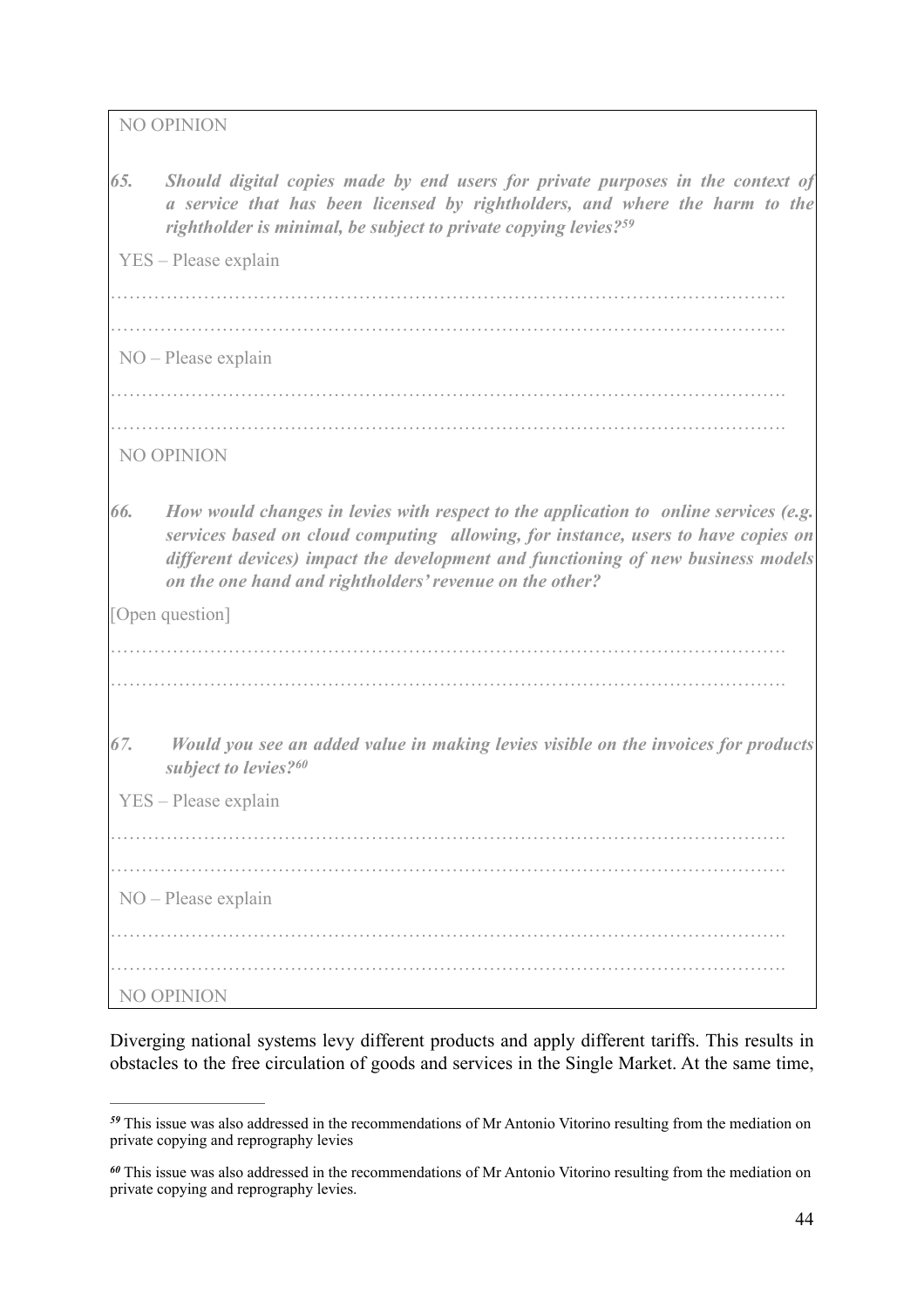many Member States continue to allow the indiscriminate application of private copying levies to all transactions irrespective of the person to whom the product subject to a levy is sold (e.g. private person or business). In that context, not all Member States have ex ante exemption and/or ex post reimbursement schemes which could remedy these situations and reduce the number of undue payments<sup>61</sup>.

| 68. | Have you experienced a situation where a cross-border transaction resulted in<br>undue levy payments, or duplicate payments of the same levy, or other obstacles to<br>the free movement of goods or services?                                                                                                               |
|-----|------------------------------------------------------------------------------------------------------------------------------------------------------------------------------------------------------------------------------------------------------------------------------------------------------------------------------|
|     | YES – Please specify the type of transaction and indicate the percentage of the undue<br>payments. Please also indicate how a priori exemption and/or ex post reimbursement schemes<br>could help to remedy the situation.                                                                                                   |
|     |                                                                                                                                                                                                                                                                                                                              |
|     | $NO - Please explain$                                                                                                                                                                                                                                                                                                        |
|     | <b>NO OPINION</b>                                                                                                                                                                                                                                                                                                            |
| 69. | What percentage of products subject to a levy is sold to persons other than natural<br>persons for purposes clearly unrelated to private copying? Do any of those<br>transactions result in undue payments? Please explain in detail the example you<br>provide (type of products, type of transaction, stakeholders, etc.). |
|     | [Open question]                                                                                                                                                                                                                                                                                                              |
| 70. | Where such undue payments arise, what percentage of trade do they affect? To what<br>extent could a priori exemptions and/or ex post reimbursement schemes existing in<br>some Member States help to remedy the situation?                                                                                                   |
|     | [Open question]                                                                                                                                                                                                                                                                                                              |
|     |                                                                                                                                                                                                                                                                                                                              |
| 71. | If you have identified specific problems with the current functioning of the levy<br>system, how would these problems best be solved?                                                                                                                                                                                        |

<sup>&</sup>lt;sup>61</sup> This issue was also addressed in the recommendations of Mr Antonio Vitorino resulting from the mediation on private copying and reprography levies.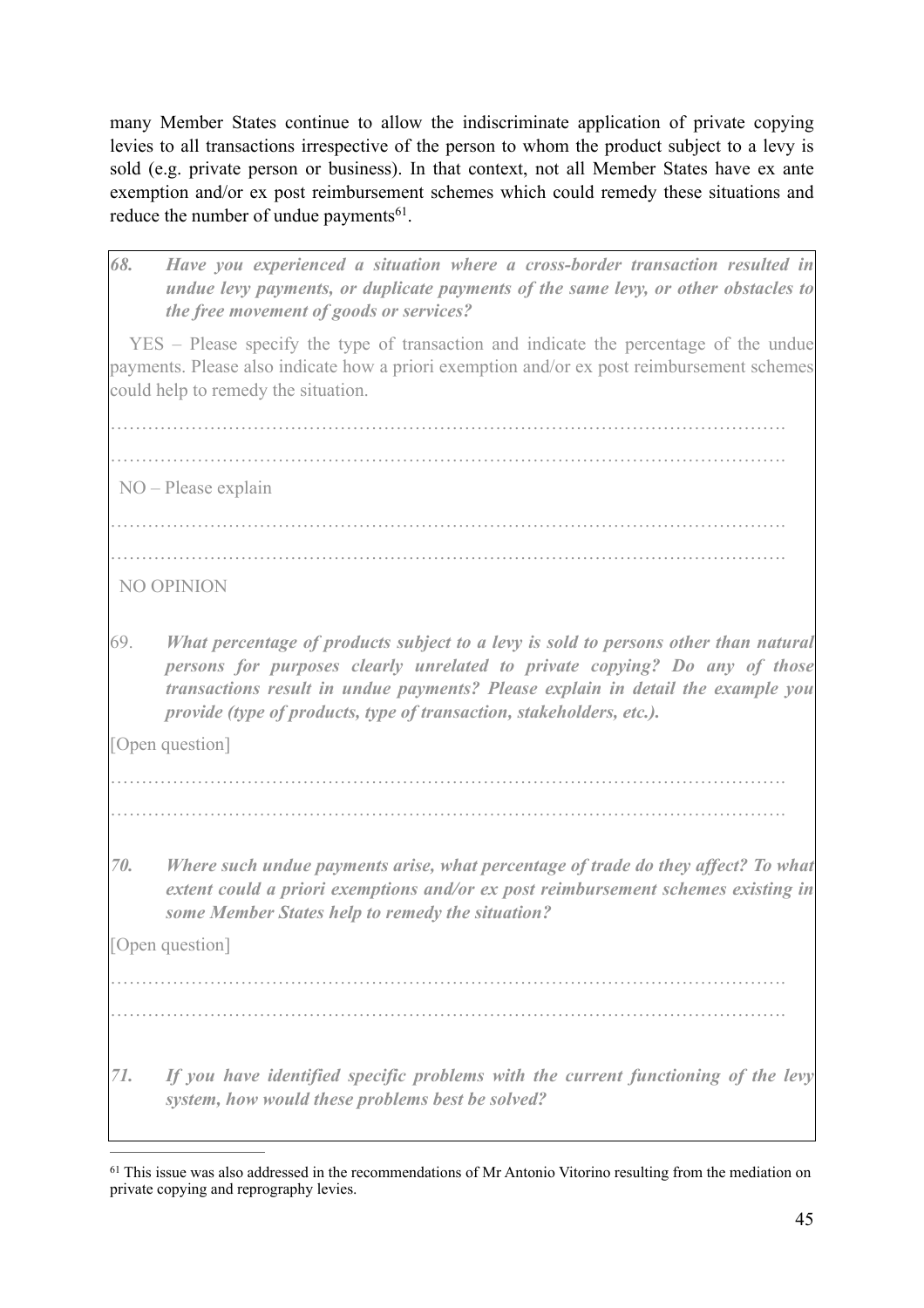[Open question] ………………………………………………………………………………………………. ……………………………………………………………………………………………….

# **V. Fair remuneration of authors and performers**

The EU copyright acquis recognises for authors and performers a number of exclusive rights and, in the case of performers whose performances are fixed in phonograms, remuneration rights. There are few provisions in the EU copyright law governing the *transfer* of rights from authors or performers to producers<sup>62</sup> or determining who the owner of the rights is when the work or other subject matter is created in the context of an employment contract<sup>63</sup>. This is an area that has been traditionally left for Member States to regulate and there are significant differences in regulatory approaches. Substantial differences also exist between different sectors of the creative industries.

Concerns continue to be raised that authors and performers are not adequately remunerated, in particular but not solely, as regards online exploitation. Many consider that the economic benefit of new forms of exploitation is not being fairly shared along the whole value chain. Another commonly raised issue concerns contractual practices, negotiation mechanisms, presumptions of transfer of rights, buy-out clauses and the lack of possibility to terminate contracts. Some stakeholders are of the opinion that rules at national level do not suffice to improve their situation and that action at EU level is necessary.

| 72. | [In particular if you are an author/performer:] What is the best mechanism (or<br>combination of mechanisms) to ensure that you receive an adequate remuneration<br>for the exploitation of your works and performances? |
|-----|--------------------------------------------------------------------------------------------------------------------------------------------------------------------------------------------------------------------------|
|     | [Open question]                                                                                                                                                                                                          |
| 73. | Is there a need to act at the EU level (for instance to prohibit certain clauses in<br>contracts)?<br>YES – Please explain                                                                                               |
|     | $NO - Please$ explain why                                                                                                                                                                                                |
|     |                                                                                                                                                                                                                          |

 $62$  See e.g. Directive 92/100/EEC, Art. 2(4)-(7).

 $63$  See e.g. Art. 2.3. of Directive 2009/24/EC, Art. 4 of Directive 96/9/EC.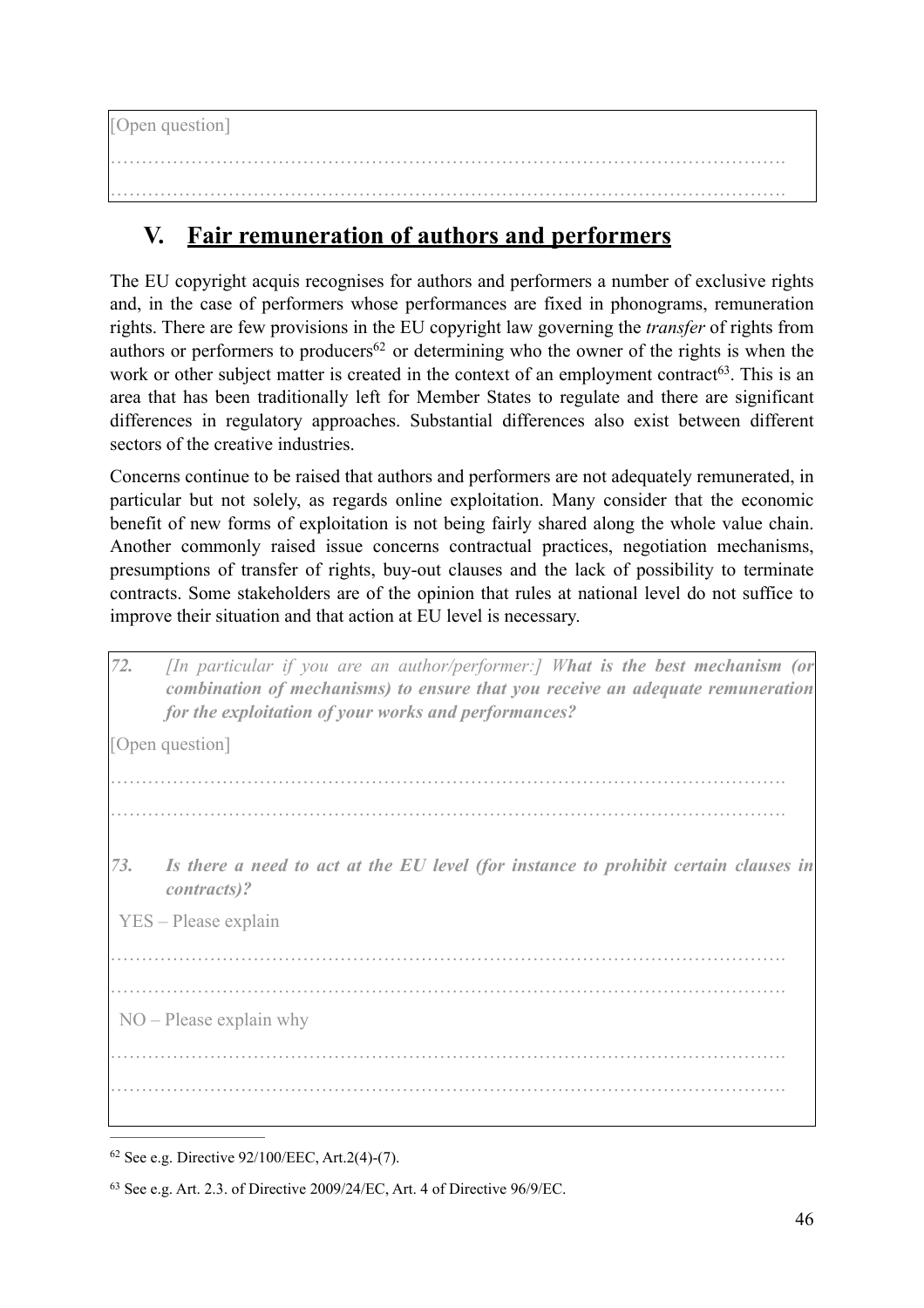NO OPINION

*74. If you consider that the current rules are not effective, what would you suggest to address the shortcomings you identify?* 

[Open question]

………………………………………………………………………………………………. ……………………………………………………………………………………………….

# **VI.Respect for rights**

Directive  $2004/48/EE^{64}$  provides for a harmonised framework for the civil enforcement of intellectual property rights, including copyright and related rights. The Commission has consulted broadly on this text<sup> $65$ </sup>. Concerns have been raised as to whether some of its provisions are still fit to ensure a proper respect for copyright in the digital age. On the one hand, the current measures seem to be insufficient to deal with the new challenges brought by the dissemination of digital content on the internet; on the other hand, there are concerns about the current balance between enforcement of copyright and the protection of fundamental rights, in particular the right for a private life and data protection. While it cannot be contested that enforcement measures should always be available in case of infringement of copyright, measures could be proposed to strengthen respect for copyright when the infringed content is used for a commercial purpose<sup> $66$ </sup>. One means to do this could be to clarify the role of intermediaries in the IP infrastructure<sup>67</sup>. At the same time, there could be clarification of the safeguards for respect of private life and data protection for private users.

| 75. | Should the civil enforcement system in the EU be rendered more efficient for<br>infringements of copyright committed with a commercial purpose? |
|-----|-------------------------------------------------------------------------------------------------------------------------------------------------|
|     | YES – Please explain                                                                                                                            |
|     |                                                                                                                                                 |
|     | $NO - Please explain$                                                                                                                           |
|     |                                                                                                                                                 |
|     | NO OPINION                                                                                                                                      |

<sup>&</sup>lt;sup>64</sup> Directive 2004/48/EC of the European Parliament and of the Council of 29 April 2004 on the enforcement of intellectual property rights.

<sup>65</sup> You will find more information on the following website: http://ec.europa.eu/internal\_market/iprenforcement/ directive/index\_en.htm

<sup>&</sup>lt;sup>66</sup> For example when the infringing content is offered on a website which gets advertising revenues that depend on the volume of traffic.

 $67$  This clarification should not affect the liability regime of intermediary service providers established by Directive 2000/31/EC on electronic commerce, which will remain unchanged.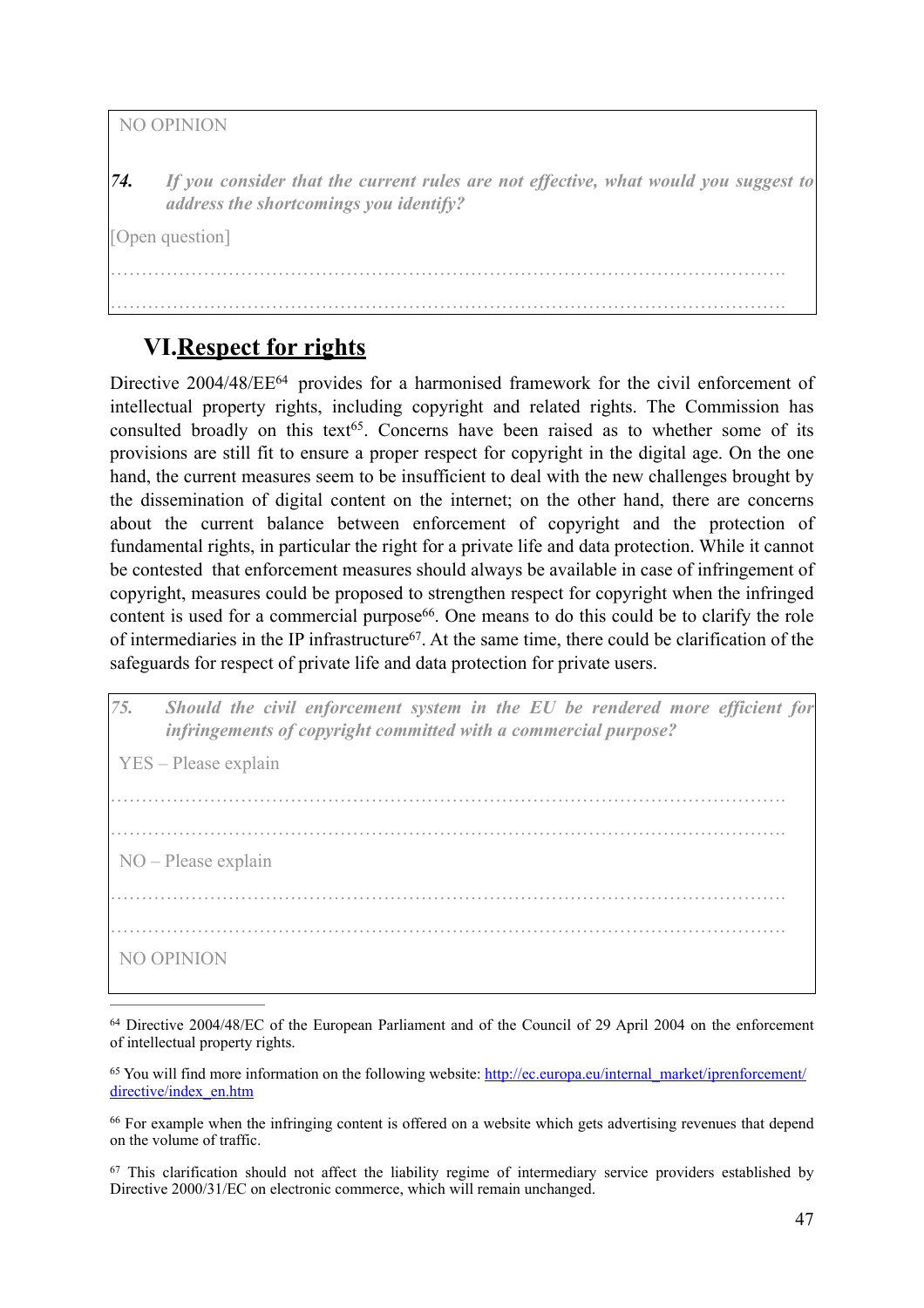| 76. | In particular, is the current legal framework clear enough to allow for sufficient<br>involvement of intermediaries (such as Internet service providers, advertising<br>brokers, payment service providers, domain name registrars, etc.) in inhibiting<br>online copyright infringements with a commercial purpose? If not, what measures<br>would be useful to foster the cooperation of intermediaries? |
|-----|------------------------------------------------------------------------------------------------------------------------------------------------------------------------------------------------------------------------------------------------------------------------------------------------------------------------------------------------------------------------------------------------------------|
|     | [Open question]                                                                                                                                                                                                                                                                                                                                                                                            |
|     |                                                                                                                                                                                                                                                                                                                                                                                                            |
|     |                                                                                                                                                                                                                                                                                                                                                                                                            |
| 77. | Does the current civil enforcement framework ensure that the right balance is<br>achieved between the right to have one's copyright respected and other rights such<br>as the protection of private life and protection of personal data?                                                                                                                                                                  |
|     | YES - Please explain                                                                                                                                                                                                                                                                                                                                                                                       |
|     |                                                                                                                                                                                                                                                                                                                                                                                                            |
|     |                                                                                                                                                                                                                                                                                                                                                                                                            |
|     | $NO - Please explain$                                                                                                                                                                                                                                                                                                                                                                                      |
|     |                                                                                                                                                                                                                                                                                                                                                                                                            |
|     | NO OPINION                                                                                                                                                                                                                                                                                                                                                                                                 |

# **VII.A single EU Copyright Title**

The idea of establishing a unified EU Copyright Title has been present in the copyright debate for quite some time now, although views as to the merits and the feasibility of such an objective are divided. A unified EU Copyright Title would totally harmonise the area of copyright law in the EU and replace national laws. There would then be a single EU title instead of a bundle of national rights. Some see this as the only manner in which a truly Single Market for content protected by copyright can be ensured, while others believe that the same objective can better be achieved by establishing a higher level of harmonisation while allowing for a certain degree of flexibility and specificity in Member States' legal systems.

#### *78. Should the EU pursue the establishment of a single EU Copyright Title, as a means of establishing a consistent framework for rights and exceptions to copyright across the EU, as well as a single framework for enforcement?*

#### **YES**

In line with our previous answers (see questions 21 and 22) any tool that would provide more coherence into the EU copyright system would be very welcome. A single EU copyright title is necessary in order to achieve a fully functioning single digital market.

NO

#### NO OPINION